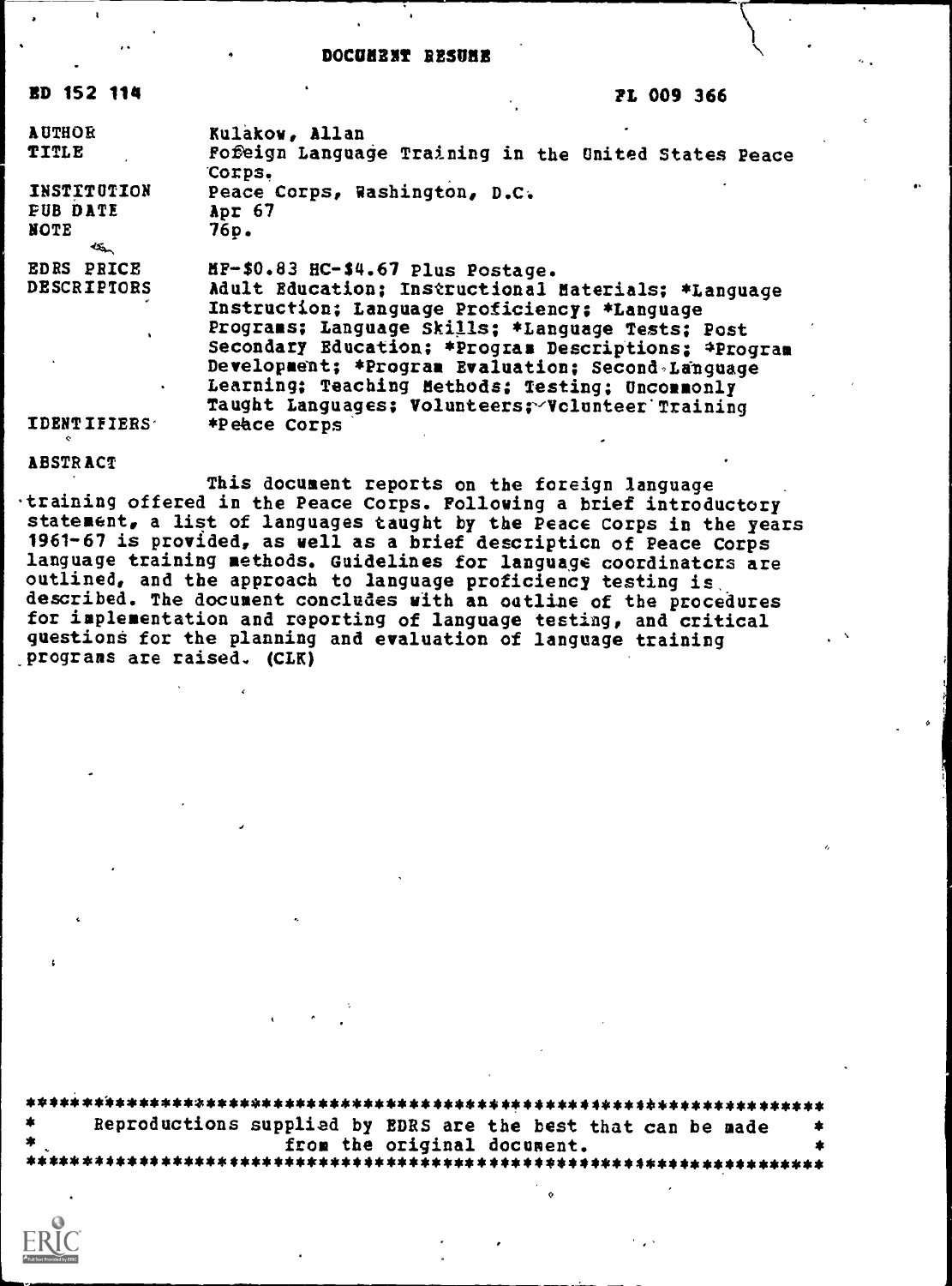## FOREIGN LANGUAGE TRAINING

#### IN THE

## UNITED STATES PEACE CORPS

**"PERMISSION TO REPRODUCE THIS** MATERIAL HAS BEEN GRANTED BY

eace Corps

TO THE EDUCATIONAL RESOURCES INFORMATION CENTER (ERIC) AND USERS OF THE ERIC SVSTEM"

US DEPARTMENT OF HEALTH. **EDUCATION & WELFARE**<br>
NATIONAL INSTITUTE OF<br>
EDUCATION

THIS DOCUMENT HAS BEEN REPRO-<br>DUCED EXACTLY AS RECEIVED FROM<br>THE PERSONOR ORGANIZATION ORIGIN-<br>ATING IT POINTS OF VIEW OR OPINIONS STATED DO NOT NECESSARILY REPRESSARILY REPRESSARILY REPRESSARILY REPRESSARILY REPRESSARILY REPRESSARILY REPRESSARILY

Prepared by: Allan Kulakow Director Division of Language Training Office of Training Washington, D.C. April, 1967

N.

"FL009366

 $\mathbf{x}$ 

ᆉ

 $\overline{\phantom{0}}$  $\overline{\mathsf{C}}$ 5

 $\equiv$ لبليا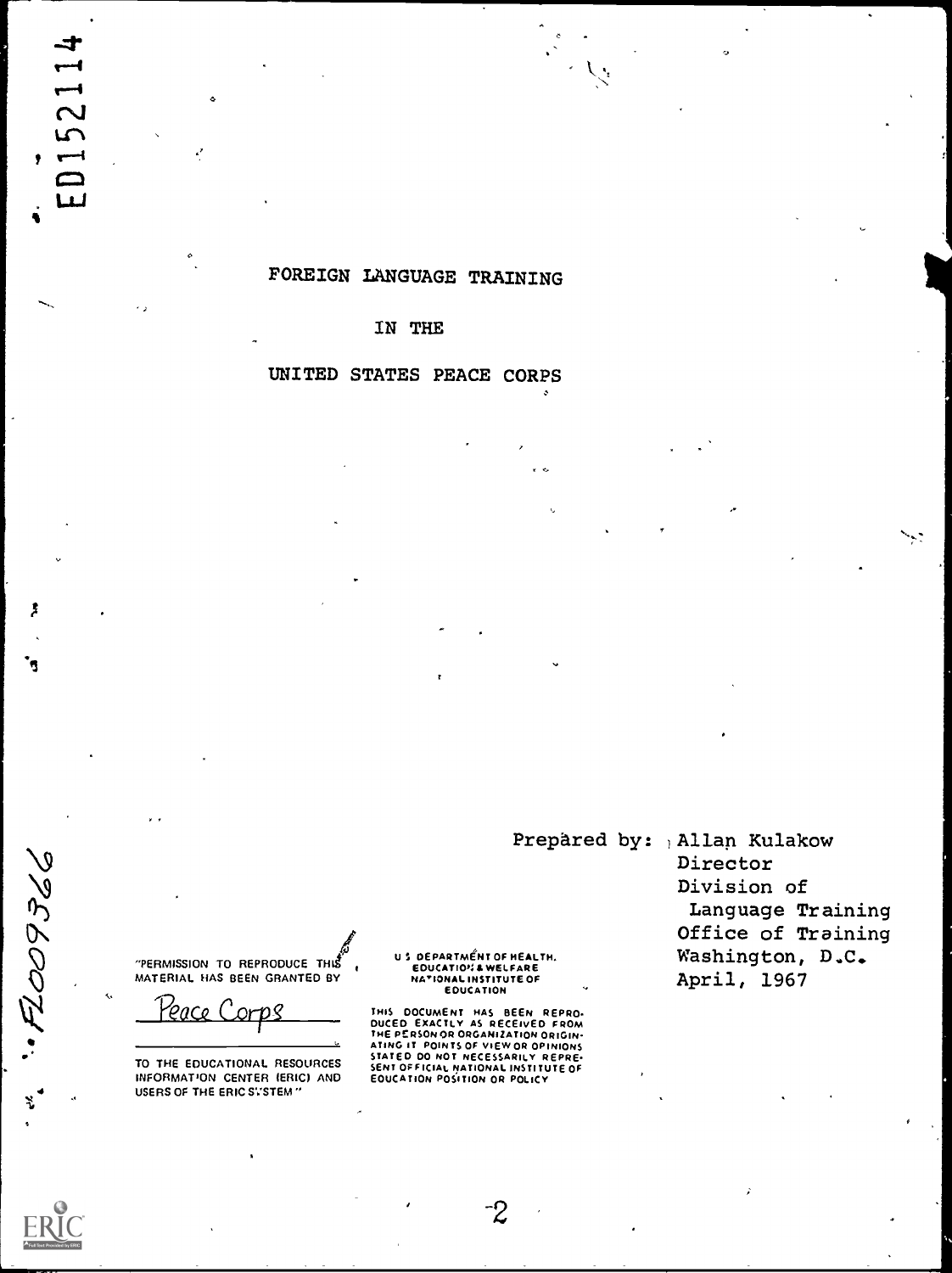#### **CONTENTS**

I. Introduction: "To Speak as Equals" - A Report to the Director II. Languages' Taught by Peace Corps 1961-1967 III. A Brief Description of Peace Corps Language Training Prepared by: Allan Kulakow Director, Division of Language Training Peace Corps IV. Guidelines for Language Coordinators V. Language Proficiency Testing Prepared' by: Claudia Wilds Head, Testing Unit Foreign Service Institute VI. Implementation and Reporting of Language Testing VII. Critical Questions for Planning and Evaluating Language Training Programs

.....1101. 0.0.0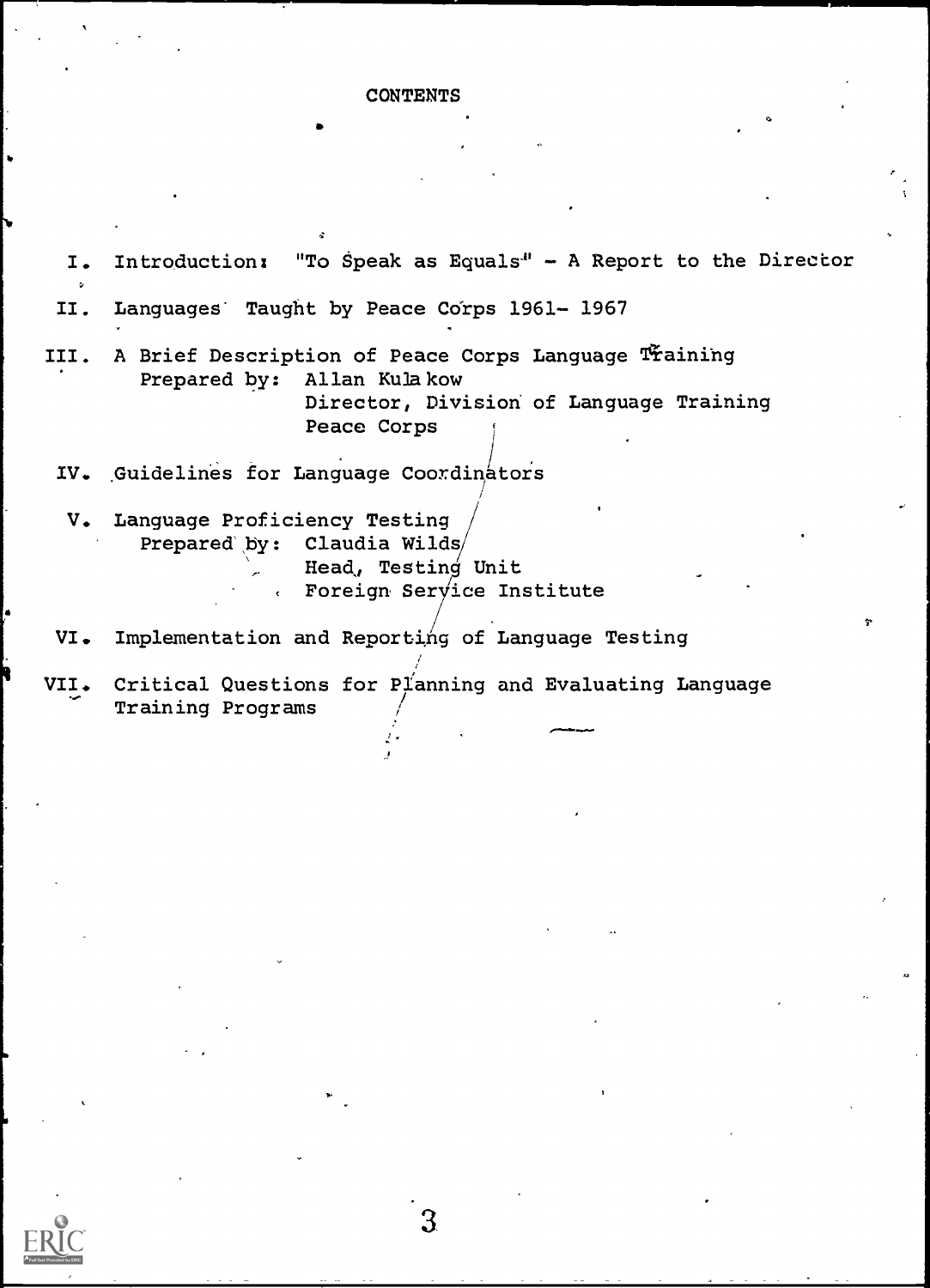#### INTRODUCTION  $I.$

To Speak as Equals"<br>A Report to the Director

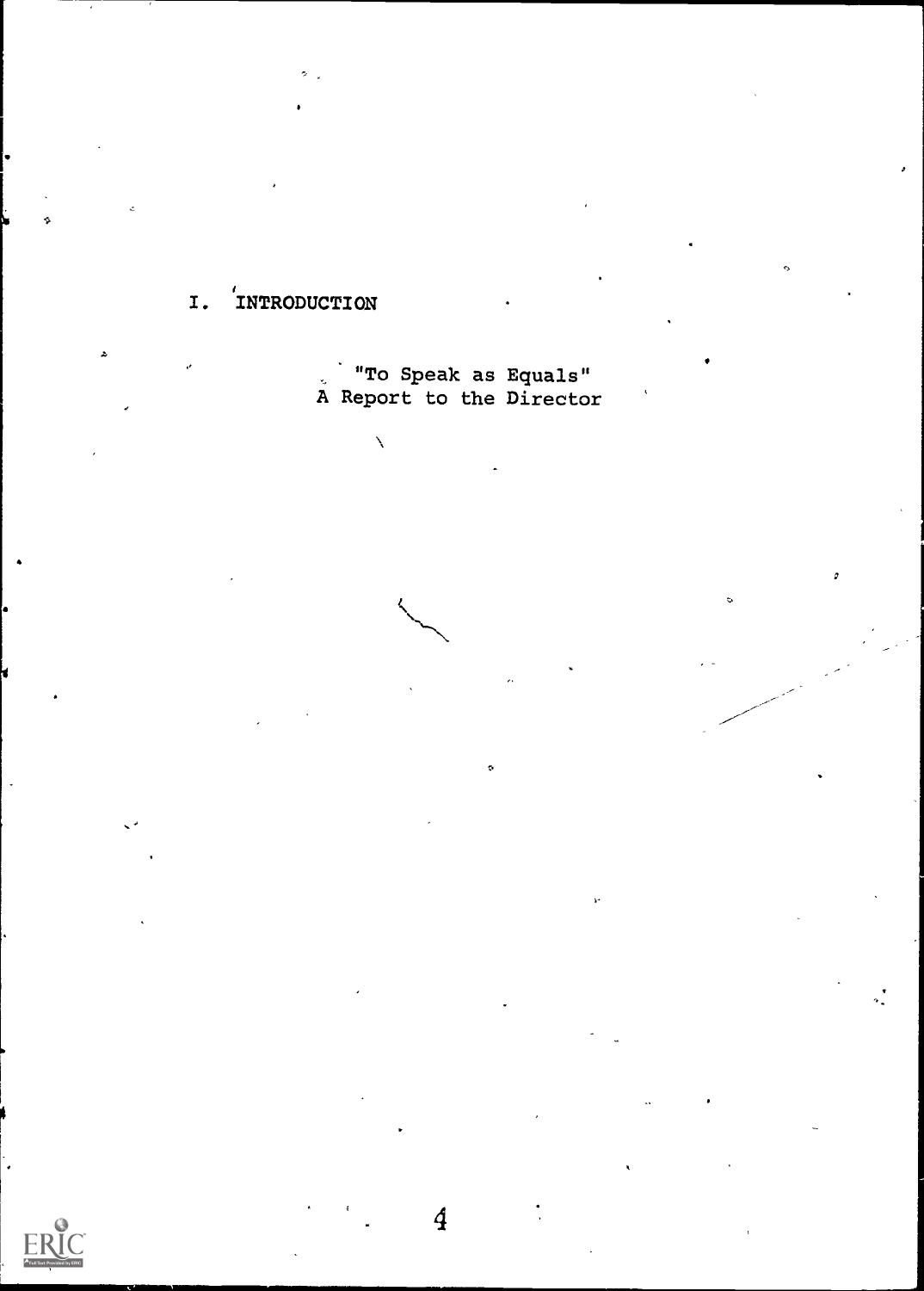"To Speak as Equals" A Report to the Director

The Peace Corps has become in its few years of existence the nation's biggest consumer of language learning products.

New texts for languages never taught before in this country .<br>and for others which have never been taught anywhere are being<br>developed for Peace Corps training needs. New foreign language<br>teachers are being trained in mode Universities and Colleges which train Peace Corps Volunteers are<br>being asked to give intensive language courses, a new experience<br>for many of these institutions.

Each year close to 10,000 Peace Corps Trainees study one or more<br>of the approximately 120 languages of the Peace Corps world. Now The example of the Peace Corps world. Now<br>more dramatically than ever before PCVs are demonstrating that<br>the so-called tongue-tied American is a phenomenon of the past,<br>that PCVs can work and live in languages most of them or even heard of such languages as Nepali, Tumbuku, Wolof. Today<br>the education, government, and business worlds can call on dozens<br>if not hundreds of returned Peace Corps Volunteers who speak these<br>languages fluently and i

A new era of better understanding, of new and truly real communication between peoples has been initiated by the Peace Corps<br>Volunteers. "We come to speak as equals," said one PCV, in the language of his community, not in the language of the white<br>European colonial. A new time of trust and mutual apprecia-<br>tion is beginning and the PCV is there working and speaking "as an equal".

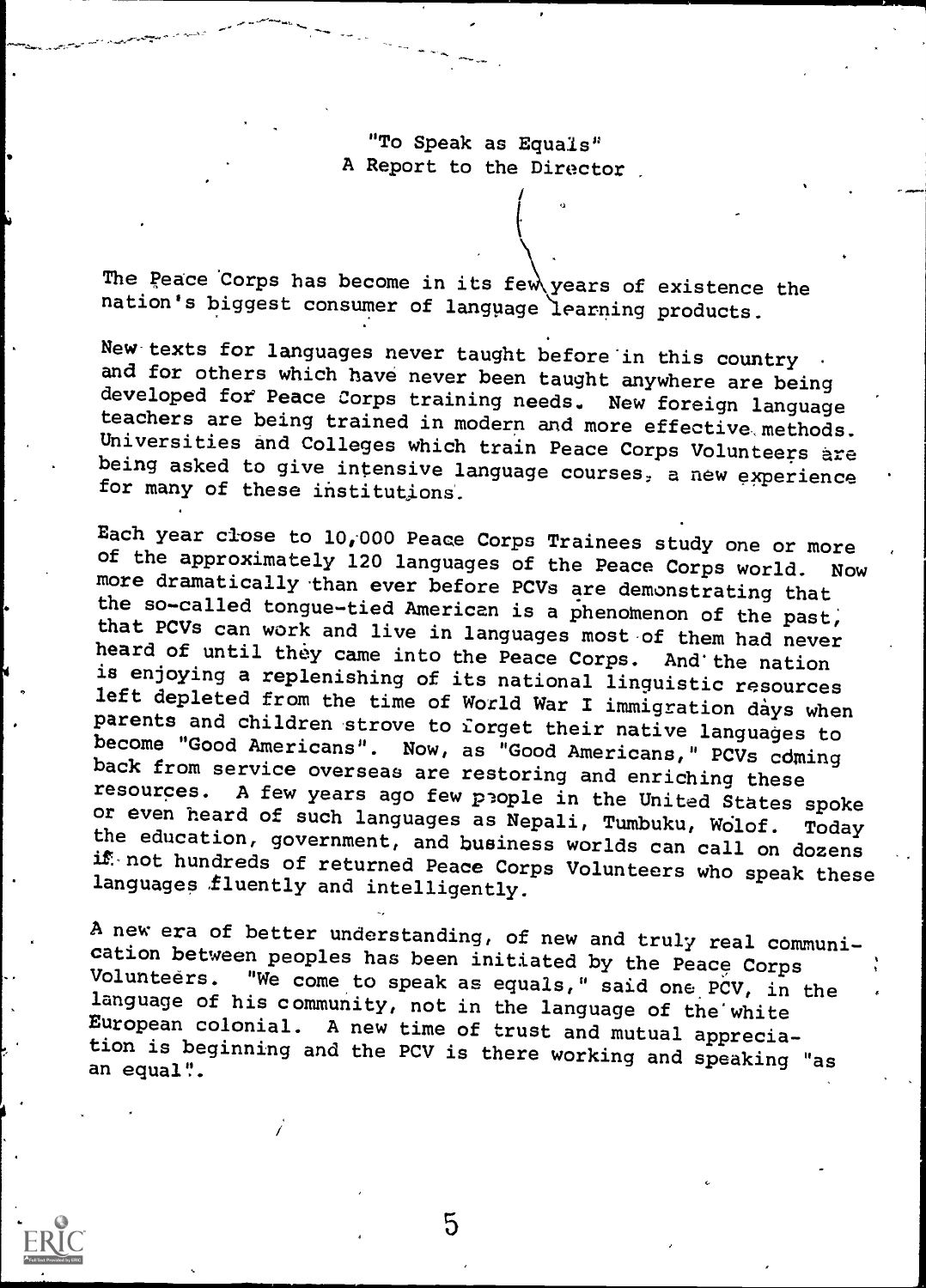II. LANGUAGES TAUGHT BY PEACE CORPS 1961-1967

/

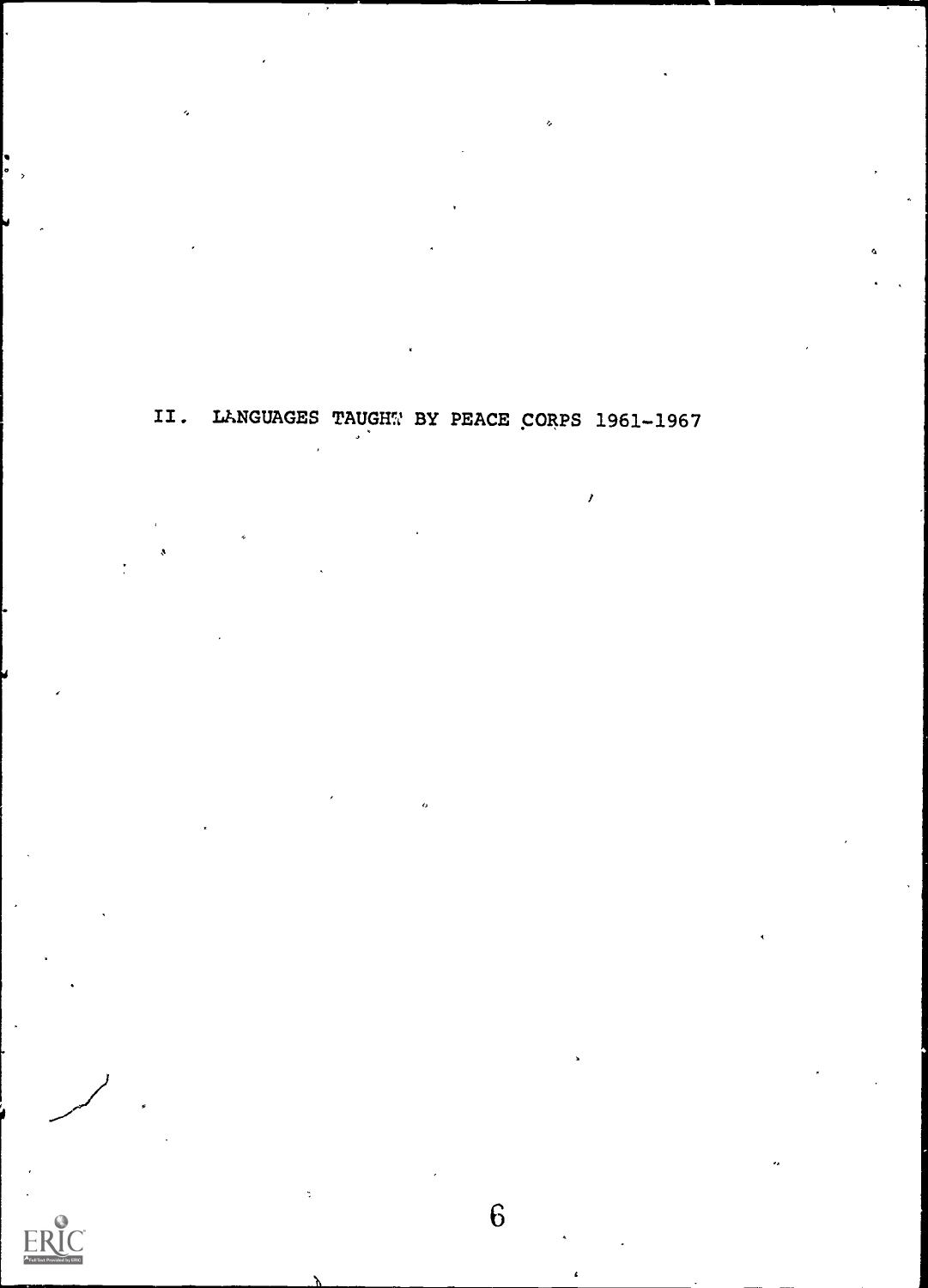|                      |                 | LANGUAGES TAUGHT BY PEACE CORPS 1961-1967 |
|----------------------|-----------------|-------------------------------------------|
|                      |                 | (Listed alphabetically by country)        |
| Afghanistan          |                 | Afghan Farsi                              |
|                      |                 | Pashto                                    |
|                      |                 |                                           |
| Bolivia              |                 | Aymara                                    |
|                      |                 | Quechua                                   |
|                      |                 | Spanish                                   |
| Bot.swana            |                 |                                           |
|                      |                 | Tswana<br>$\sigma$                        |
| <b>Brazil</b>        |                 |                                           |
|                      |                 | Portuguese                                |
| British Honduras     |                 | Spanish                                   |
|                      |                 |                                           |
| Cameroon             |                 | <b>Bassa</b>                              |
|                      |                 | <b>Bula</b>                               |
|                      | $\mathbf \circ$ | Douala                                    |
|                      |                 | Fang                                      |
|                      |                 | French                                    |
|                      |                 | Pidgin (Weskos)                           |
| Chad                 |                 |                                           |
|                      |                 | Arabic<br>Kanembu                         |
|                      |                 | Sara                                      |
|                      |                 |                                           |
| Chile                |                 | Spanish                                   |
|                      |                 |                                           |
| Ceylon               |                 | Singhalese                                |
|                      |                 | Tamil                                     |
| Colombia             |                 |                                           |
|                      |                 | Spanish<br>$\mathcal{L}$                  |
| Costa Rica           |                 |                                           |
|                      |                 | Spanish                                   |
| $Cyrus$ <sup>1</sup> |                 | Greek                                     |
| Dahomey <sup>2</sup> |                 |                                           |
|                      |                 | Fon                                       |
|                      |                 | French                                    |
| Dominican Republic   |                 |                                           |
|                      |                 | Spanish                                   |
| Ecuador              |                 | Quechua                                   |
|                      |                 | Spanish                                   |
|                      |                 |                                           |

El Salvador

Ethiopia



Amharic Tigrinya\*

Spanish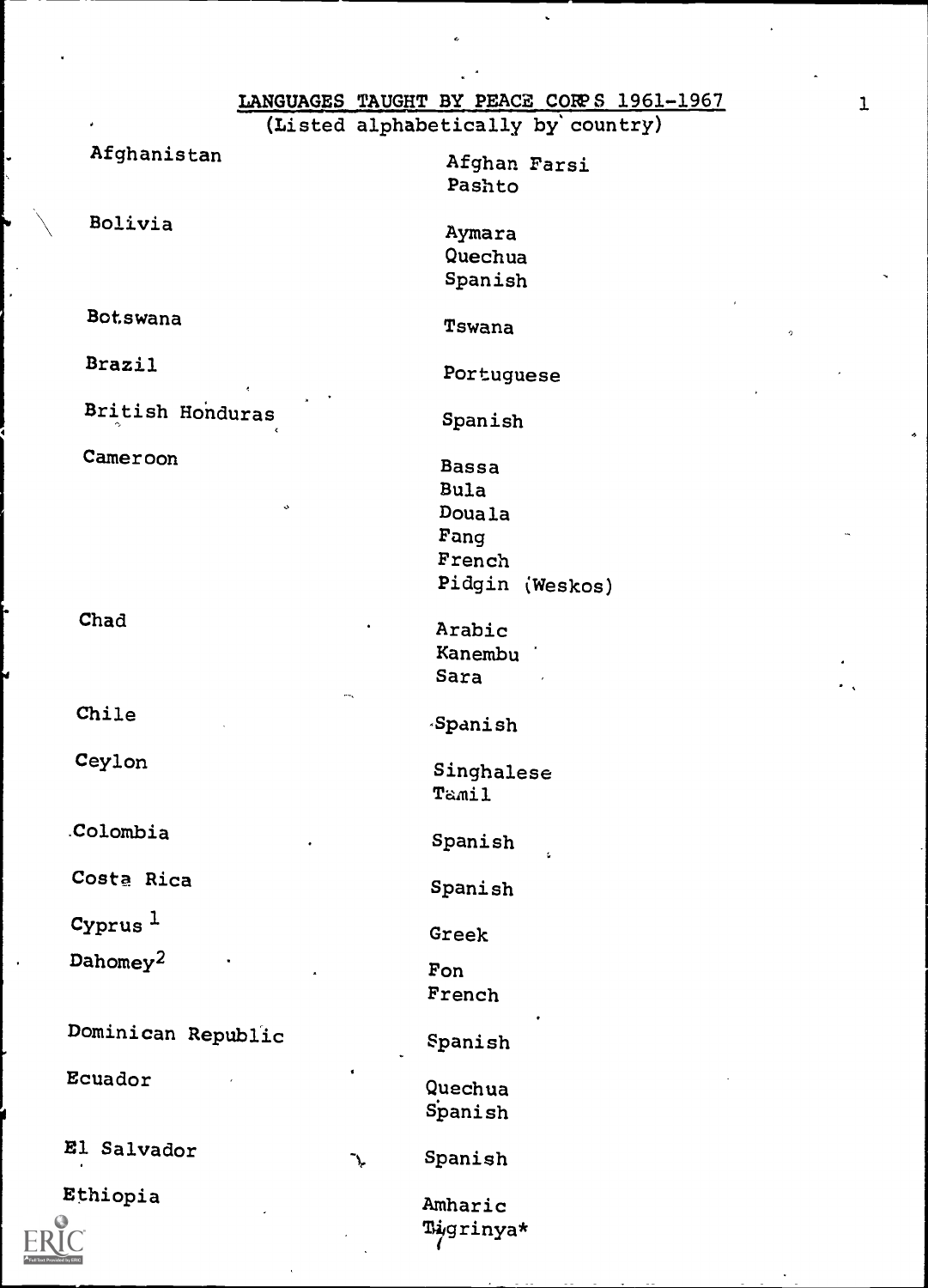|                         | . .                                                                                                                                        |
|-------------------------|--------------------------------------------------------------------------------------------------------------------------------------------|
| $x$ iji. 3              | Fijian                                                                                                                                     |
| Gabon                   | Fang<br>French<br>Yipounou                                                                                                                 |
| Gambia <sup>2</sup>     | Fula<br>Ň,<br>-Mandingue (Bambara)                                                                                                         |
| Ghana                   | <b>Ewe</b><br>Twi                                                                                                                          |
| Guatemala               | Spanish                                                                                                                                    |
| Guinea $^1$<br>ł,<br>ů. | French<br>Fula<br>Susu                                                                                                                     |
| Guyana                  | Spanish<br>۳,                                                                                                                              |
| Honduras                | Spanish                                                                                                                                    |
| India                   | Bengali<br>Bihari<br>Hindi<br>Kannada<br>Malayalam<br>Marathi<br>Oriya<br>Punjabi<br>Tamil<br>Telegu<br>$\zeta$<br>Urdu<br>$\cdot$ $\circ$ |
| Indonesia <sup>l</sup>  | Indonesian                                                                                                                                 |
| Iran                    | Farsi                                                                                                                                      |
| Ivory Coas <sup>+</sup> | Baoule<br>Dioula<br>French<br>Senotti                                                                                                      |
| Jamaica                 | Creole                                                                                                                                     |

ż

 $\mathbf{v}$ 



2

8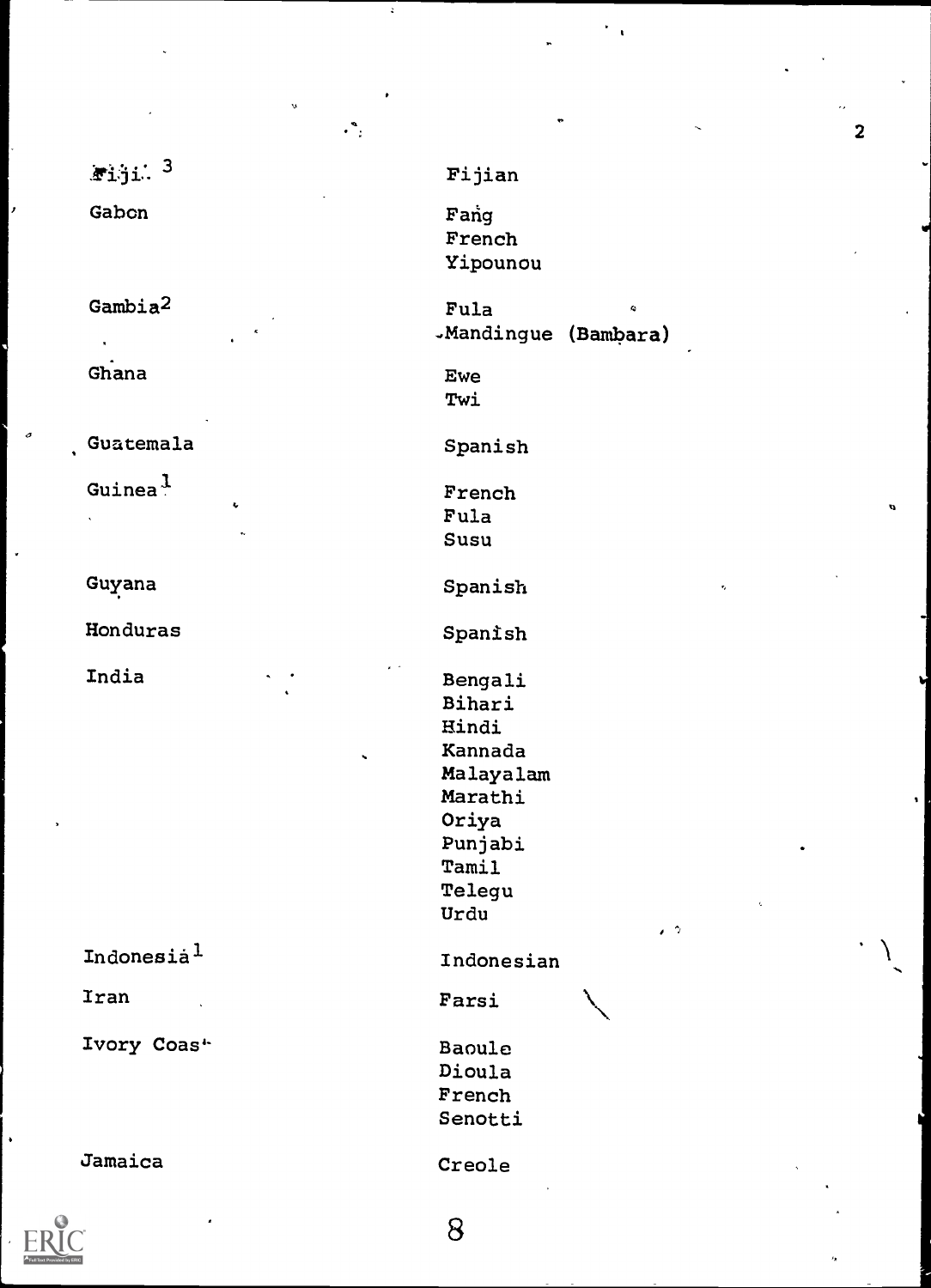| Kenya                |     | Kikuyu                      |
|----------------------|-----|-----------------------------|
|                      |     | Swahili                     |
|                      |     |                             |
| Lesotho <sup>2</sup> |     | Sesotho                     |
| Liberia              |     | Kissi*                      |
|                      |     | Kpelle                      |
|                      |     | Kru*                        |
|                      |     |                             |
|                      |     | Lome*                       |
|                      |     | Mano*<br>K.                 |
|                      |     | Pidgin                      |
|                      |     | Vai*                        |
| Libya                | -qn | Arabic                      |
|                      |     |                             |
| Malawi               |     | Chinyanja                   |
|                      |     | Tumbuka                     |
| Malaysia             |     | Bahasa Malay (Mainland)     |
|                      |     | Pizar Malay (Sabâh/Sarawak) |
|                      |     |                             |
| Mauritania           |     | Arabic                      |
|                      |     | French                      |
| Micronesia           |     | Chamorro                    |
|                      |     | Kusaie                      |
|                      |     | Marshallese                 |
|                      |     | Ponapean                    |
|                      |     | Trukese                     |
|                      |     | J                           |
| $\theta$ < and       |     | Trukese (lagoon dialect)    |
|                      |     | Ulithi                      |
|                      |     | Yapese                      |
| Morocco              |     | Arabic                      |
|                      |     | Berber*                     |
|                      |     | French                      |
|                      |     | Spanish*                    |
| Nepal                |     |                             |
|                      |     | Bhojpuri*<br>Hindi*         |
|                      |     |                             |
|                      |     | Maithili*                   |
|                      |     | Nepali                      |
|                      |     | Tharu*                      |

l.

 $\overline{3}$ 

ERIC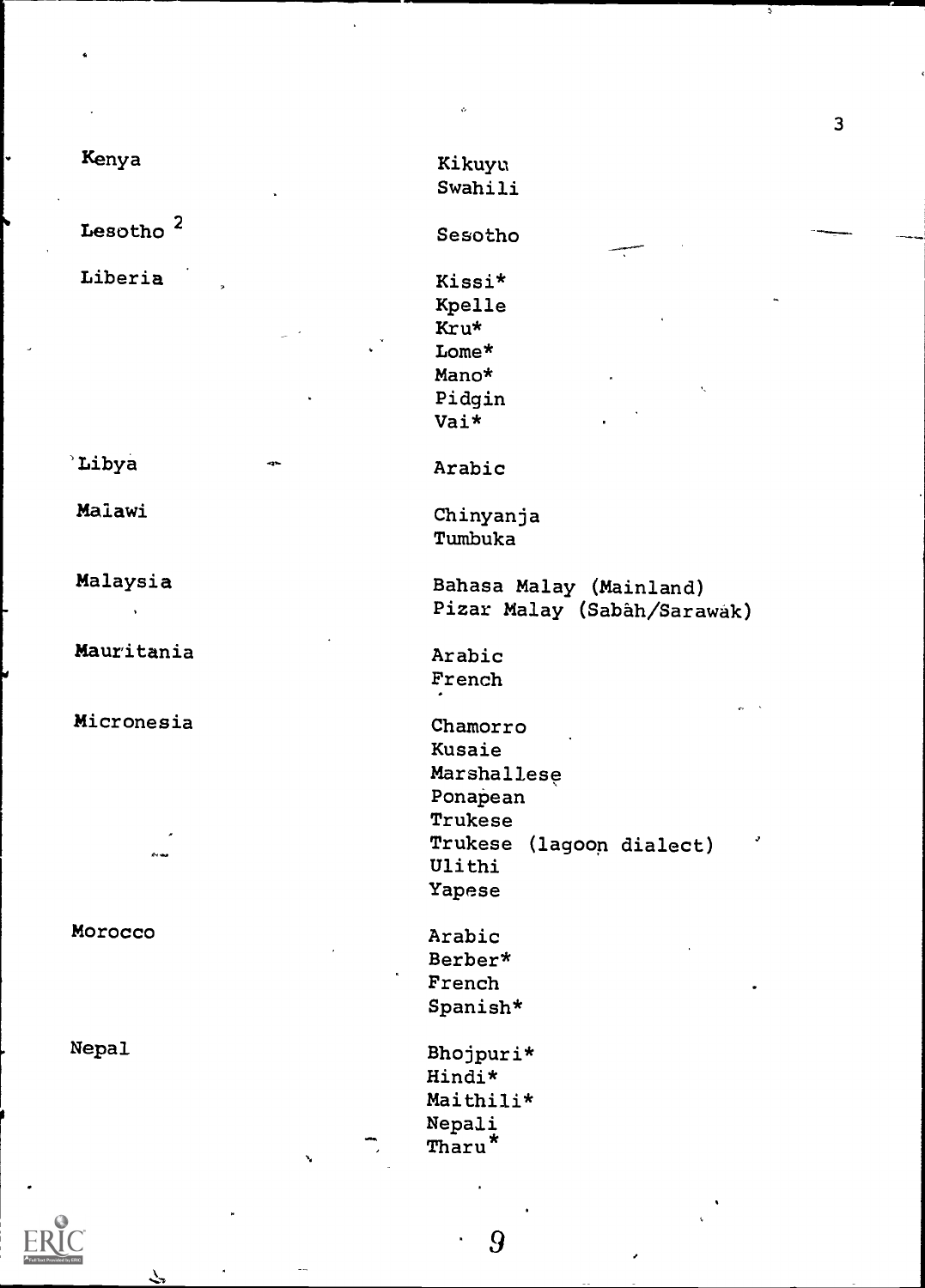|             | $\blacktriangleright$     |
|-------------|---------------------------|
| Niger       | Djerma                    |
|             | French                    |
|             | Hausa <sup>®</sup>        |
|             | Kanouri                   |
|             | Tamachek*                 |
| Nigeria     | Bini                      |
|             | Efik                      |
| A           | Hausa                     |
|             | Igbo                      |
|             | Pidgin                    |
| $\zeta$     | Yoruba                    |
| Pakistan    | Bengali                   |
|             | Pashto                    |
|             | Punjabi                   |
|             | Sindhi                    |
|             | Urdu                      |
| لرب         |                           |
| Panama      | Spanish                   |
| Paraguay    | Guarani                   |
|             | Spanish                   |
| Peru        | Quechua                   |
|             | Spanish                   |
| Philippines | Aklanon*                  |
|             | Bicolano* I and II        |
|             | Cebuano                   |
|             | Hiligaynon                |
|             | Ilocano                   |
|             | Magindanao*               |
|             | Maranao*                  |
|             | Pampagano*                |
|             | Pangasinan*               |
|             | Tagalog                   |
|             | Waray-Waray*              |
|             | Zamboangueno* (Chabacano) |
| Senegal     | Fula                      |
|             | French                    |
|             | Wolof                     |
|             |                           |
|             |                           |

 $10<sup>1</sup>$ 

 $\overline{\mathbf{4}}$ 

 $\epsilon$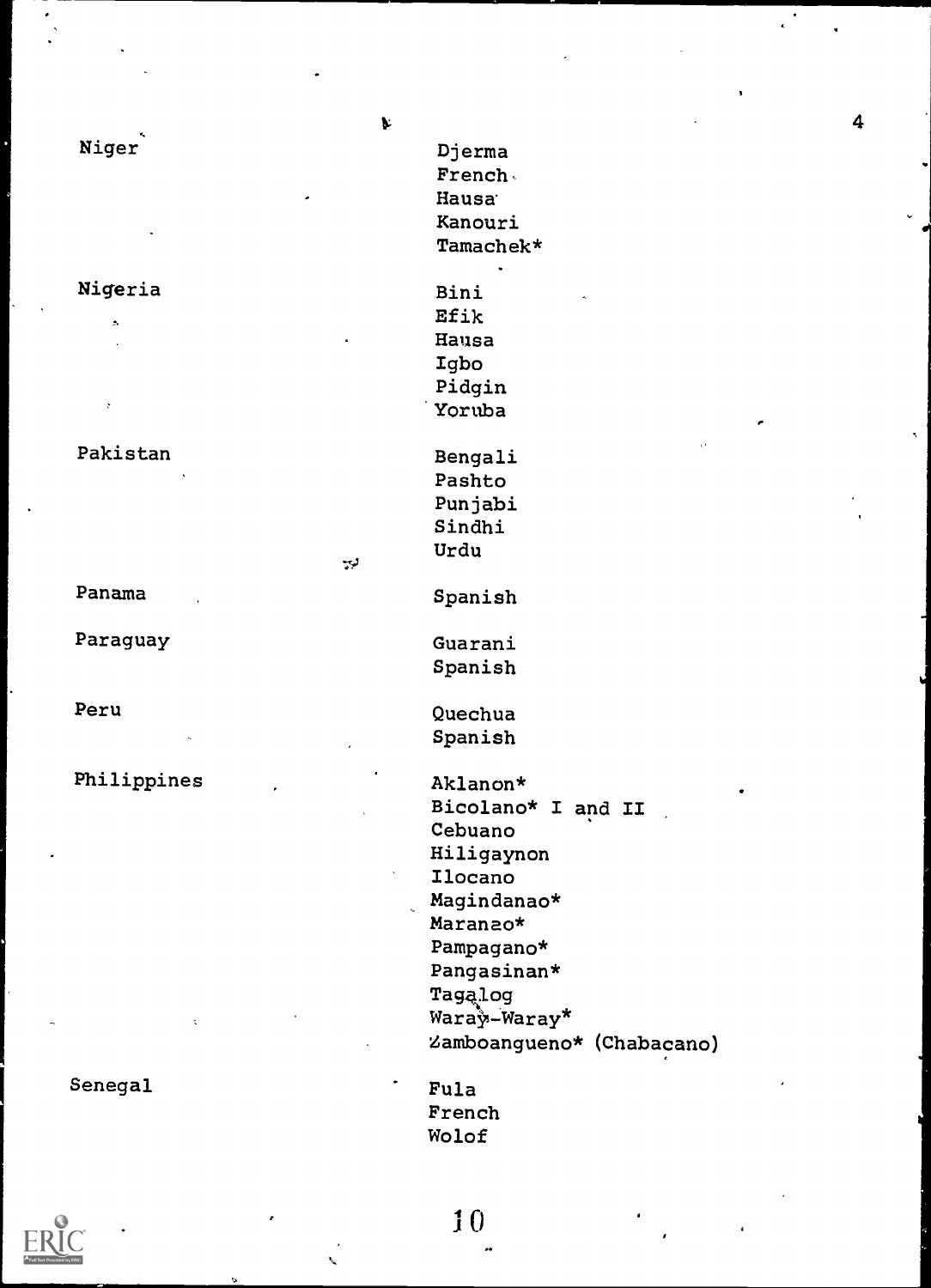| Sierra Leone<br>s       | Fula<br>Kissi<br>Krio<br>Kuranko<br>Limba<br>Mende<br>Sherbro <sub>--</sub><br>Sugu<br><b>Temne</b><br>Yalunka |
|-------------------------|----------------------------------------------------------------------------------------------------------------|
| Somali Republic<br>×,   | Italian<br>Somali                                                                                              |
| ts.<br>South Korea      | Korean                                                                                                         |
| Tanzania                | Swahili                                                                                                        |
| Thailand                | Thai                                                                                                           |
| Togo                    | Cabrais<br>Ewe<br>French<br>Kotokoli .<br>Mina                                                                 |
| 5<br>Tonga <sup>3</sup> | Tongan                                                                                                         |
| Tunisia                 | Arabic<br>French                                                                                               |
| Turkey                  | Turkish                                                                                                        |
| Uganda                  | Luganda<br>Swahili                                                                                             |
| Upper Volta2            | Bambara<br><b>Bobo</b><br>French<br>Gourmantche<br>More                                                        |
| Uruguay                 | Spanish                                                                                                        |

 $\bullet$ 

 $\mathbf{I}_n$ 

÷

as\*

Krio Kuranko Limba Mende Sherbro\_\_ Susu  $\rm \sqrt{T}$ emne /Yalunka Italian Somali Korean Swahili Cabrais Ewe French Kotokoli ?Mina Tongan Arabic French Turkish Luganda Swahili Bambara Bobo French Gourmantche More Spanish Venezuela Spanish Fula<br>
Kissi<br>
Kissi<br>
Kiro<br>
Kuranko<br>
Mende<br>
Mende<br>
Sherbro<br>
Sherbro<br>
Temme<br>
Talian<br>
Talian<br>
Somali<br>
Xorean<br>
Swahili<br>
Thai<br>
Cabrais<br>
Ewe<br>
Swahili<br>
Thai<br>
Cabrais<br>
Ewe<br>
Notokoli<br>
Mina<br>
Tongan<br>
Arabic<br>
French<br>
Turkish<br>
Luganda<br>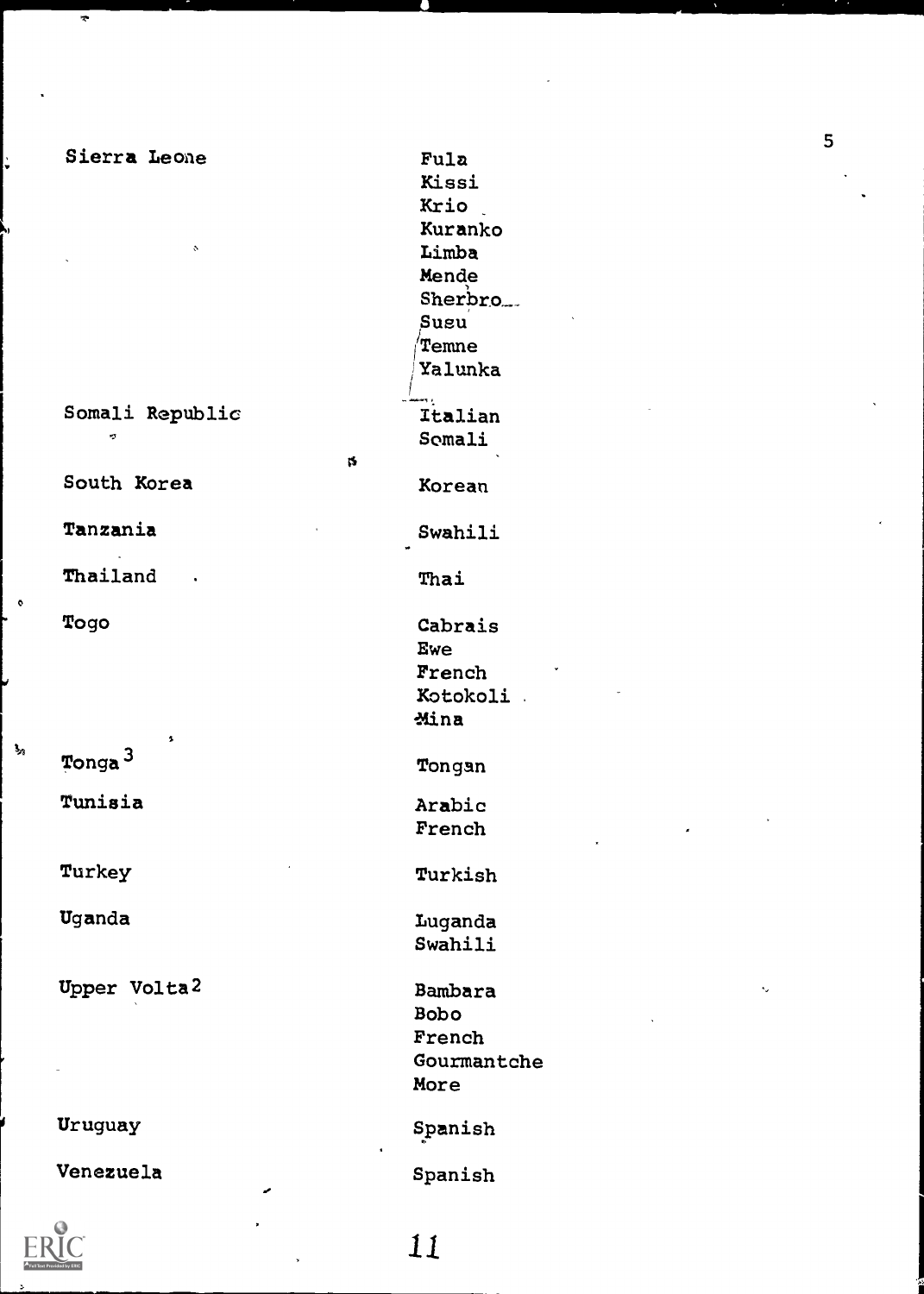West 3amoa

Samoa

Windward/Leeward Islands

Creole (English) Creole (French)

 $2$  - first Peace Corps projects sheduled for 1967<br>\* - taught in the field only

3 - expected to become a Peace Corps country

 $\mathsf{S}$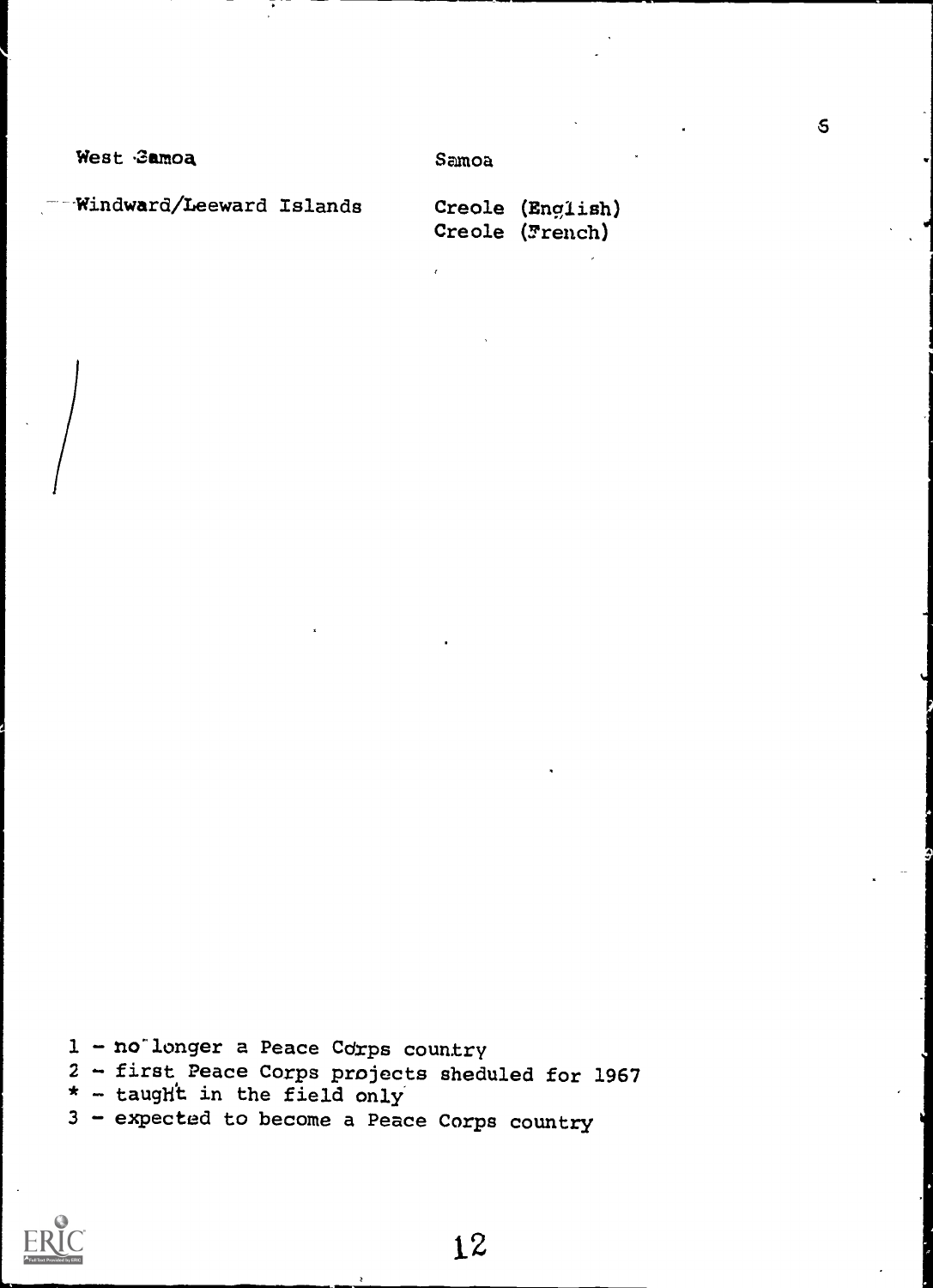## III. A BRIEF DESCRIPTION OF PEACE CORPS

## LANGUAGE TRAINING

Allan Kulakow  $SY:$ Division of Language Training Office of Training United States Peace Corps

 $\mathcal{L}_{\mathbf{A}}$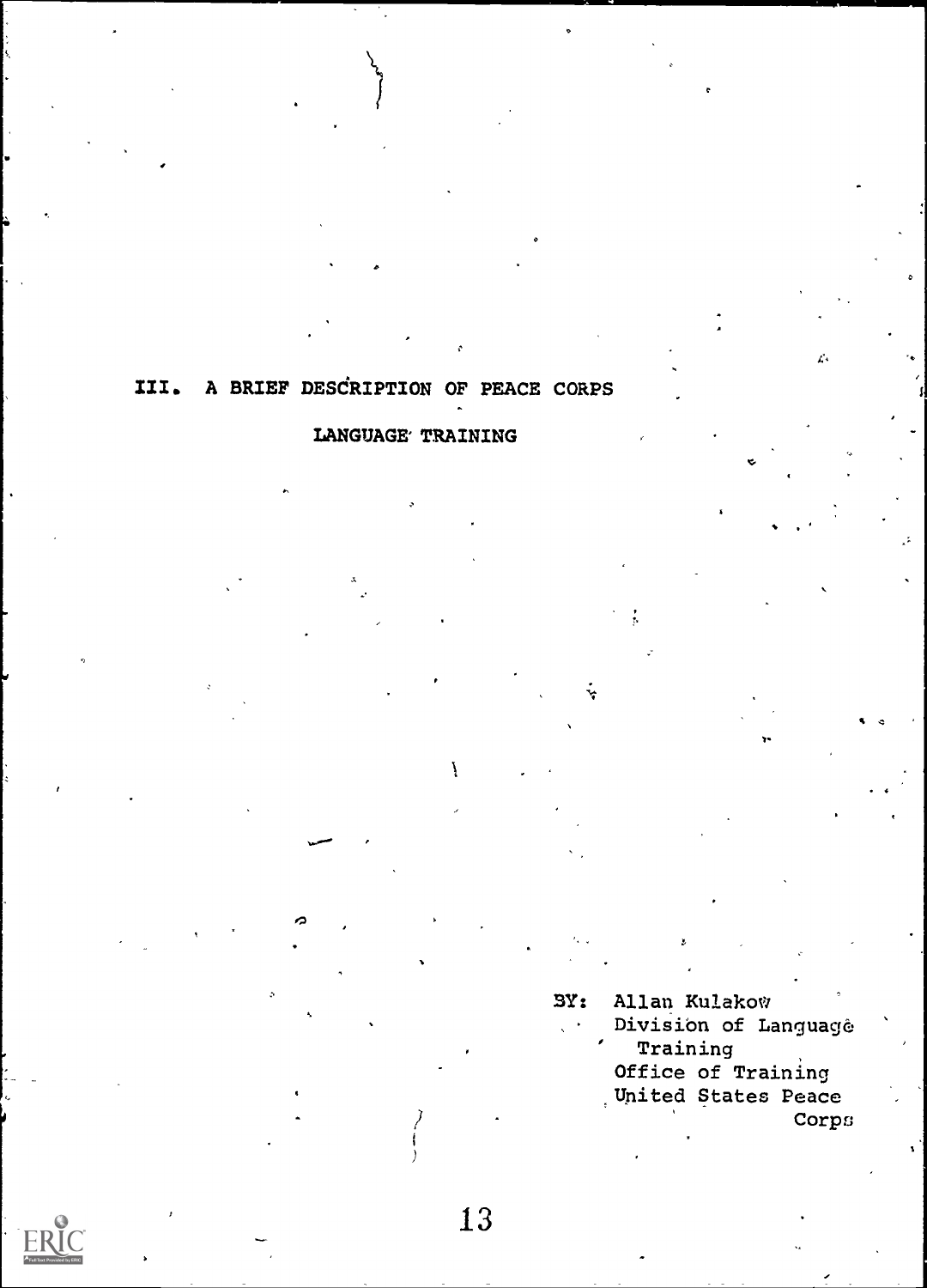## PEACE CORPS LANGUAGE TRAINING,

## **CONTENTS**

×

| Ι.   | Introduction                                                       |
|------|--------------------------------------------------------------------|
| II.  | Methodology                                                        |
| III. | Pedagogy                                                           |
| IV.  | Instruction                                                        |
| ٠    | V. Teacher Training                                                |
|      | VI. Immersion Environment                                          |
|      | VII. The Language Laboratory                                       |
|      | VIII. Integration of Language Study with Other Training Components |
|      | IX. Multilingual Programs                                          |
| X.   | Testing                                                            |
|      | XI. Language Proficiency and Selection                             |
| XII. | In-Service Study                                                   |
|      |                                                                    |

XIII. Challenges, Responsibilities and Future Goals



14

 $2.5$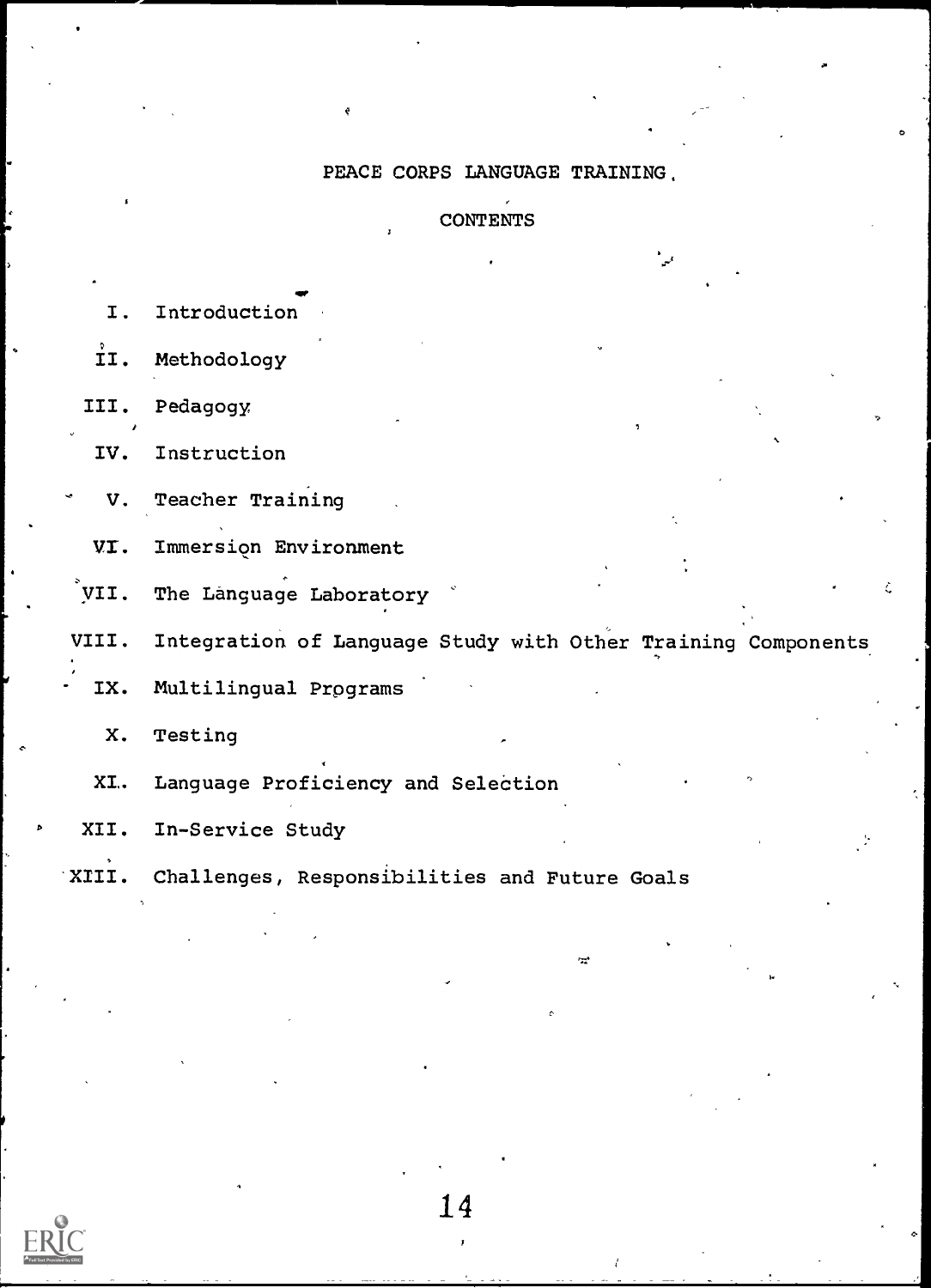#### **Introduction**

Peace Corps training programs now devote more than half the instructional time to intensive language instruction. During the 13-week training program, between 300 and 400 hours are spent on language training. Small classes of no more than six students meet from four to six hours a day with additional time in the language laboratory, language tables at meal time, and supported by what is called -"Immersion Environment" training, wherein the training program tries to bring both the language and culture of the host country into the daily living and learning hours of the trainees.

 $\mathcal{T}$  and  $\mathcal{T}$ 

At the beginning, middle and end of training the trainees are tested for their oral proficiency in the target languages. Based on what the'Volunteer achieved during his training, plans are formulated for continued training or self-study overseas. Often it is imperative that the Volunteer learn a second foreign language after he arrives in the country in which he will serve for, two years.

At the end of three to six months after arrival overseas, the Volunteer is given another oral language test to measure his accomplishments and problems as well as to stimulate him to further study. And finally at the end of his two year tour of duty, the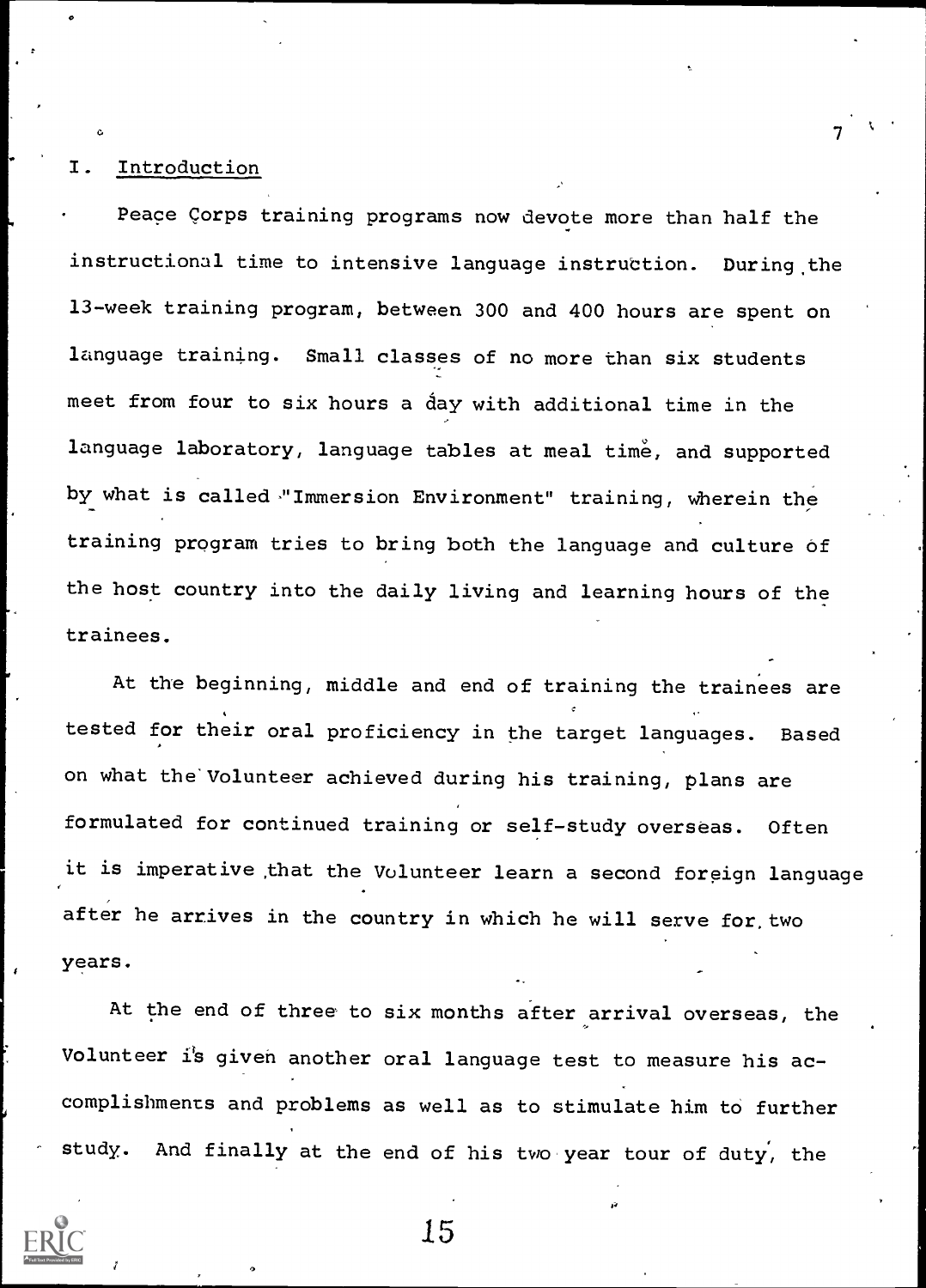Volunteer is again given an oral proficiency test to determine his final achievement in his language studies.

The Peace Corps does not consider the end of the pre-service training program as the completion of preparation. Throughout the two years of overseas service, the Peace Corps encourages and stimulates constant in-service training. The growing effectiveness of the Volunteer overseas depends on this support.

#### II. Methodology

Peace Corps training has adopted a modern oral intensive, audiolingual method of language teaching. Sometimes called the oralaural method, "guided repetition," "automaticity," etc., the emphasis is nevertheless on learning to speak the language, rather than learn- $\mathcal{F}$  , and the set of  $\mathcal{F}$ ing literary skills.

The approach to "what is language" is through structural linguistics, that is an understanding of the structural elements of the  $\mathbf{A}$ language as it is spoken rather than an idealized literary description of what the language should be. The latter is what we usually call grammar. Grammatical descriptions of language often confuse the written and the spoken languages whereas a structural approach deals only with the spoken language. The written system is considered separately. Nevertheless, we have found that first teaching the spoken language facilitates the learning of reading and writing.

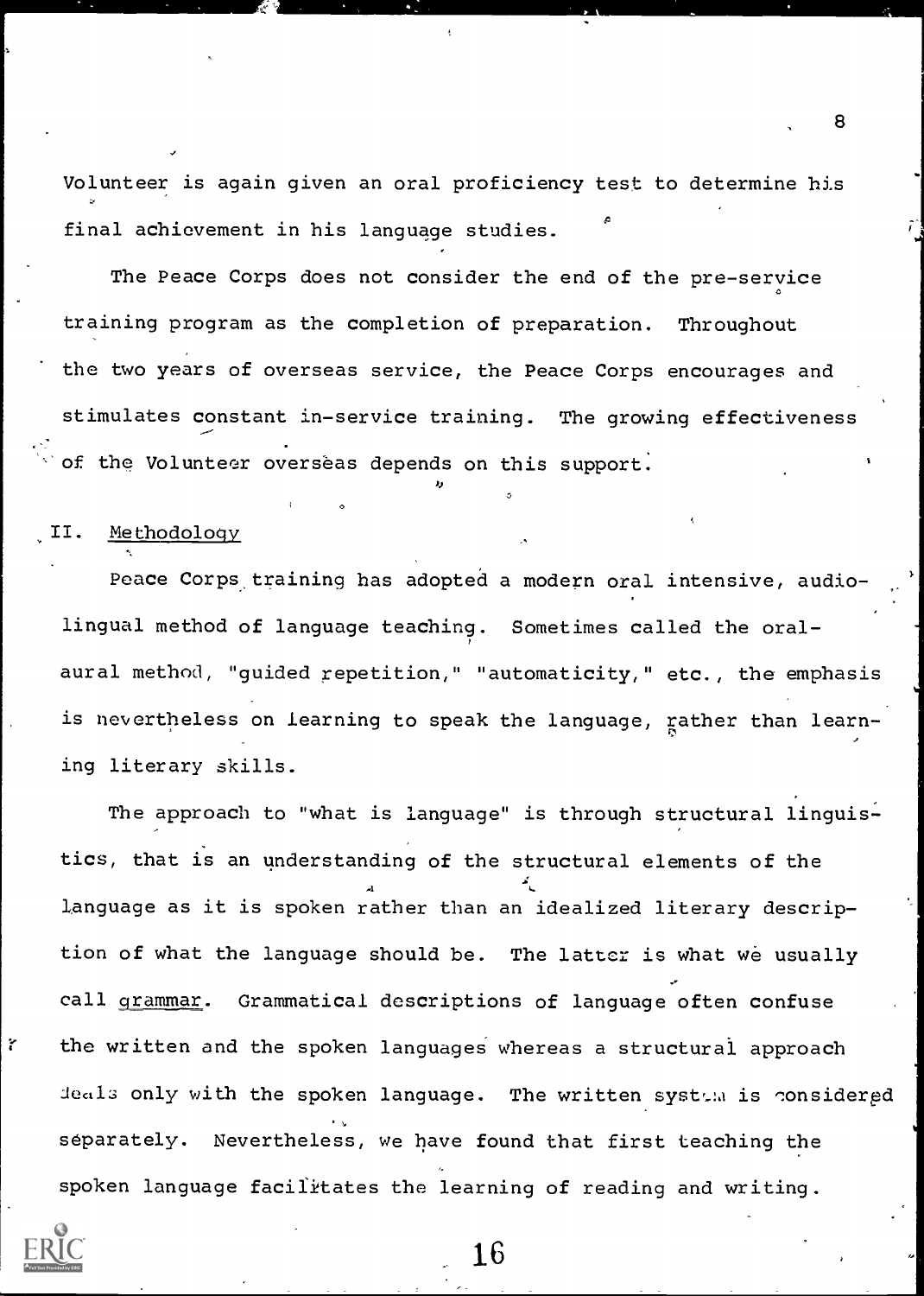An example of this structural/grammatical difference is the description of the imperfect verb form in French. In the written language there are nine forms to learn:

9

| je marchais   | nous marchions   |
|---------------|------------------|
| tu marchais   | vous marchiez    |
| il marchait   | ils marchaient   |
| elle marchait | elles marchaient |
| on marchait   |                  |

Whereas structurally, there are only three forms to learn:

/e/ "ay" as in "marchais," "marchait," "marchaient"<br>/io/ "eeon" as in "marchions" /io/ "eeon",as in "marchions" "eeay" as in "marchiez"

This approach in no way deprecates the literacy skills. It merely separates the tasks, facilitates the learning of reading and writing, and serves the Peace Corps Volunteer's need to have an oral command of the ;language.

When one doubts the validity of this approach, one should be reminded that over half the languages in the world are not written. III. Pedogogy

Present day oral language teaching is based on modern learning theories which consider oral language learning as an acquisition of new automatic skills or habits. The development of these new habits necessitates considerable repetitious practice to develop automatic control of new muscular movements to produce "strange" new sounds, and new structural forms. Further practice of these new forms in required to reinforce the ledrning and to strengthen

17,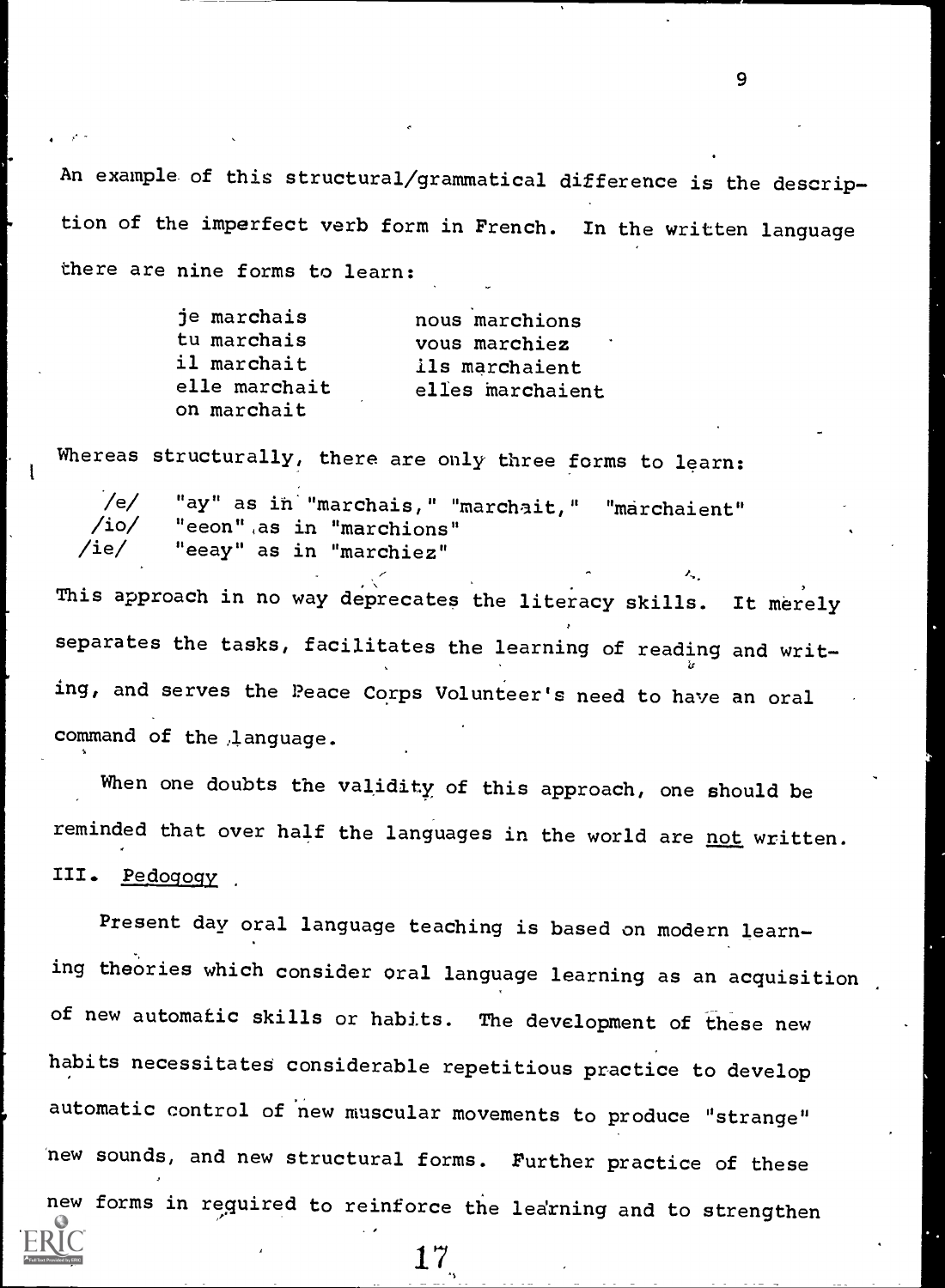the retention of these newly learhed linguistic habits. We work for "overlearning", that is, more practice than that which is required to simply acquire the new oral skills. This over-practice will extinguish old oral habits that interfere and reinforce the retention of the new forms in face of interference from the native language of the learner. We strive for automatic control of the new language forms. As new forms are learned the previously learned forms are expanded, recombined and further manipulated so to provide a growing foundation on which the new language can be built. Vocabulary is not stressed; life experiences take care of that. Rather, the emphasis is on these basic, building-block structural, forms.

Usually the modern oral language text consists of many small lessons. Most often the lesson starts with a small dialogue written in the cultural context of the target language. Here are introduced in normal conversation the structural items to be drilled and learned in that lesson, as well as recapitulating previously learned material. These,basic sentences are learned perfectly. It is essential that the student master the sounds of the target .language so as to facilitate basic learning and eliminate interference from his own language. After the dialogue has been mastered, the student is drilled on the new forms, each item carefully and at great length, until it is learned perfectly. It is

18

A

10

o a contra de la contra de la contra de la contra de la contra de la contra de la contra de la contra de la co<br>O de la contra de la contra de la contra de la contra de la contra de la contra de la contra de la contra de l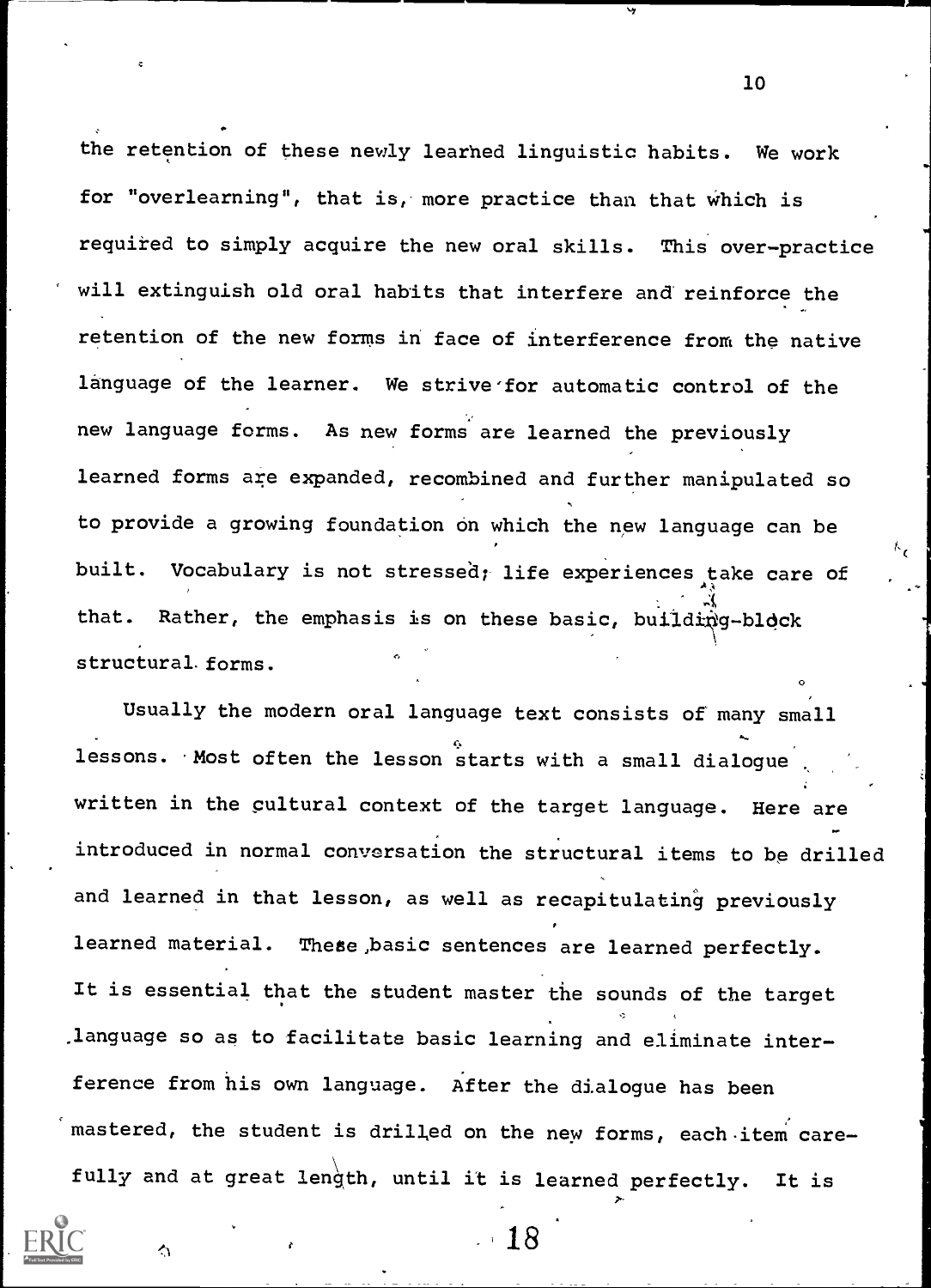important to remember that the student is taught only what he can learn and works on a particular structural point until mastered. An overloaded learning situation will result in little learning; little retention. Often the drill process consists of learning drills, and often more real-life conversations or dialogue drills. At all times, however, the drills are in the form of normal spoken phrases, never lists of words.

Drills frequently occur as substitution exercises where one element is changed in the drill or often as manipulative drills where, for practice, the student makes changes in tense, person, etc. At no time is new material introduced in the drills. This occurs only in the dialogue. An example of a simple structural drill would be as follows:

Teacher Je vais a la gare (Model) Student Je vais à la gare (Answer) Teacher , a la poste (Cue) Answer Je vais à la poste (Answer and Model) Teacher Il va (Cue) Student Il va a la post (Answer and Model) Teacher a Paris (Cue) etc.

An excellent description and discussion of the drill phase of language instruction can be found in the Instructor's Manual for Modern French, by Dan Desberg and Lucette Rollet Kenan, published by Harcourt, Brace, and World, Inc., New York, 1964.

As the Student accumulates more and more knowledge, that is,

11

 $\vec{z}$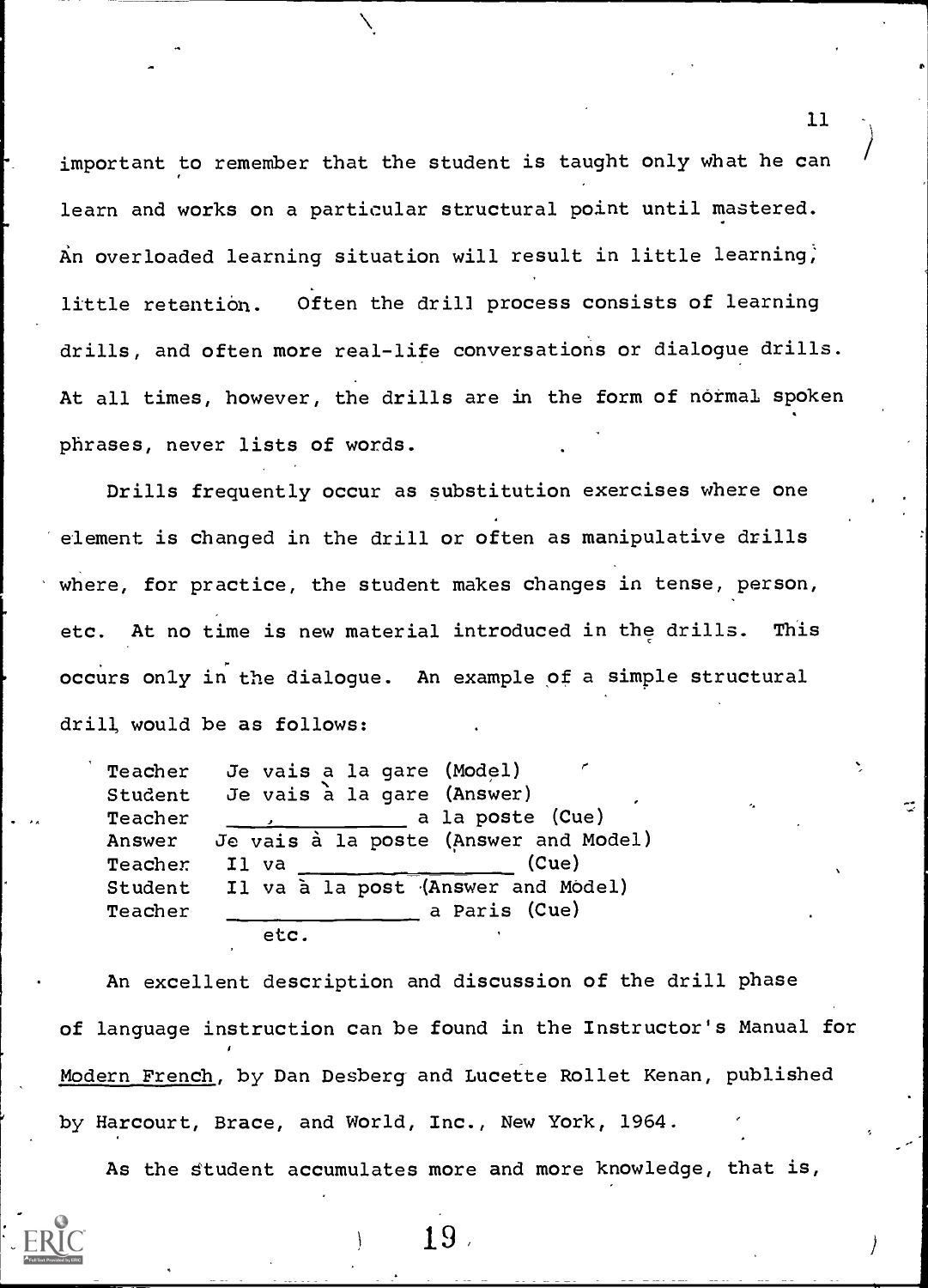more and more automatic control of the structural elements of the . new language, his ability to exploit this information as conversation becomes increasingly strengthened. After having thoroughly practiced and mastered the dialogue and structural drill material, the student is then prepared to "make conversation." He is stimulated to produce meaningful conversation in meaningful, realistic contexts but with constant attention given to noting incorrect forms, absence of correct linguistic information, and to weak and inaccurate control of supposedly previously learned structural points. Further practice is then prescribed to overcome these weaknesses.

12

Adults learn a second language in a way very similar to learning such complicated skills as skiing or driving an automobile. The speed at which these activities occur demands automatic responses. These can come only after considerable practice of each necessary <sup>\*</sup> muscular and mental reaction. Coordination of these reactions results in accurate and successful skiing or driving. Learning of bad habits can result in serious accidents while performing at high speeds. In a similar way, second language skills face the same problems, and must be mastered in very similar ways.

IV. Instruction

To maximize the effectiveness of the audio-lingual method, language classes are kept small, six students at the most. Teachers

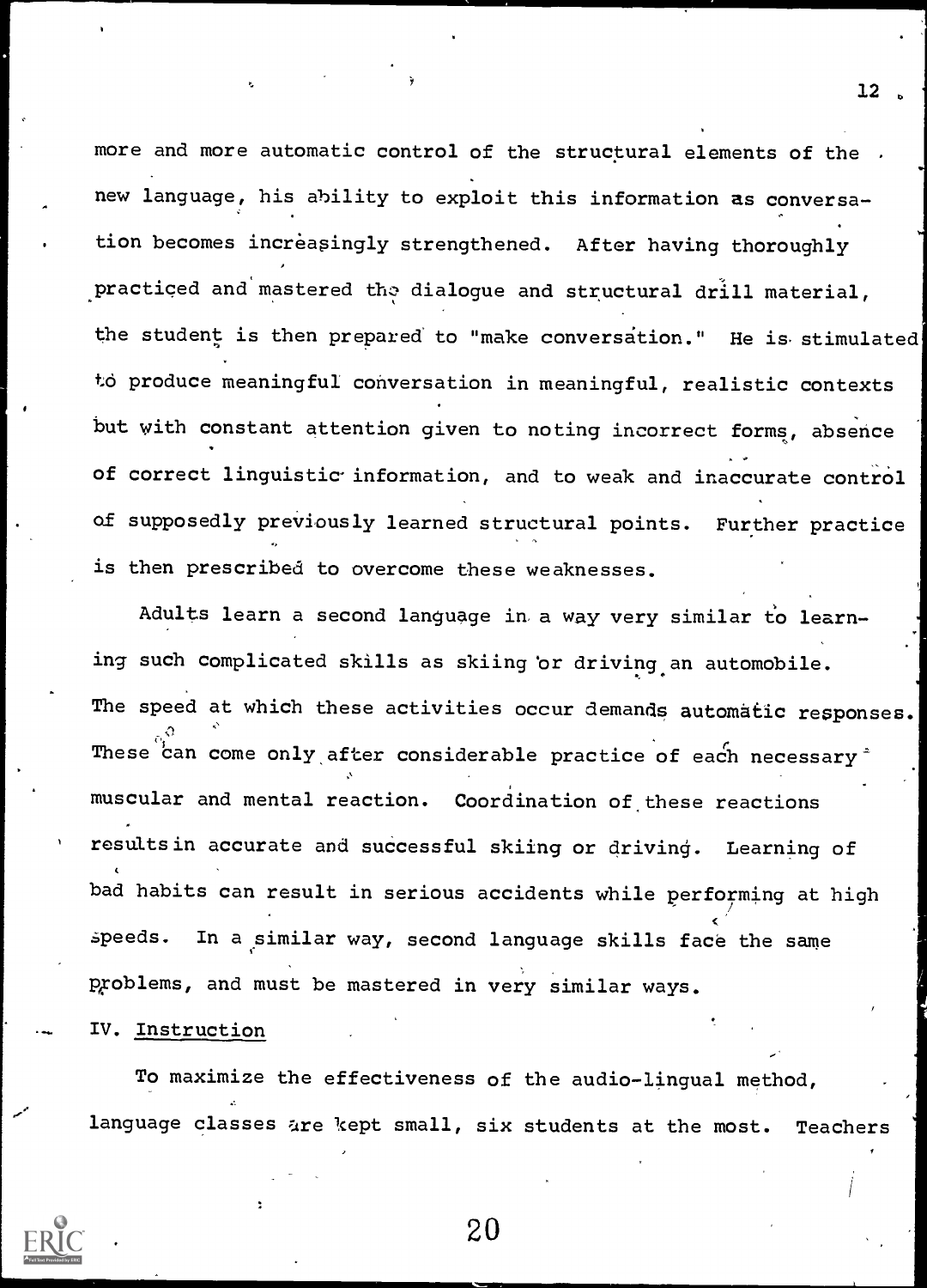are preferably native speakers of the language. The entire program is supervised by the language specialist, that is someone experienced in language teaching with some background in linguistics. Intensive-classes are held from four to six hours a day with perhaps some additional time in the language laboratory. At all times the teacher speaks at a normal rate, avoiding artificial or literary forms not used in normal conversation. The language specialist or linguist supervises the training of the teacher. He does any formal classroom grammatical explanation necessary. He serves as a bridge between the two languages. He understands what sounds and grammatical structures in the target language are difficult for the student and why those difficulties exist. He understands precisely how one language interferes,with learning the new one and guides the instructor in drilling the student to overcome these problems. Because adequate linguistic supervision is essential to successful language training, it is recommended that if there are more than 5 classes, that there be an assistant language supervisor. and finally, that the language supervisor himself be responsible for no more than ten classes.

## V. Teacher Training

Adequate training of the teacher in the methods of oral intensive language instruction is essential to the success of the program.

`21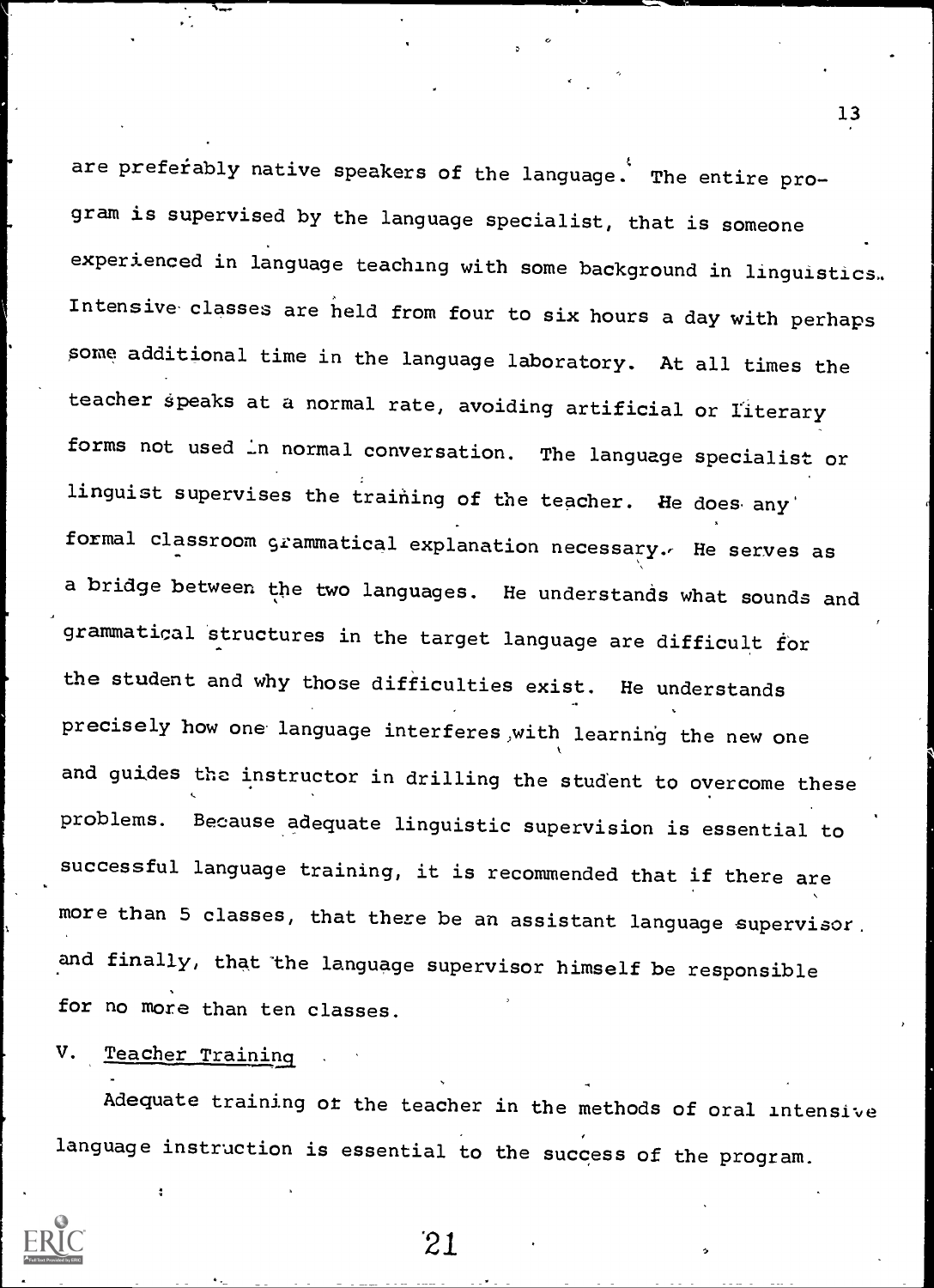Without proper preparation, the teacher may resort to his own "methods" or to grammar deecriptions to answer problems encountered by the students in drilling toward automatic oral control of the language. A useful device in training instructors is to'give them intensive instruction for a few days in a language with which they are not familiar. The language supervisor uses the opportunity to demonstrate not only methodology but also the problems of being a language student. Teacher training of one to two weeks usually precedes all Peace Corps training programs. Nevertheless, the language director must maintain constant supervision of teachers as well as students, assisting new teachers to improve instruction and to provide a stimulating classroom that will make the most of the high motivation of Peace. Corps trainees.

#### VI. Immersion Environment

One of the best stimuli to successful language training is the Immersion Environment. Here, every effort is made to make the target language the only important and meaningful language for communication. Sometimes, trainees are asked to sign pledges not to speak English during training or simply are required to speak only the target language at meals. But more effective is the creation of an environment which simulates the cultural environment of the host country. Such an immersion situation is the Nepali House set



22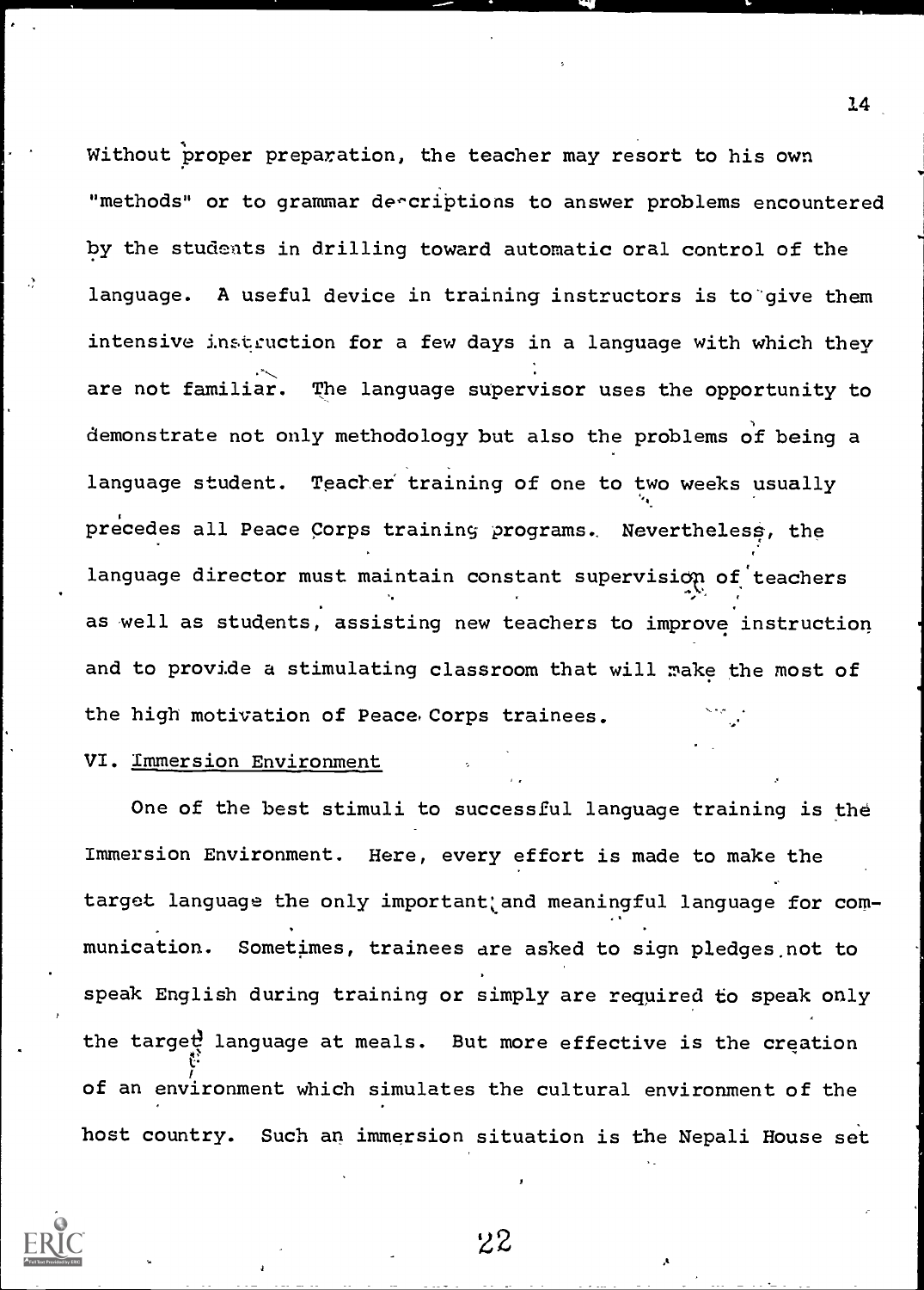up at one Peace Corps training site. Here, the program went to such extremes as bringing in cow dung each week and replastering the floor with it. Every effort was made to duplicate a Nepalese house. Frequently, for our Spanish and French speaking programs, language houses are set up in which the trainees are constantly exposed to the target language through people, social activities, movies, newspapers and books. To support all this, it is essential that the instructors avoid speaking English whenever possible..

We have the additional advantage of being able to send trainees to Puerto Rico and occasionally to French-speaking Canada for a few more weeks of language immersion. In some cases, part of the training program is held in the country where the Volunteers will work. Here the trainees profit not only from the environmental immersion but also by using the language in its realistic cultural setting.

## VII. The Language Laboratory

The language laboratory, consisting of several tape recorders and copies of the recorded text and supplemental material, can be a useful complement to an intensive language program. However, it is normally more valuable to spend the six hours of language training per day in the classroom with a native speaker than in the laboratory. Sometimes, however, effective programming of the laboratory can be very useful in accelerating classroom work by

15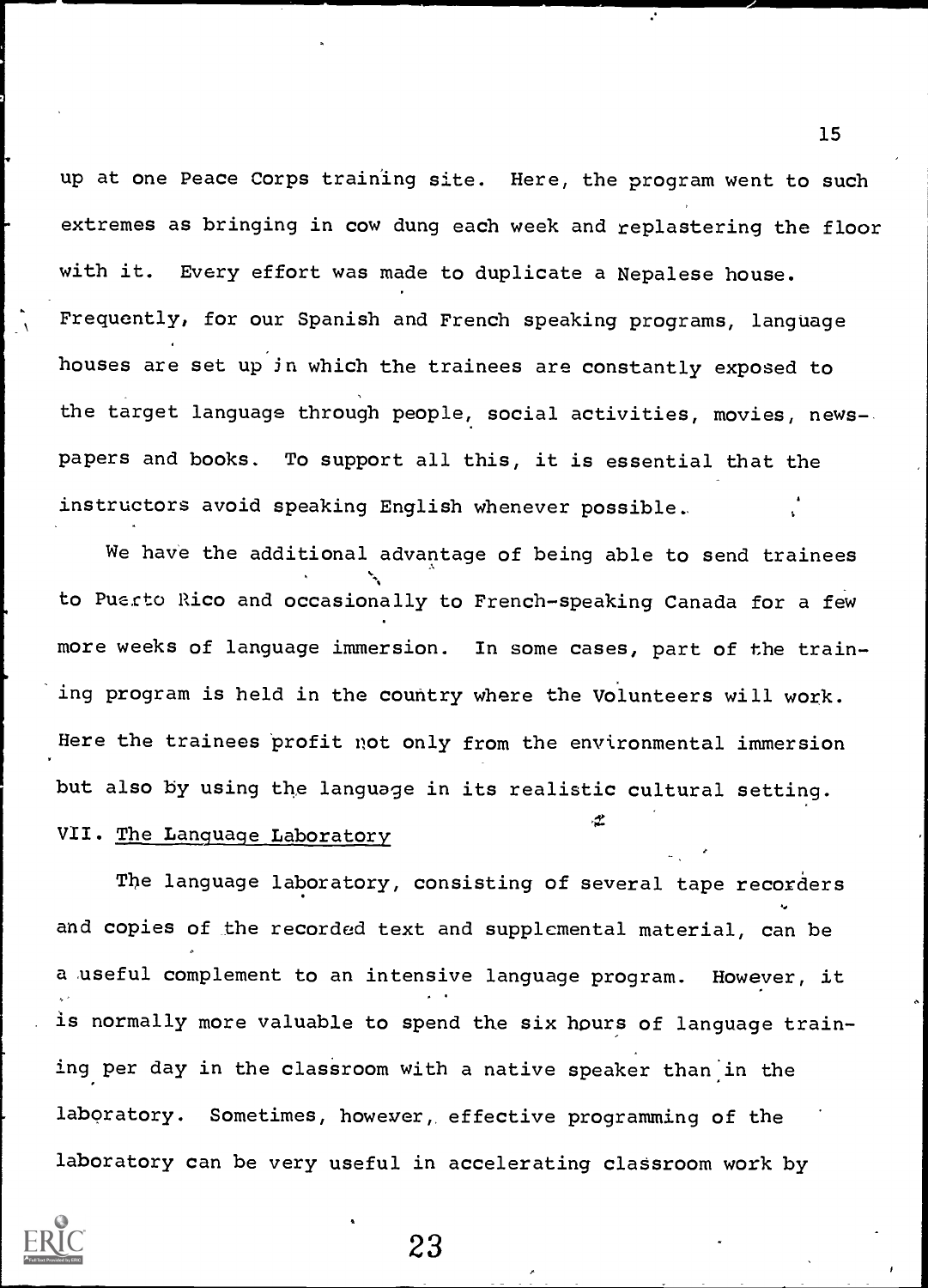providing extra practice time or by carefully planned drill and practice of new material. Such an example of programmed instruction Spanish "A," a programmed course in Spanish, Stanley Sapon, Encyclopedia Britannica Films, Inc., Wilmette, Illinois. But the laboratory is not human, cannot correct and give personalized attention to a learner's problems. The machine is helpful when adequate training resources are not available. However, the heavy training schedule usually doesn't permit much time in, the laboratory if six hours is spent in the language class.

Nevertheless, tapes and machines should be available for use after class hours and at free moments. This permits individual trainees to attend to some of their individual language problems as well as affording additional practice time.

# VIII. Integration of Language Study with Other Training Components

Every effort is made to integrate the language training program with the other aspects of Peace Corps training, that is, area studies, technical training, health, physical education, community development, etc. Language instructors participate in area studies, meeting with the trainees and lecturing in the target language. Language lessons are written to deal with technical subjects pertinent to the Volunteers' service. Often physical exercise'sessions are conducted in the target language. Also, the language staff

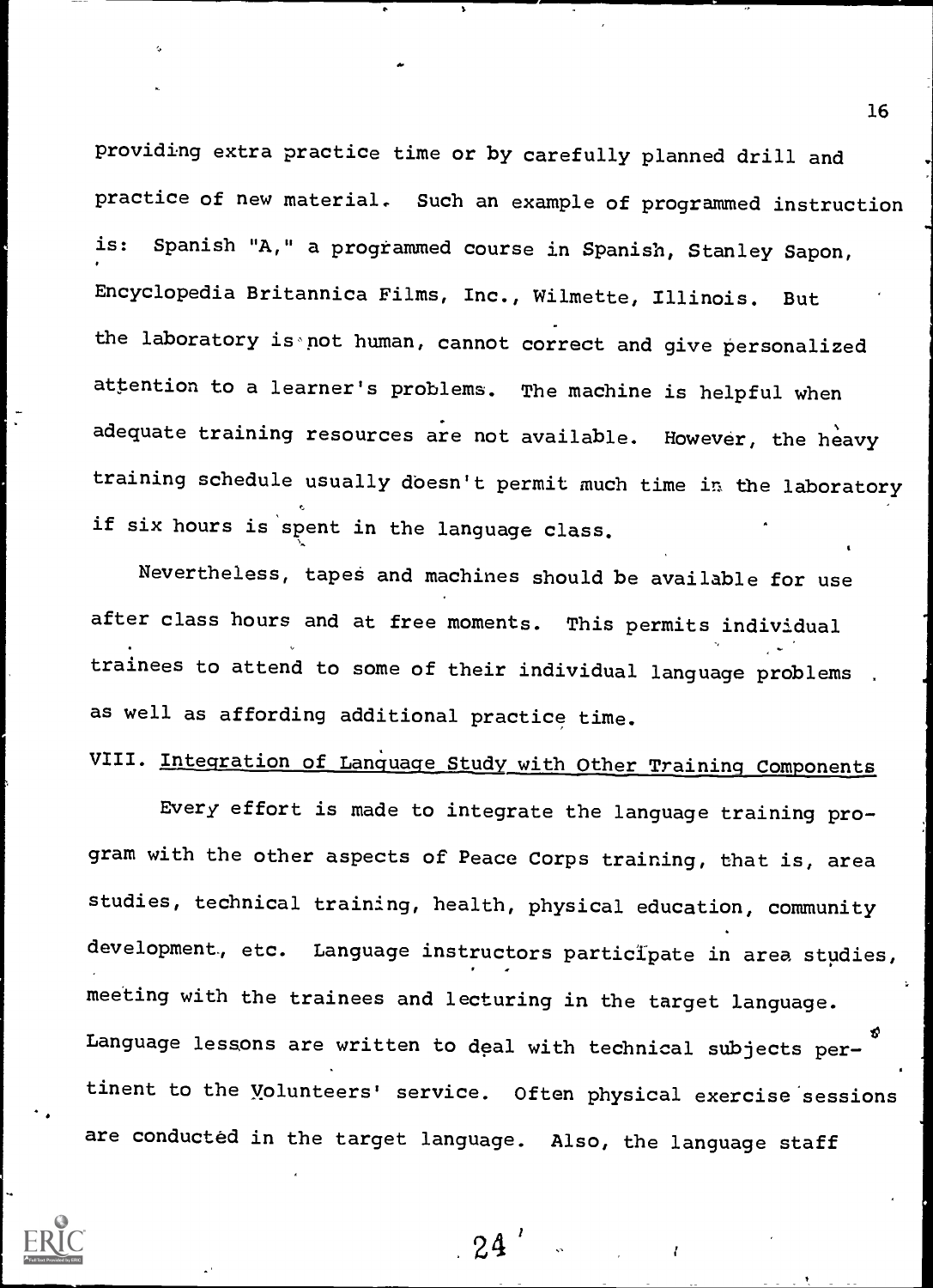always accompanies the trainees on field trips ensuring continuity in language instruction as well as providing many effective informal social moments for realistic reinforcement of language learning. The Peace Corps is constantly experimenting to provide even closer and more productive integration of language training with other training components.

## IX. Multilingual Programs

Multilingual training programs have been rather successfully developed for countries where two languages are necessary for effective Peace Corps service. For example, French and Hausa are taught for-Niger; French and Wolof for Senegal.

Minimum levels of proficiency are set for the first language. When this level is achieved, the second language is started. In a few cases some training in both languages occurs concomitantly.

This is not to suggest that both languages can be learned to a high degree of fluency. However, when it is necessary to have some proficiency in a second language, a realistic statement of what is the minimal level required for the first will guide the programming of the second. This has worked well in many cases, particularly with those trainees who came with some background in the first language.

25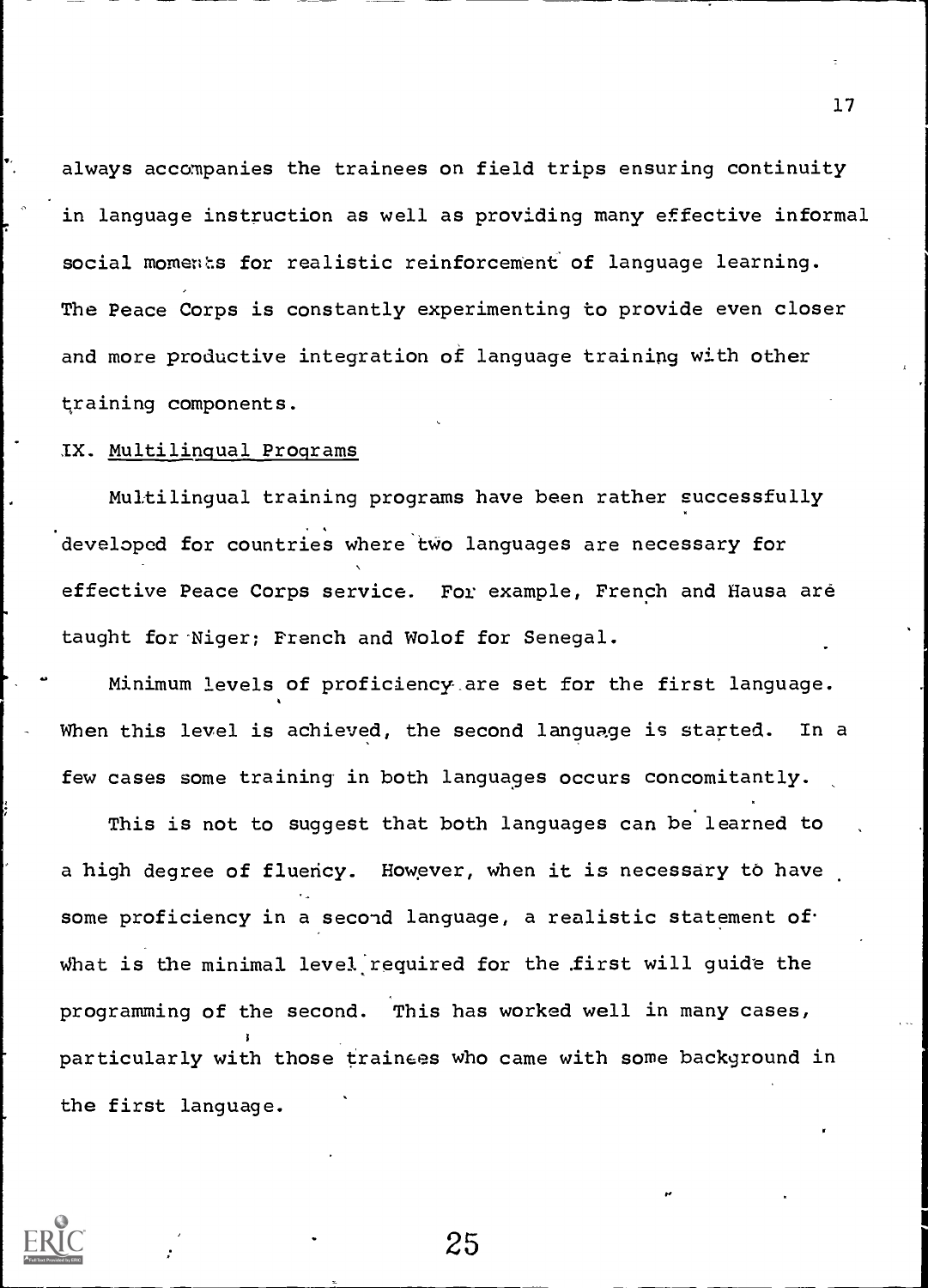#### X. Testing

Peace Corps training programs have adopted an oral proficiency rating scale for '.anguage achievement based on a realistic evaluation of what the trainee can do with the language. The system is based on an S (for speaking) Scale that goes from  $S-0$  to  $S-5$  with plus  $(+)$ grades to allow for finer judgments. An S-2 is considered a minimal working proficiency and is now the desired level of proficiency for all trainees at the end of training. An S-3 is labeled "professional proficiency." A Peace Corps agricultural aide might function well with only an S-2 rating but a secondary level teacher might have  $\qquad \qquad \bullet$ considerable difficulty teaching content subjects with less than an S-3. It is therefore often necessary to achieve a yet higher level of proficiendy after the Volunteer has been in the country a period of months.

This system helps to remove the subjective assessment of personality with assessment of oral languagg proficiency. Here we are interested in what the trainee can say and how well he can say it in the new language. Furthermore, it serves as a stimulus to language directors to improve their program: Achieving S-2s  $t$ his program will stimulate S-3s as next program's goal.

This rating system, developed by the Foreign Service Institute, Department of State, is used by Peace Corps for training programs,

26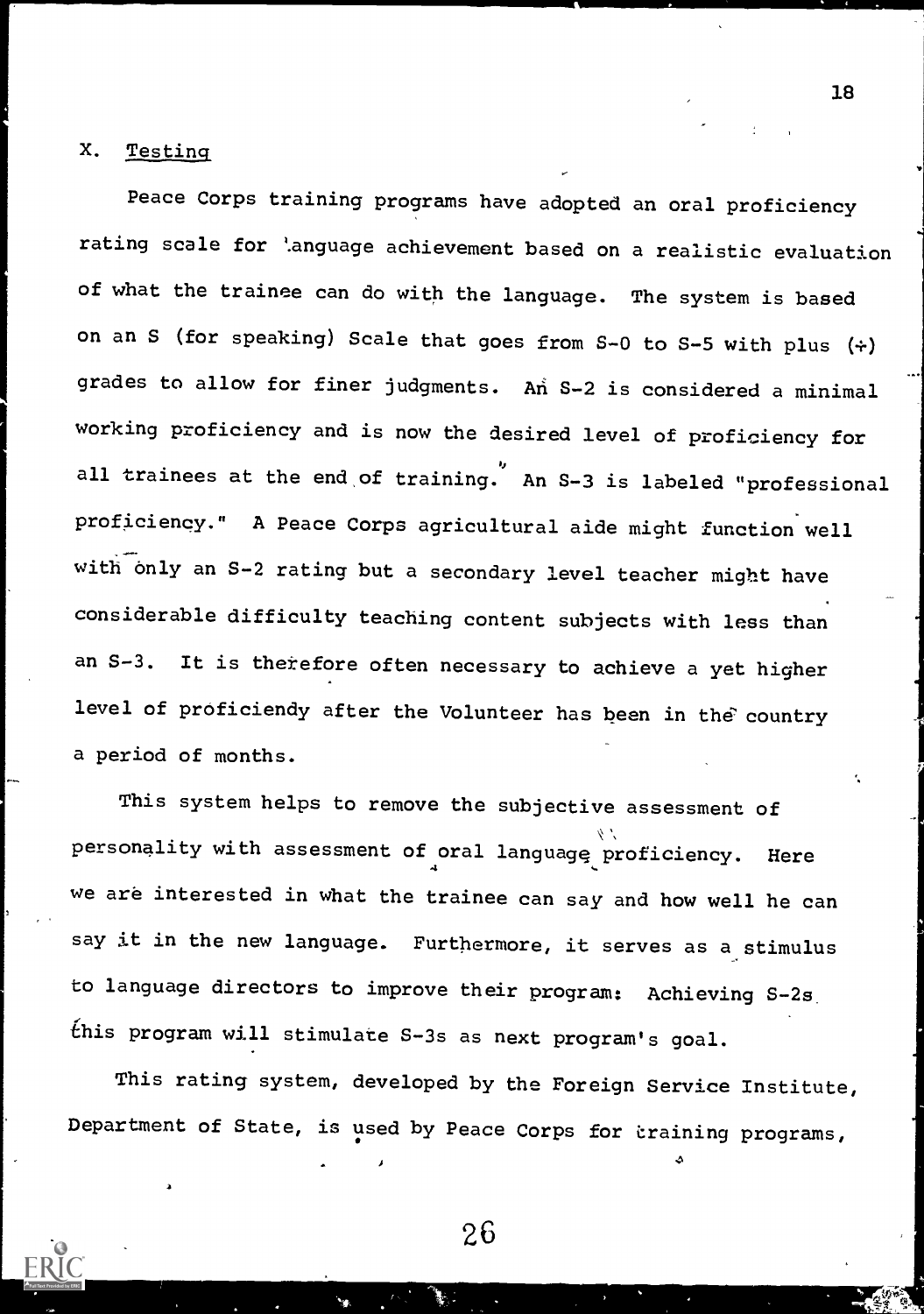staff training, project programming and for testing overseas. Other government agencies and a few academic institutions also normally use this testing scale to measure oral language proficiency. It provides a useful and easily communicated measurement tool in dis $\tau$ cussing achievement on the part of the trainee, helps the overseas staff plan in-country training, and gives the overseas staff an idea of the linguistic resources of the Volunteers in service. At present, trainees are tested at the outset of training if they claim anv proficiency in the target language. A mid-point rating is often estimated. Final testing, comes before final selection and further testing will ocour after any field work before the Volunteer leaves for his overseas assignment.

Ą

19

Tests are administered by the language specialist and a native speaker of the language. It consists of a brief interview examination with care given to involve the trainee in situations wherein the ability to use the language At various levels can be measured.

Volunteers are also tested orally overseas 3 to 6 months after arrival overseas and again upon, completion of their Peace Corps duty.

#### XI. Language Proficiency and Selection

At present Peace Corps does not select a trainee out of a program solely on his low achievement in language training. Rather, we use

his proficiency rating as a guide for job placement and area assign-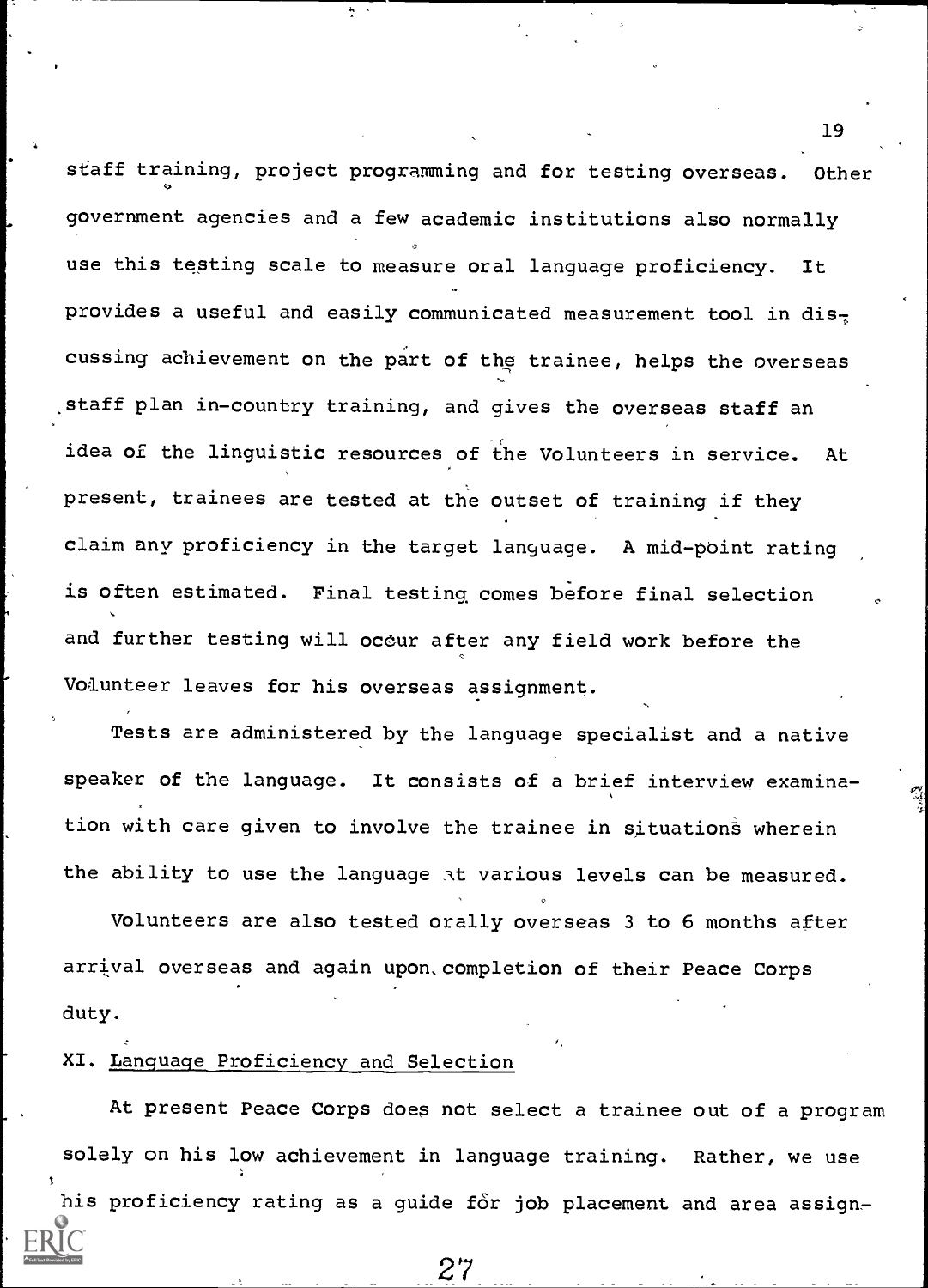ment. For example, a Volunteer assigned as a teacher but who has a low S rating cannot effectively teach in the language. He may require further or more intensive language training at the training institution or overseas before he can be assigned as a teacher. In some cases where language proficiency is so low for a job which required strong language skill, the Volunteer may be assigned to another project in another country.

 $\mathbb{R}$ Performance in intensive language training offers much useful information about the total ability of a trainee to serve oyerseas as a Volunteer. Continued and further research will some day clarify these questions of language learning achievement, and Peace Corps service.

## XII. In-Service Study

At present Peace Corps encourages and often insists that Peace Corps Volunteers continue language study in the field. Self-study or continuing study in the field at present consists of tutorial lessons, often given by unskilled and unguided local "teachers," text materials shipped overseas at the request of staff or Volunteer, and in-country classes under some professional linguistic direction.

But effective self-study materials are scarce and adequate instruction overseas difficult to find.

In general, much attention needs to be given to the development

28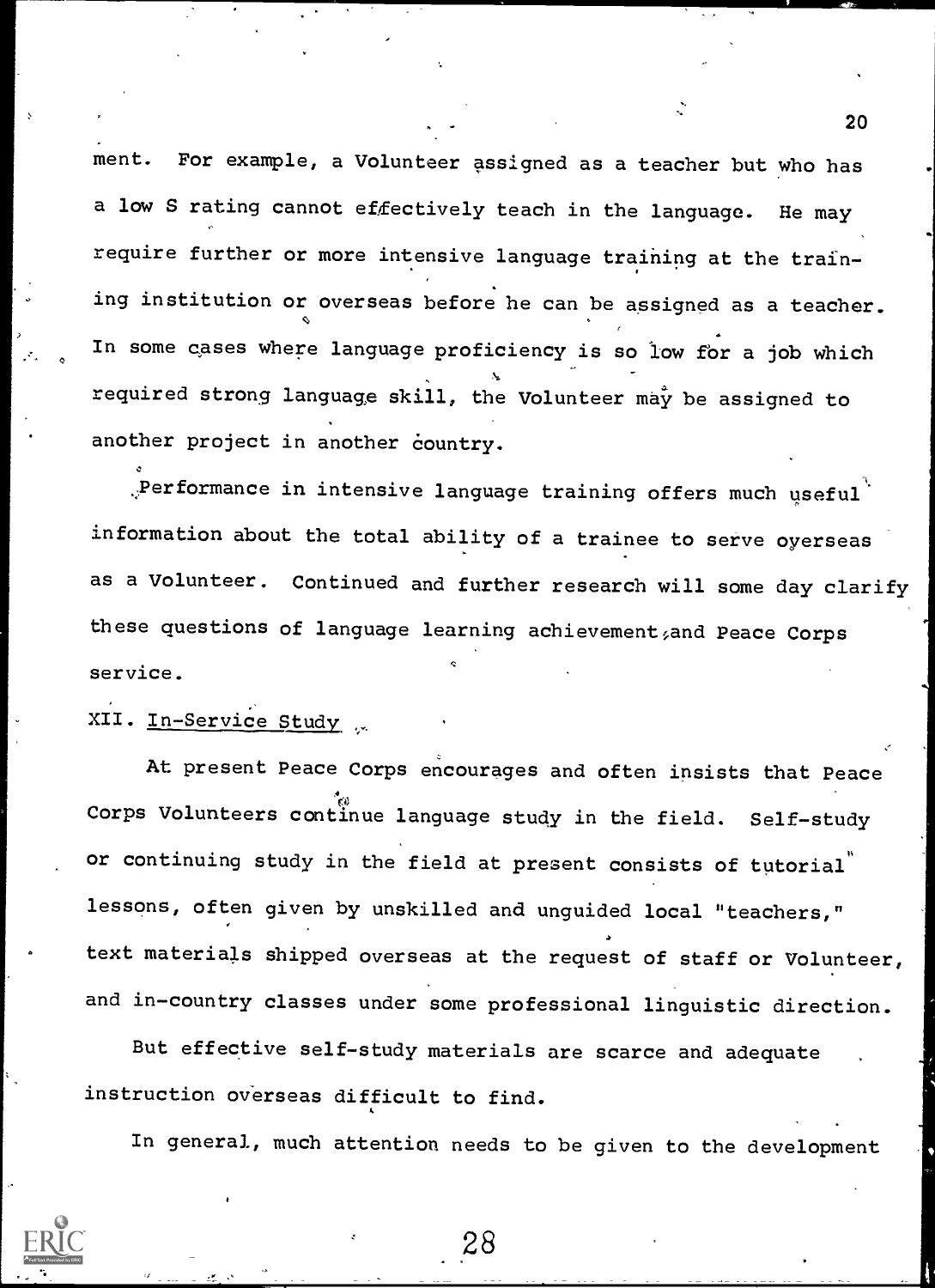of self-study materials and the training of instructors. There is at present little professional support for continuing language study overseas. It is hoped that with the increasing participation of language specialists in overseas testing more professional assistance can be given to in-service language study. Also, continued research and experimentation is being done to develop useful self-study materials. Lastly, time is now being given in Peace Corps training programs to instruction as to how to go about studying and learning a language in the field.

#### $\phi$  and  $\phi$ XIII. Challenges, Responsibilities, and Future Goals

For the most part Peace Corps Volunteers are receiving adequate language preparation before leaving for overseas. But sensing the seriousness of the role language plays in the effectiveness of a successful Volunteer, the Peace Corps now asks for even better training and higher oral language proficiency. The energies of those involved in training are working to provide\_the means to achieve this. Furthermore, the Peace Corps has become seriously aware of the importance of teaching the many indigenous languages of the countries where Peace Corps Volunteers serve, particularly in Africa. It can no longer only be concerned with those European languages widely'used in these countries. New materials must be developed and new methods and specialists found. Though Peace Corps



29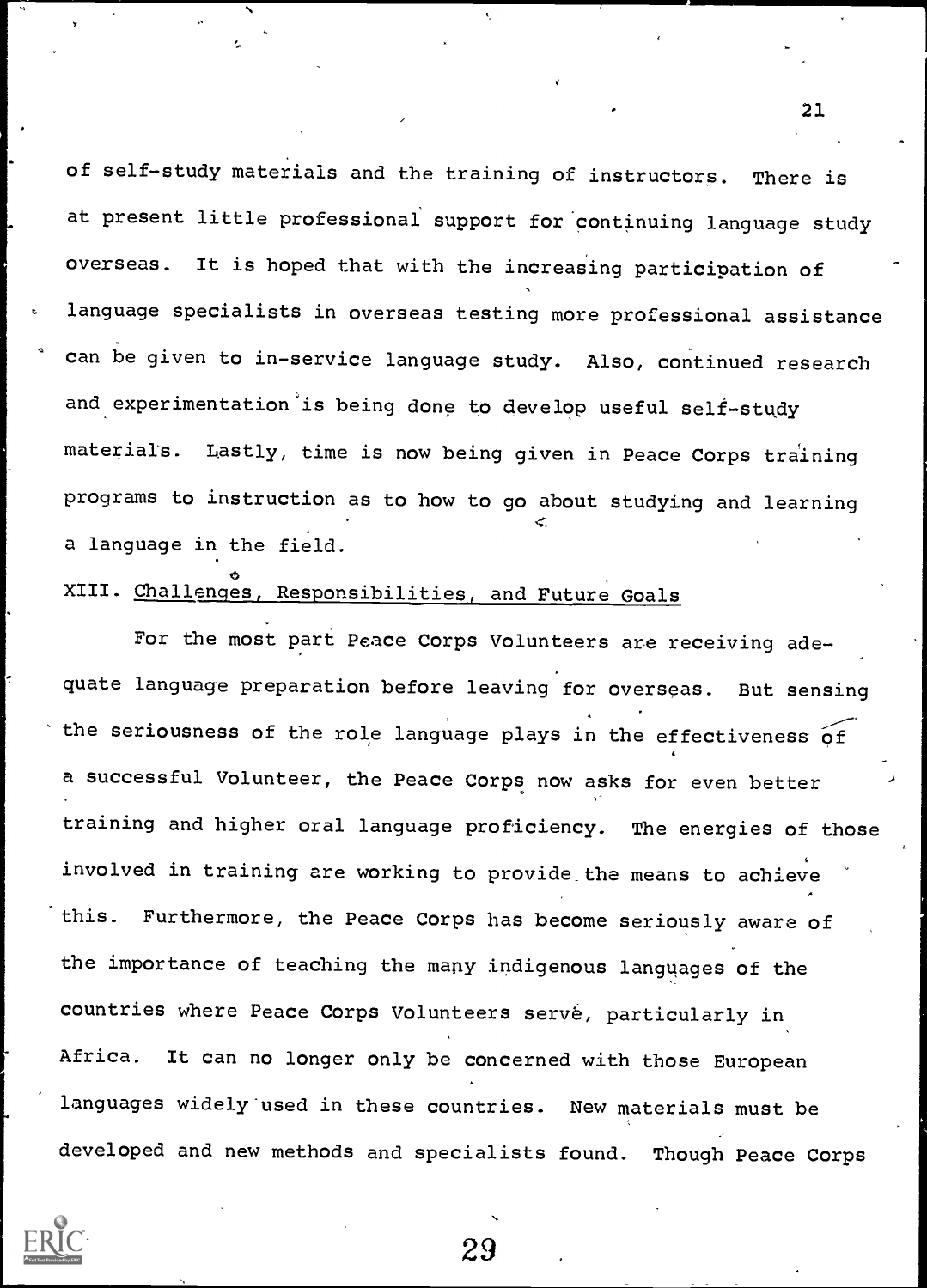now teaches several languages never taught anywhere before, this program must be expanded to meet the many new linguistic needs of the Peace Corps Volunteers.

Better instruction and successful training in the ever growing number of languages of the Peace Corps world are the present and future goals of the Peace Corps language training program.

30

 $22.$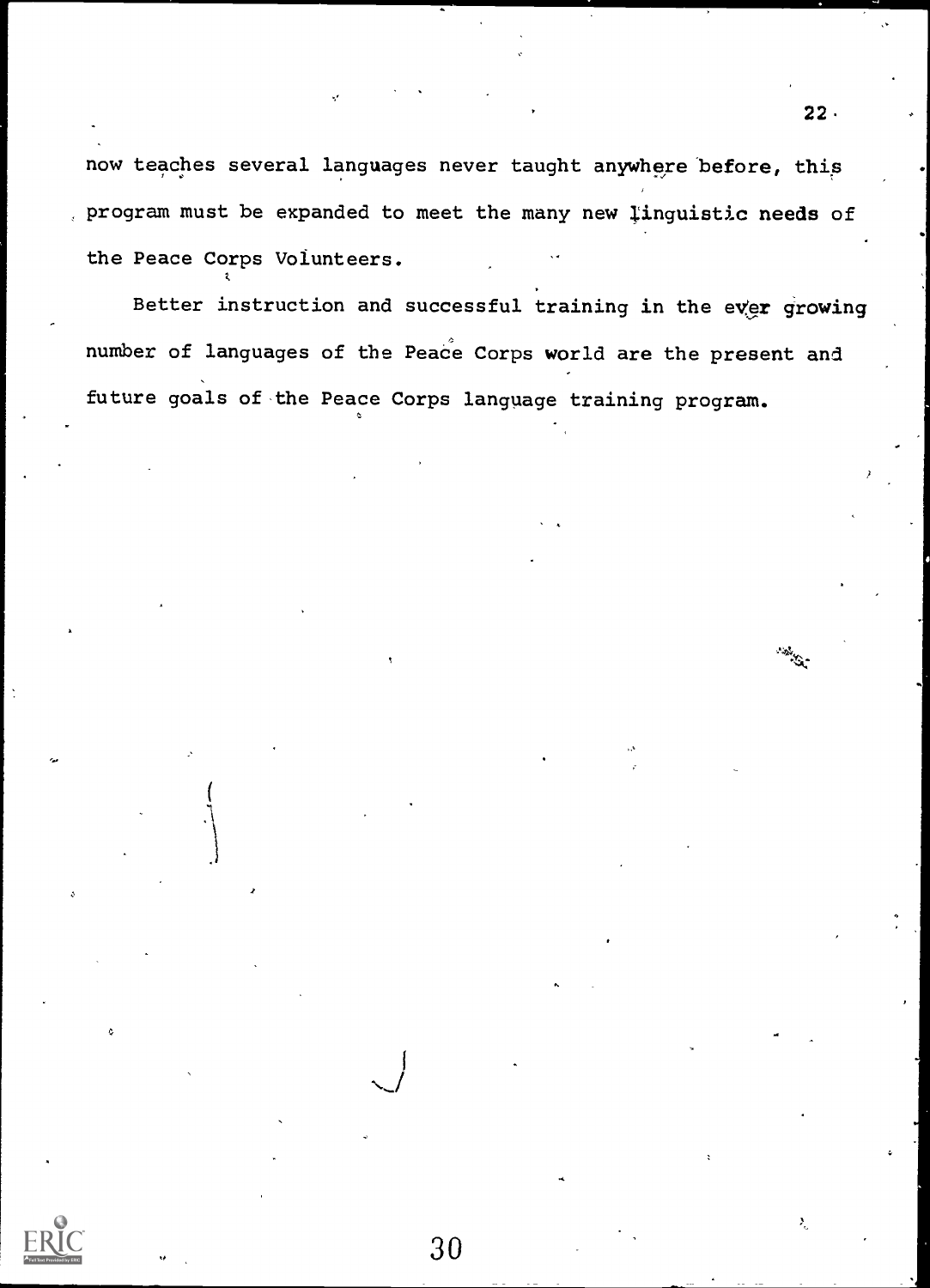IV. GUIDELINES FOR LANGUAGE COORDINATORS

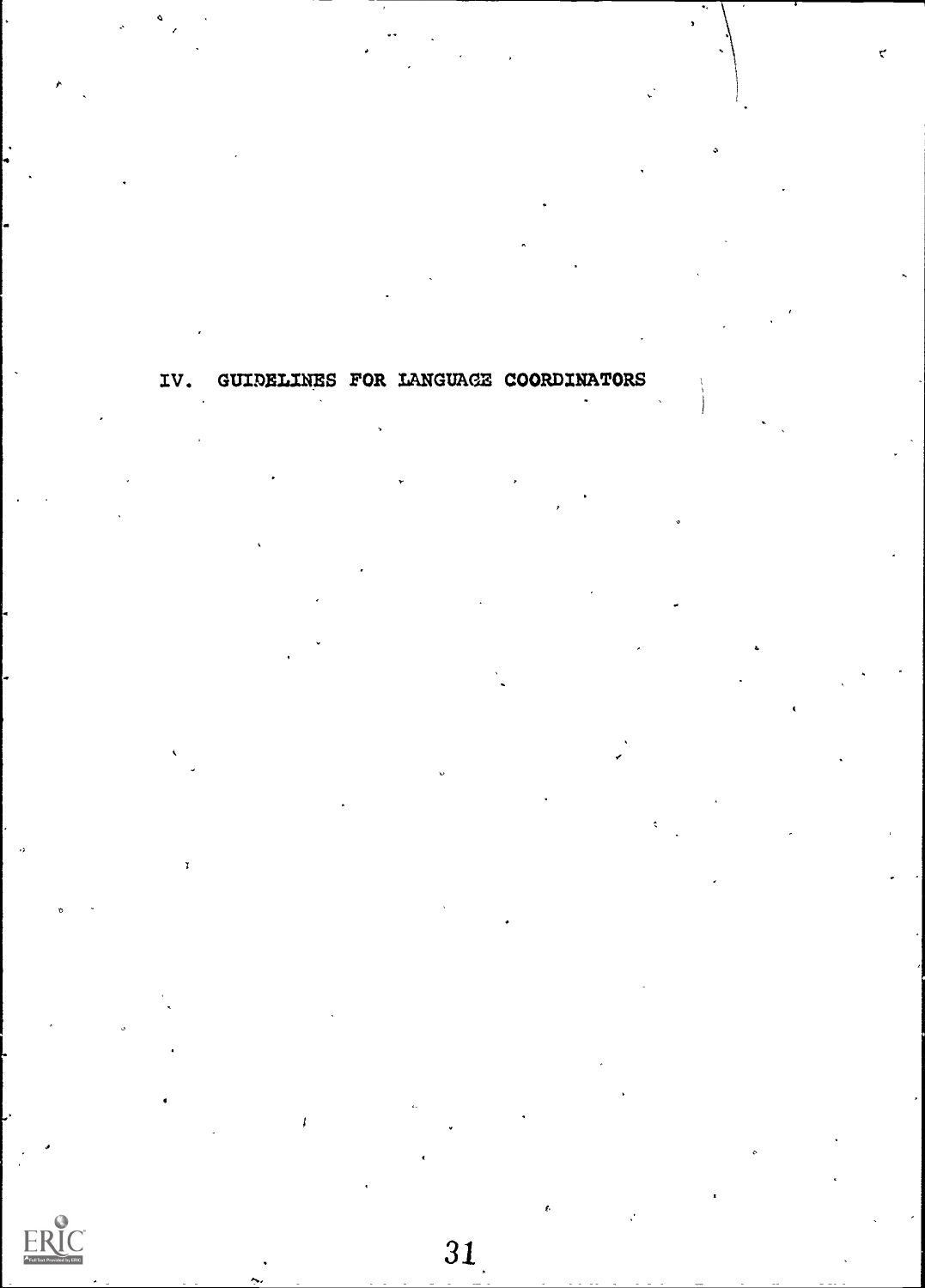#### GUIDELINES FOR LANGUAGE COORDINATORS

Ů.

The following "Gu ielines for Language Coordinators" reflects the thoughts and experience of many persons who have worked with Peace Corps language training.

Building on a sample guideline submitted to Special Projects by Dr. Guido Capponi of the University of Arizona, Dr. Marie Gadsden prepared, and, with the assistance of other interested persons in OT, expanded the "Guidelines for Language Coordiaators" to its present form.

I. In addition to professional competency in modern, linquistically-based methodology, the Language Coordinator requires maturity, cooperation, breadth of human understanding, administrative tact and competency, and patience. The Codrdinator must develop team rapport and provide leadership and discipline.

Within the administrative organization under the direction of, the Project Director the Language Coordinator has the following responsibilities:

- A. To approve all language staff members and informants. If possible, the Language Coordinator should have the opportunity to interview and select his own staff, or at least to stipulate his requirements for staff selection.
- B. To recommend dismissal of staff members and informants.
- C. To organize and administer a one-to-two-week orientation and pre-program training of staff and informants.
- D. To develop a program suitable to whatever environment(s) the program is held in, whether campus, camp, field site or in-country location.
- E. To daily supervise by means of class visits, to observe, to counsel and to evaluate language staff and Peace Corps classes.

32

F. To undertake pre-program development of format for consistent methodology.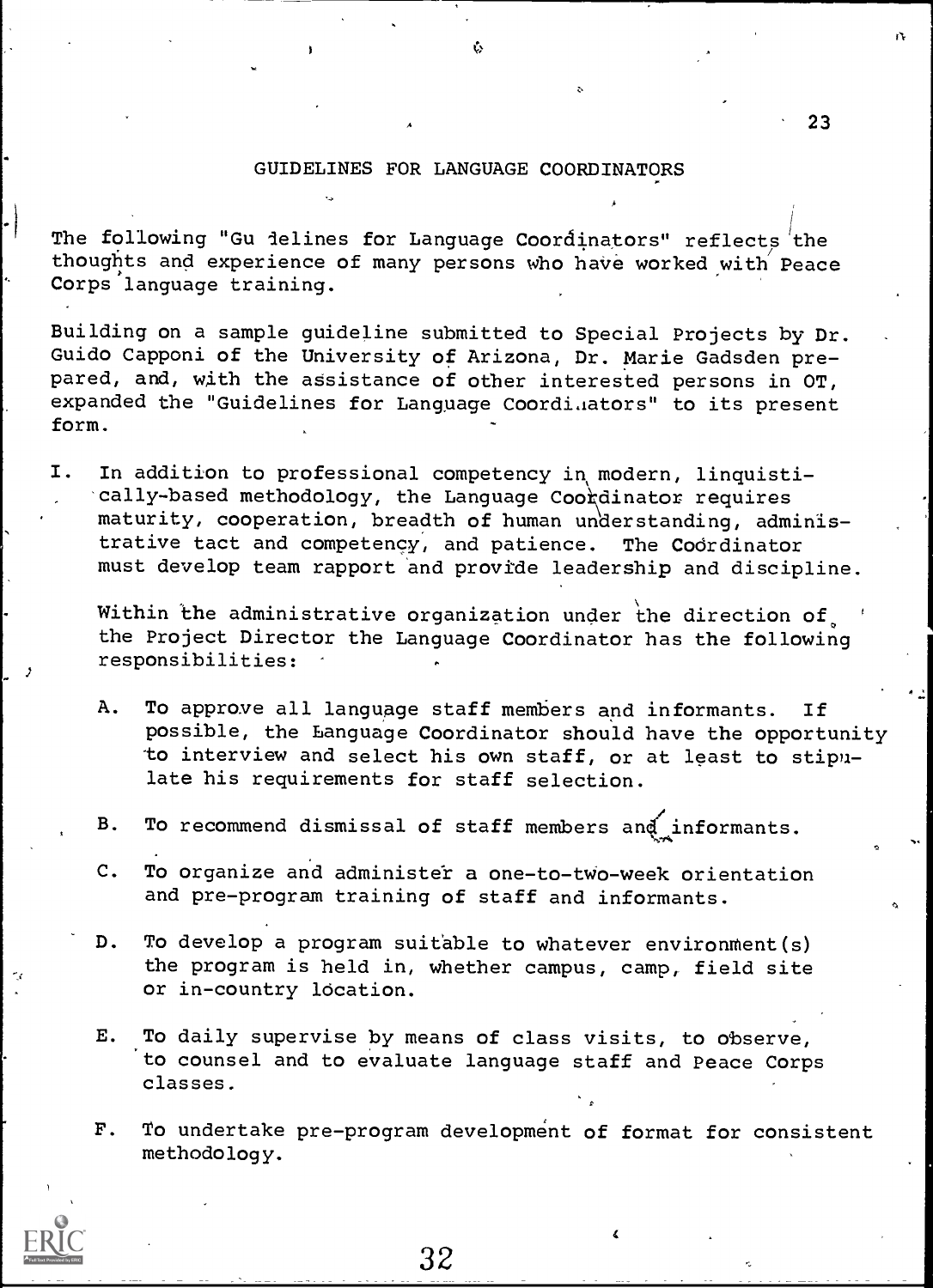- G. To establish Peace Corps evaluation and testing procedures consistent with Peace Corps language objectives. Focus should be aural/oral but, to the extent relevant, writing and reading skills should be tested also.
- H. To maintain accurate, frequent, meaningful records -- i.e., S-ratings, frequent aural/oral testing, related written exercises; ability grouping criteria to be consistently applied on the basis of progress during training; observation reports on out-of-class language performance, interrelationship evaluation, evidence of initiative and creativity in language component, attendance, attitude and appearance records distinct from language competency.
- I. To develop language and linguistic materials that relate to PCV eventual assignment:
- J. To adapt field materials (basic tests, syllabi, compositions, etc.) to modern language principles, as flexibly as possible. To develop a presentation of compromise between modern U.S. and traditional field material objectively and positively for teaching programs particularly.
- K. To evaluate texts based on specific criteria of job requirements, and annotate language library items to be used as supplementary training materials.
- L. To create materials and techniques for language training to fit the specific requirement of the program.
- M. To integrate language study with Cross-Cultural Studies, Technical Studies, Health Education and Physical Education. To frequently attend lecture/discussions of other components.
- N. To experiment and exchange ideas with other Peace Corps Language CoOrdinators and programs and participate in Language Coordinators' meetings when possible.
- 0. To understand and utilize FSI S-rating examination techniques.

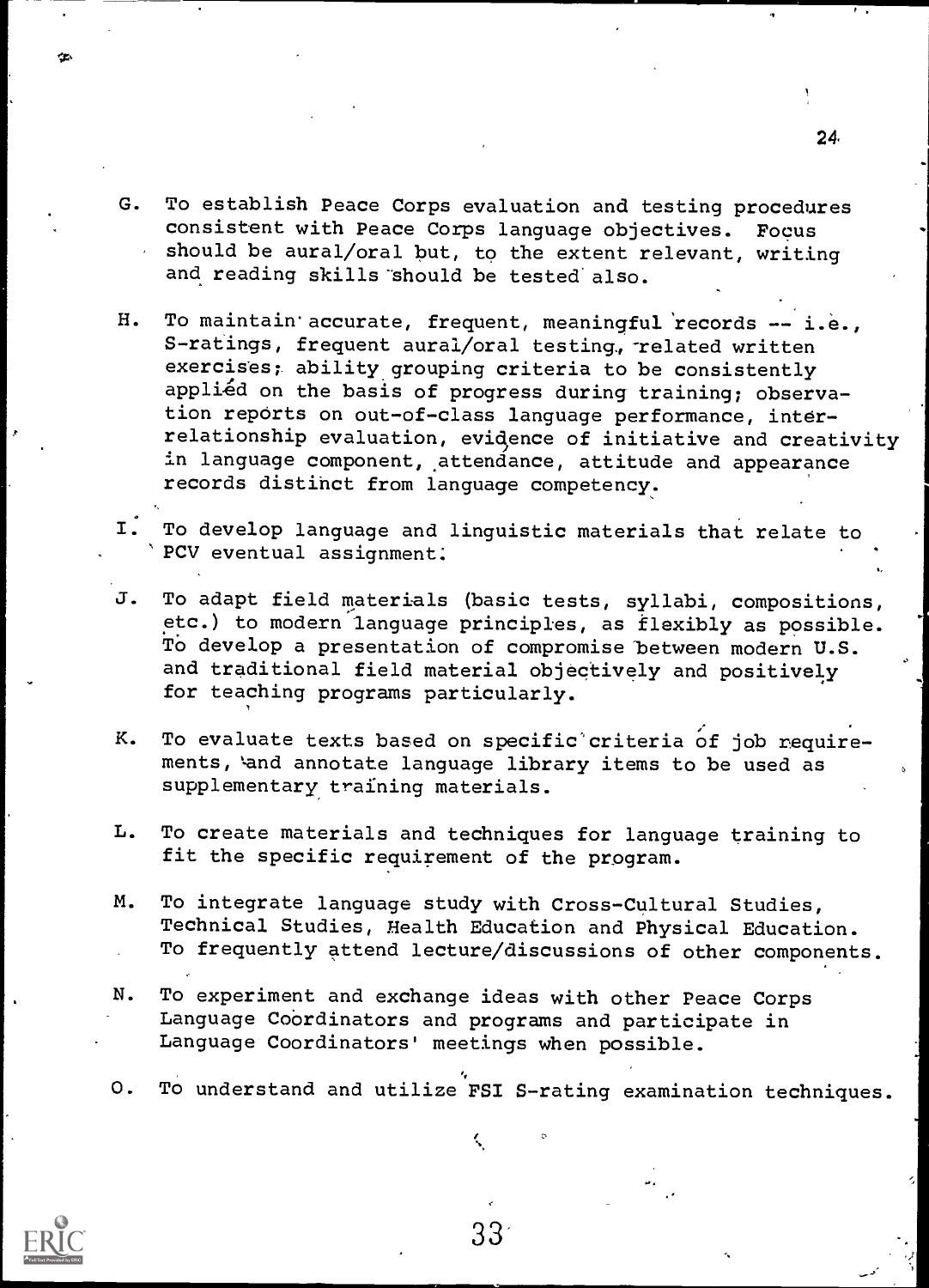- II. Basic Questions to be answered by PC/W. The Language Coordinator must know the answers in order to plan adequately.
	- A. Where is the PCV going? -- country, region, size of community, job structure and situation, etc.
	- B. What will the PCV be doing? -- teacher, community development worker, public health worker, etc.
	- C. What is the total impact of the specific Peace Corps program to be? Expansion of an existing program, replacement of present program, change of former program to new program, adjunct to another agency program, cooperative venture with some other organization? -- goals of Peace Corps in the host country; goals of host country in the specific field of assignment.
	- D. What former Peace Corps programs have been trained for the country? If any, what was the nature of the language evaluation? If at another institution, what were the strengths and weaknesses of the program(s).
	- E. What are the trainees' MLAT scores? If the language to be studied is commonly taught, what are the trainees' current levels of ability?
	- F. What S-rating is expected? What are the implications of language to job?
	- G. What Peace Corps language materials are available and relevant? Is revision of existing materials necessary? Is new material needed?
	- H. What former language personnel can be useful for consultation?
- III. Further considerations, based on the answers to questions in II above, to be faced by Language Coordinator.
	- A. Close and constant exchange during planning stage with OT officer, PC/W, so that agreement on program objectives, design and content is assured.

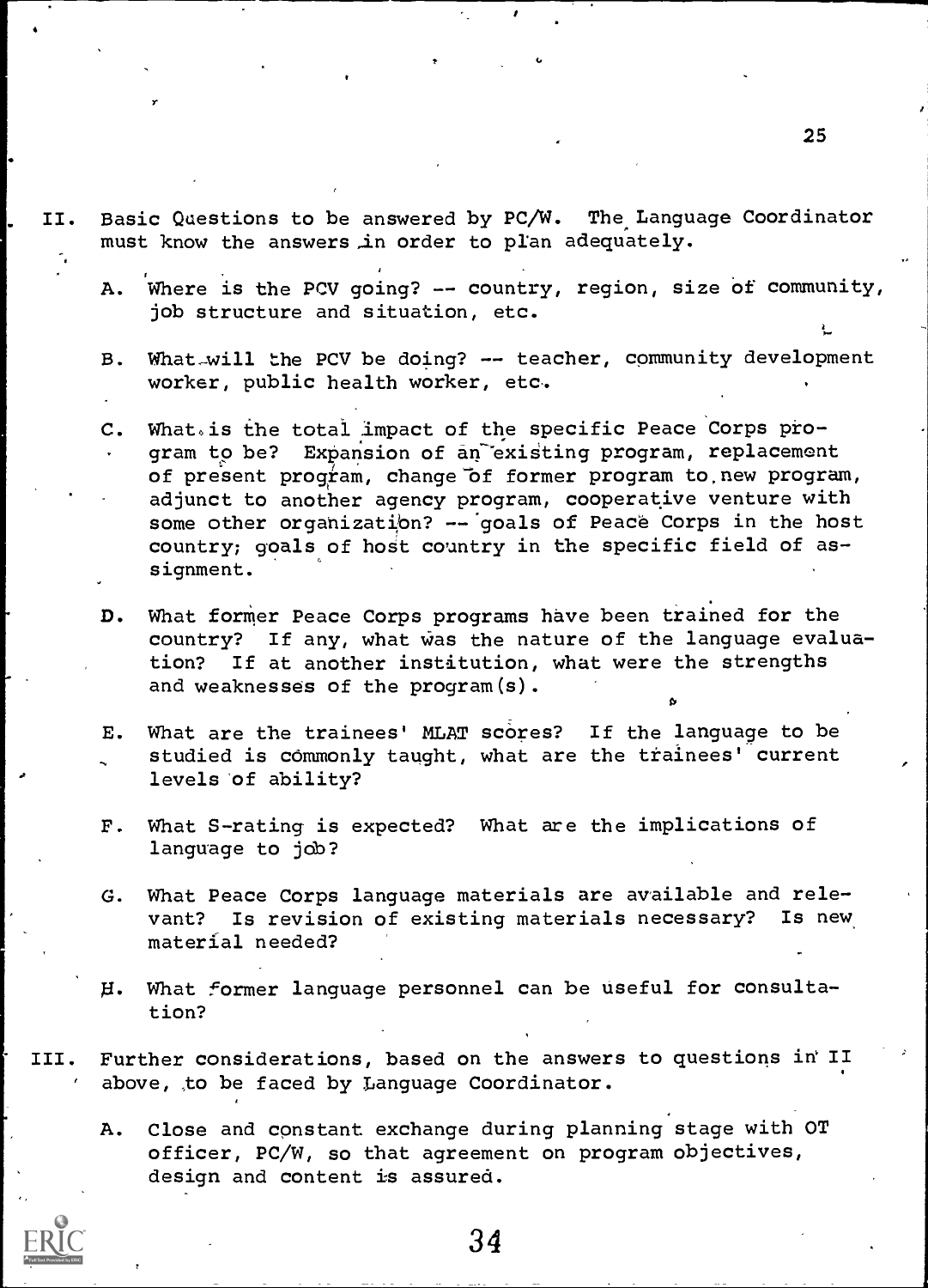B. Acquisition of specific texts and appropriate dictionaries related to host country to which PCV will be assigned.

If PCVs are training for Panama, materials on Spain or Brazil may be irrelevant; if for Tanzania, materials or texts on Senegal, Tunisia or Liberia may not be germane.

- C. Coordination with Cross-Cultural Studies Coordinator, so that language content and cross-cultural content may subserve.  $\circ$
- D. Contact U.S.I.A., AID and Department of State for any country resources that might be useful in the language program; Center for Applied Linguistics for resource personnel and text information.
- E. Write or visit host country embassy or host country UN delegation for "realia" (records, posters, pamphlet<sup>s</sup> , etc.) to be used for creating atmosphere and immersion situation. Invite speakers or host country language participants, specialists visiting in U. S., etc. Channel both human and material resources to, motivate and sustain PCT language learning and enthusiasm.
- F. Obtain through OT from Peace Corps/field staff, Contractor's Overseas Representation, in-country professional support staff, or from host country agencies realia"; write airlines and travel acencies serving host country for materials.
- G. Assemble, organize and use out of class throughout the language component material for a reading phase that relates to PCV assignments.
- H. Determine from 104, (training program description) and consultation with Training Officer, the degree, if any, to which writing ability will be involved in the Volunteers' jobs.
- I. Prepare specific nomenclature and incor orate into exercises any technical vocabulary lists or mate tals relating to Technical Studies and incorporate into meaningful drills with test follow-through. Get Language staff out to Technical Skills classes and Technical Skills staff into Language classes.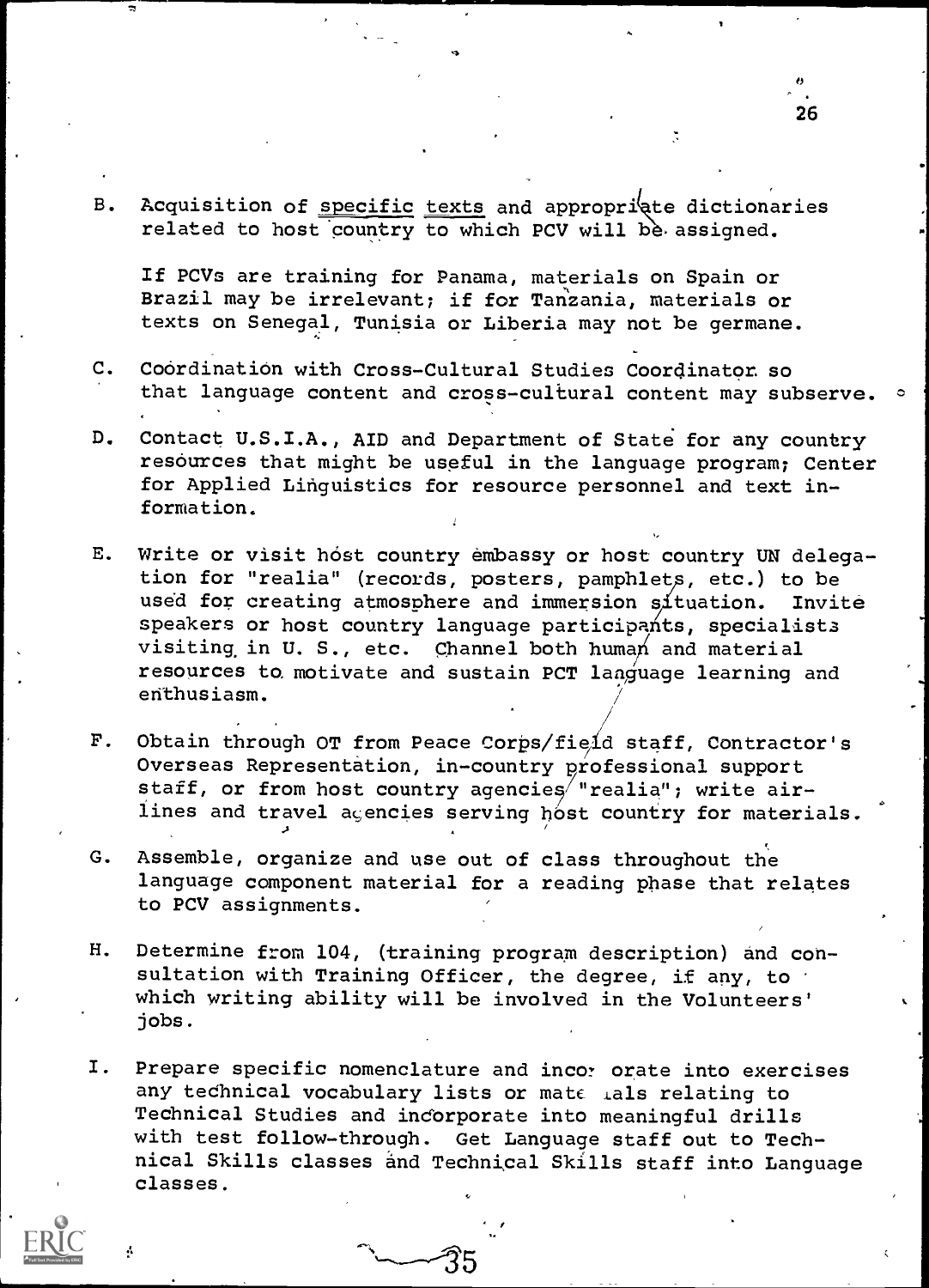#### J. Clarify specific cultural problems of target country.

#### IV. Methodology:

What we call it is not important; what it does is. Preparing PCTs to understand that in order to teach another language to speakers whose aural, oral, reading and writing habits operate on the subconscious patterned level of behavior or automatic, conditioned response, the basic job is to build automatic new language behavior (aural, oral, reading, writing) in the target language. Repetition, drill practice -- whatever you wish to call the technique essential to establish habits at the level of automaticity -- is the inevitable means.

Introduction of the writing system, if necessary to the successful performance of the job, should be done imaginatively and with attention to providing techniques for the continuing acquisition of writing skill while the Volunteer is abroad.

- A. If he must use the new language as a tool on his job assignment, the PCV must achieve a linguistic level which provides the tools for him to continue his language study to achieve the following
	- 1. Understanding of what he hears regardless of native intonation, pace, situation (movies, radio, lecture, conversation, etc.) and standard regional variants in the target language.
	- 2. Speaking what he needs to communicate:
		- a) clear and accurate explanation and demonstration of tasks.
		- b) recognition and understanding of cultural differences in terms of specific language "do's" and "don't's".

c) address any group; communicate without committing too many linguistic "goofs".

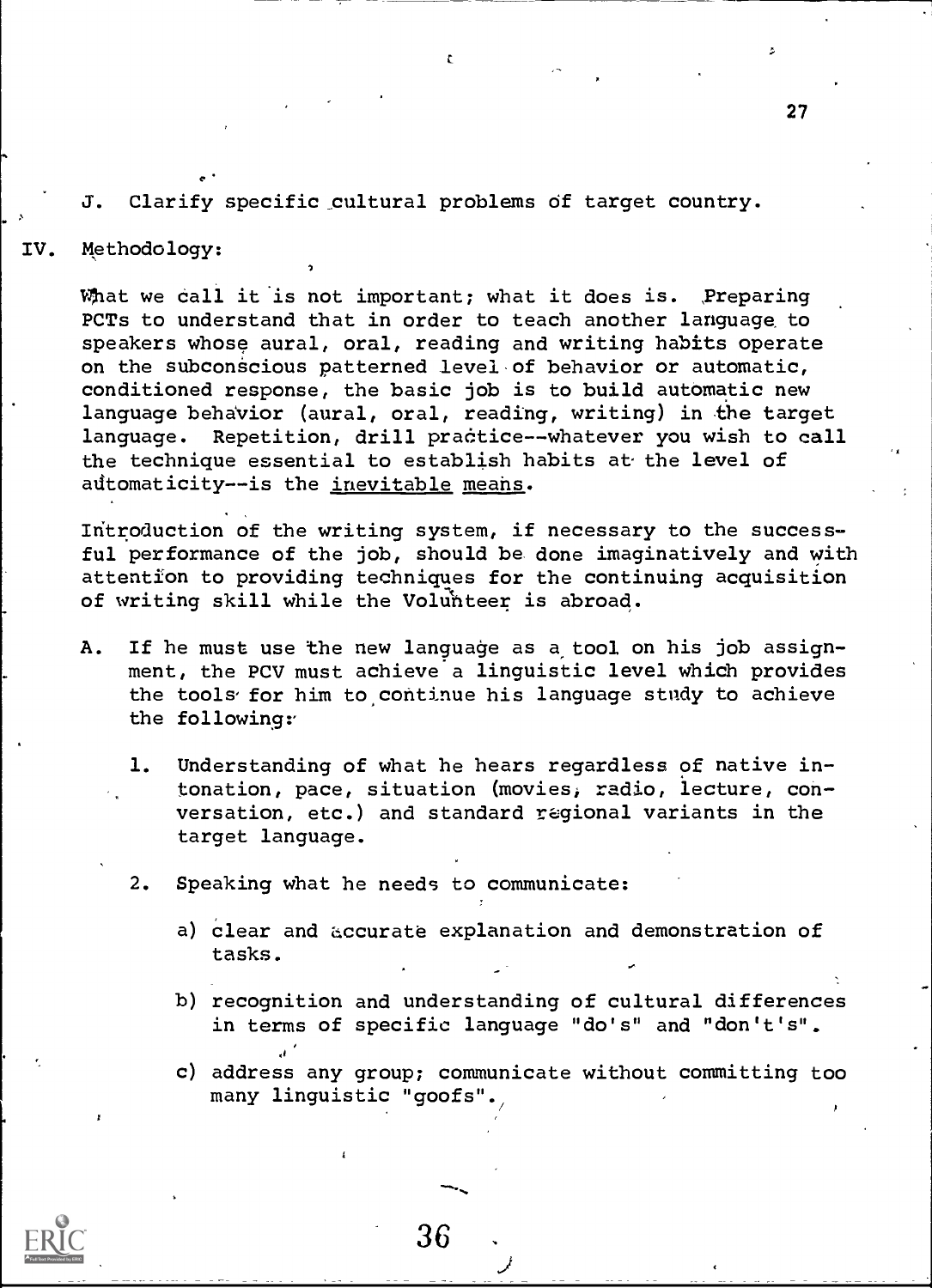- 3. Reading intelligently and facilely the current periodicals and newspapers, the technical materials relevant to PCV area of specialty..
- 4. Writing simply but accurately: letters, thank-you-notes job descriptions, requests, cheaules, etc.
- B. The method will utilize and emphasize these learning disciplines:
	- 1. Memorization and over-learning.
	- 2. Much mimicry through oral exercises, presented in a meaningful sequence and reinforced and manipulated in a consistent and continual variety of patterns.
	- 3. Maximum opportunity for oral exchange between instructors/ informants and pupils.
	- 4. Realistic dialogues that easily lend themselves to structural manipulations and to use outside the classroom proper.
		- a) short dialogues
		- b) much drilling
		- c) much readaptation
		- d) much and varied testing, used purposefully and judiciously.
			- 1) to motivate and stimulate constructive competition.
			- 2) to disciplihe pupils to improve study habits.
			- 3) to evaluate teacher and pupil.

 $\sigma$  and  $\sigma$ 

- 4) to teach and reteach areas of persistent difficulty.
- 5) to promote self-evaluation and self-awareness.



3'7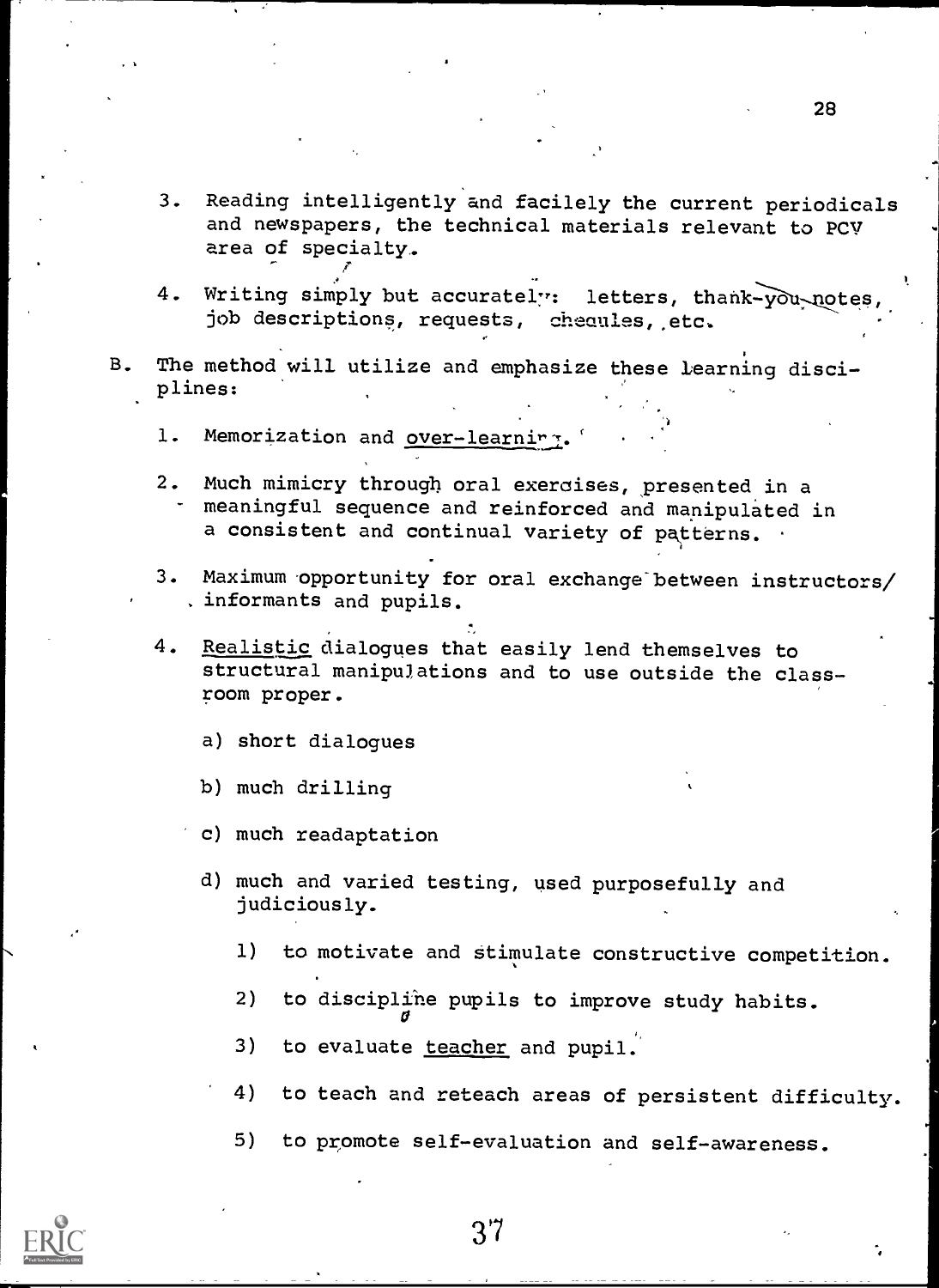- 6) to build confidence and to habituate pupils to formal measurement techniques.
- C. The method must demand:
	- 1. That the PCV progress at his utmost speed.
	- 2. The resectioning as often as deemed necessary by the Language Coordinator on the basis of ability and performance.
	- 3. The realistic application and integration of language and other components (PCVs may have to teach carpentry, physical education, machine maintenance, English, adult literacy materials, etc.).
	- 4. That the PCV compete with himself and with his ability group.
- $D$ . The method must be absolutely accepted and mastered by all teachers. The language staff must perform as an enthusiastic and confident team--not as separate and independent participants at variance with the Coordinator or language colleagues.
	- 1. Evaluation procedure must be valid, consistent, uniform.
	- 2. Teachers must identify each PCV's potential early in the program.
	- 3. Teachers must be able to adapt easily and quickly to lesson plan adjustments and to inadvertent shifts in schedule -- room, time, newly available field data, unexpectedly available language resource visitors from host country or returned Volunteers or field staff.

VI. Materials and texts:

The question of texts and materials is important; the question of how the texts and materials are used is far more important.

A. No 3 months language\program should attempt to cover a text.

38

Ϋ́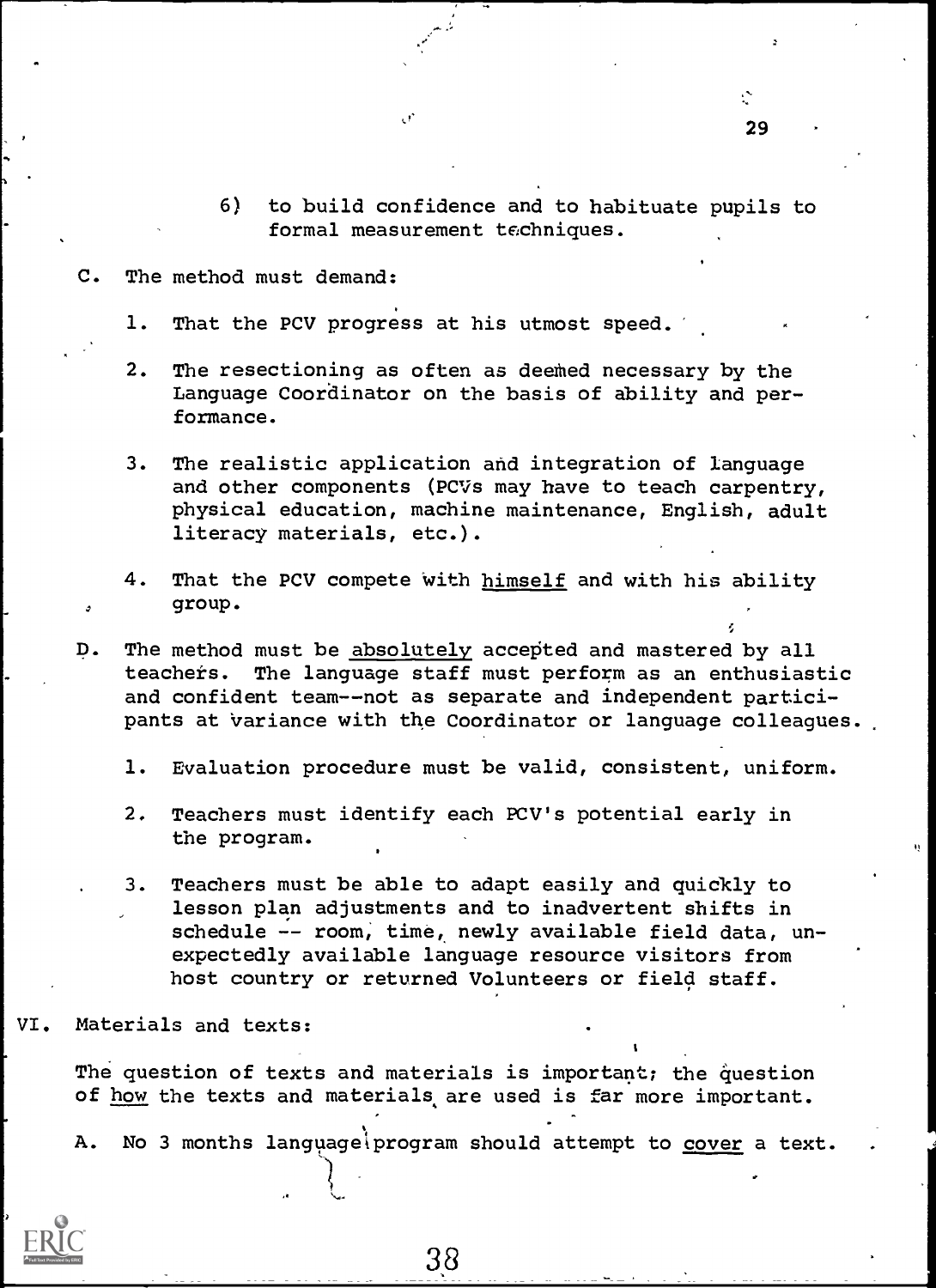Teach the essentials. This means selecting and discriminating textual items and reducing the material to the bare essentials. Most texts will require modification, emendation, supplementation, or adaptation.

ĩ

- B. Synthesize text to include pertinent data and realistic /nomenclature (if a text uses place names such as Madrid, Paris or Washington, D. C., substitute place names of the host country).
- C. Utilize a tight; effective daily lesson plan, accounting for every minute and exploiting materials in a variety of ways.
- D. Encourage, coordinators of other components of the Peace Corps program to channel language items to be used in the scheduled lessons.
- E. Language Coordinator and/or some language staff members Should be capable of developing, writing or editing language materials.
- F. If returned PCV and/or host country language informants are on Peace Corps staff, use them as resource people for current materials and for adaptation of text to practical demands which PCV will face.

#### VII. Scheduling:

- A. Be realistic about language hours in relationship to the program demands, the other components, the physical resources of the trainees and the variables which affect scheduling (medical appointments, selection, etc.).
- B. Insist on some prime time: first hours of the morning.
- C. Organize program for minimum of four hours of language study a day.
- D. Arrange for PCTs to have materials and portable equipment available on loan for use in the residence area or individual and small group sessions of unscheduled study.

'39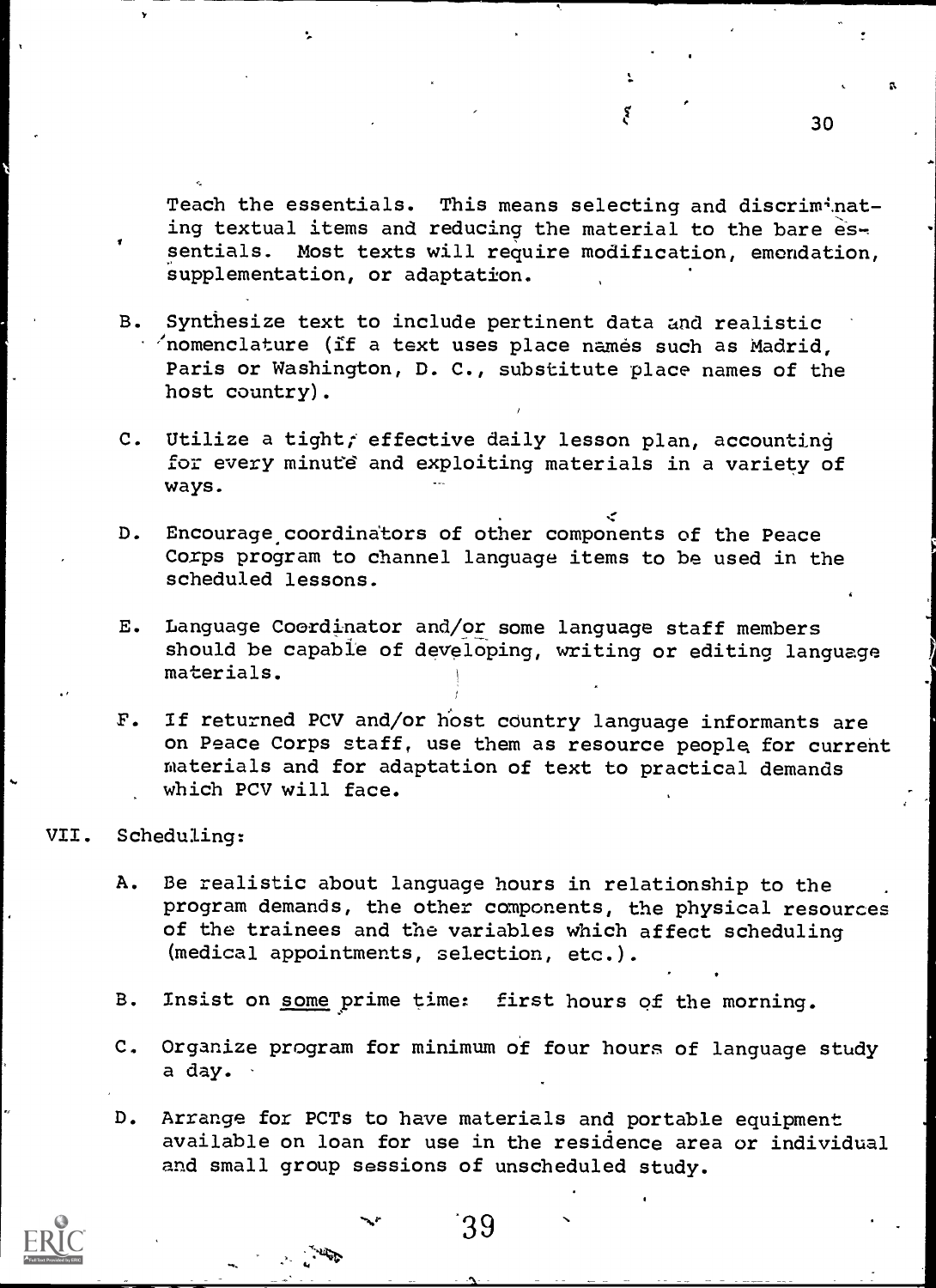E. Check for maximum convenience and appropriateness of location, facility and space for language classes.

VIII. Class size

Remember that intensive work is more effective in small classes. The Peace Corps supports a maximum ratio of one staff member to every six trainees. Observe strictly this ratio in'organizing your language team. If possible, it is desirable to have even smaller classes.

IX. Checklist:

- A. Minimize use of electronic language laboratory. Portable aids such as the Solocast or the tape recorder are sufficient for remedial oral exercises in pronunciation, intonation and stress.
- B, Encourage and insist upon PCV assumptions of roles in situations so he will need to relate, explain, defend, summarize, or interpret in the target language.
- C. Aim at having some area or cross-cultural discussion/lectures given in the target language at the end of the seventh or eighth week.
- D. Ascertain each week ways in which language and other components can dovetail and pion the language lesson to insure that language subserves the other components.
- E. Insert a stress factor demanding PCV to perform in a  $1-1$ relationship (teacher and PCV) with a third,person acting as evaluator.
- F. Teacher PCV ratio of not more than 1:6, and less if possible.
- G. PSI testing demands a careful administering in a well defined progression of question-answer sequences that accurately establish the actual S-level. Teachers'must be trained in the testing involved.

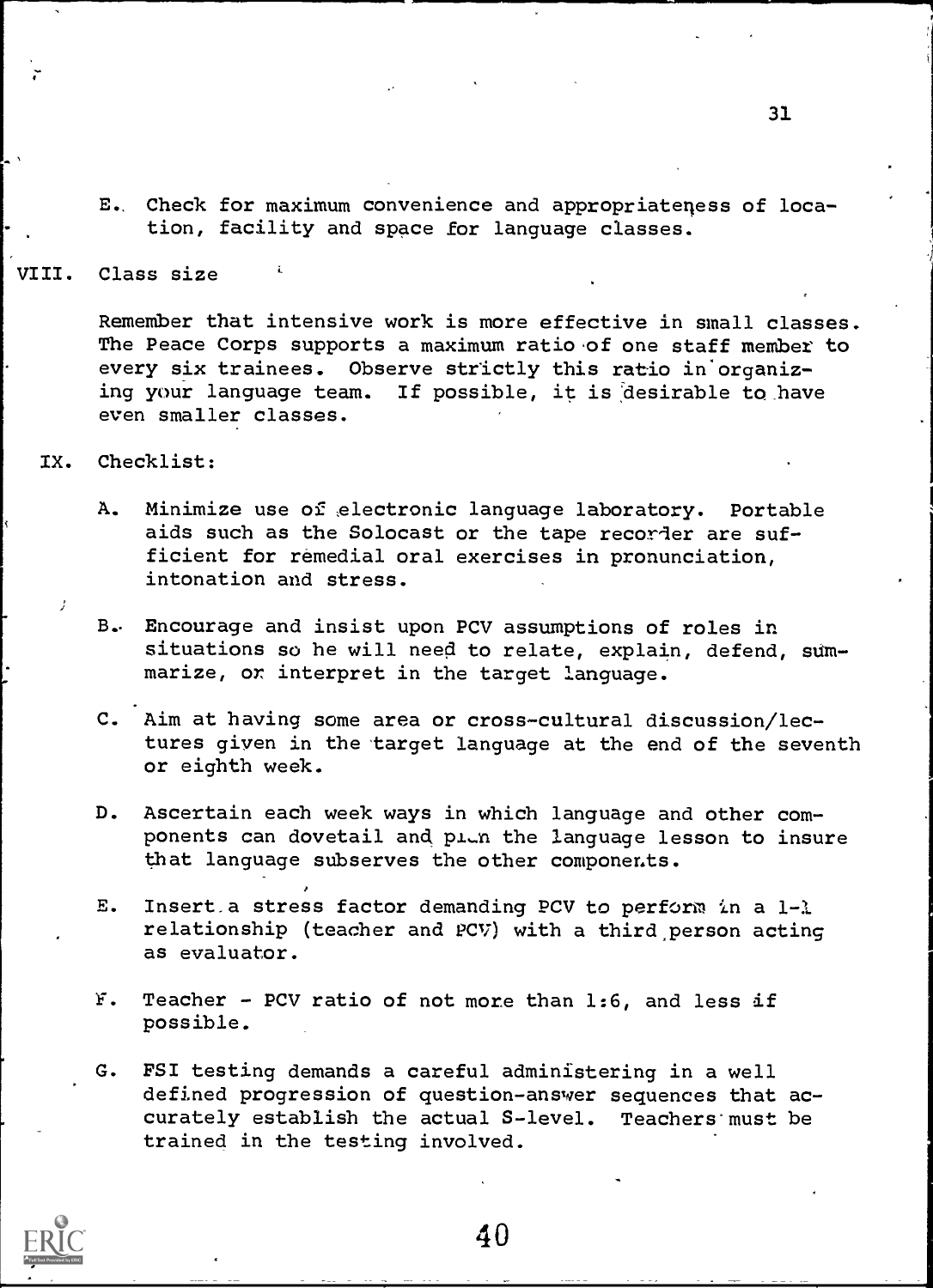- H. If 104 stipulates, reading and writing skills are immediately relevant to the Volunteer's job:
	- 1. Reading begin in the 4th week.'
	- 2. Begin writing in the 6th week. Start with simple, meaningful phrases that are a response to a given problem.
- I. Provide language informants for field work and test field work in the languages after mid-board.

 $\cdots$ 

- J. Teacher evaluates every day. Inform PCV as to his progress and class rank.
- K. Avoid "personal" emotional involvement. This is a training program, not a chaplain's office nor a popularity contest.

Enforce strict silence on selection policy, results of selection and effectiveness of selection. Any staff member, other than selection personnel, should be subject to dismissal, if there is any proof that the emotional climate at selection time has been heightened by any indiscretion on the part of the language staff.

Remember that language is not the sole factor in selection into the Peace Corps. Help the PCTs to appreciate this<br>fact if negative reactions or comments on sologion do: if negative reactions or comments on selection develop in the language situation.

The MLAT is far from perfect. Do not prejudge.

- L. Tempo of language program continuously increases until through careful testing well-defined ability groups stabilize.
- X. Cultural Immersion: at best, a campus offers a simulated ambient. However, insistence on a few mature and basic ground rules is necessary.
	- 1. The target language is the language to be used in and out of class,



41.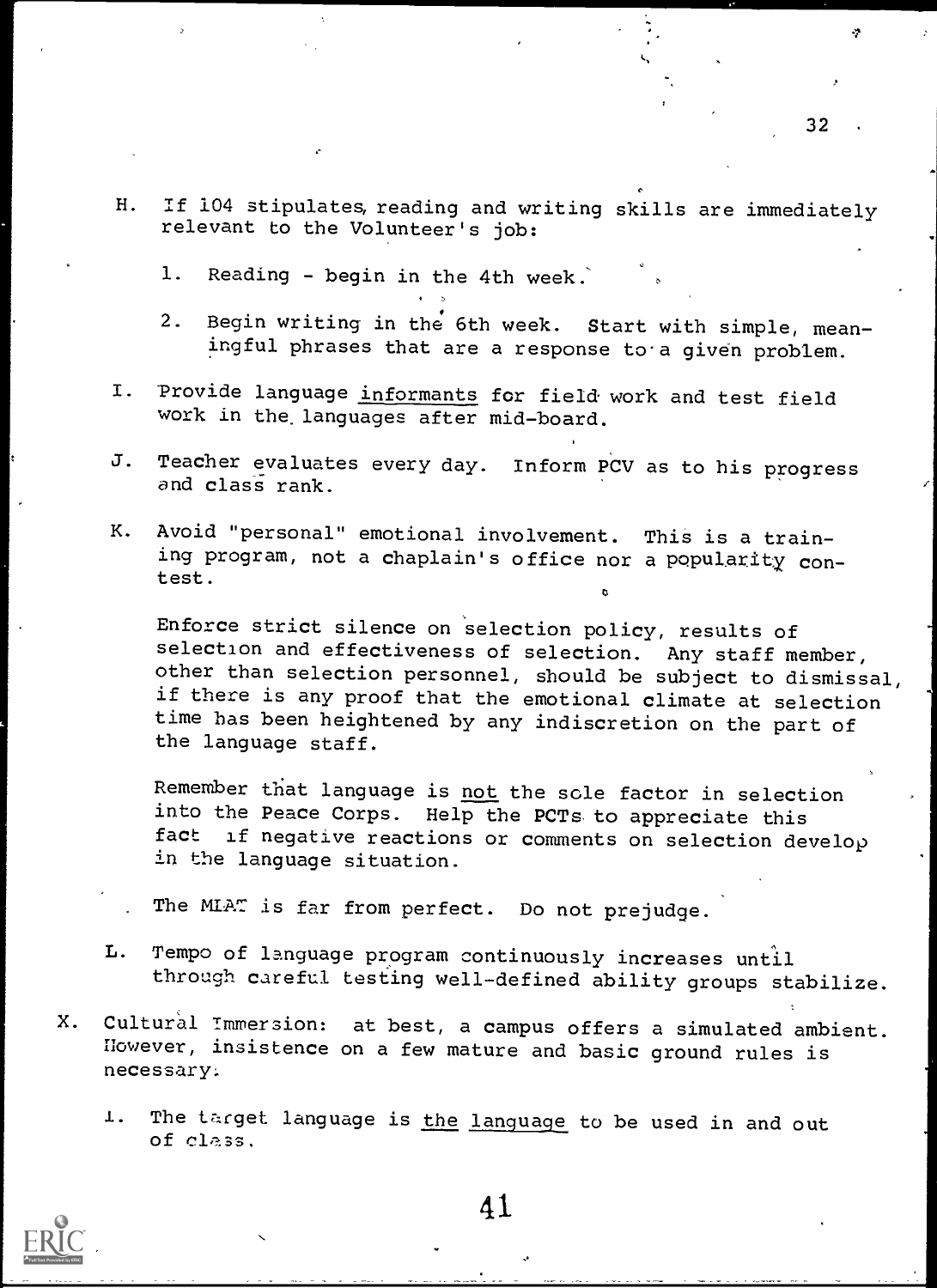- 2. Monitoring (friendly) is the, responsibility of both teachers, and high achievers among the group who have some beginning competence in the language.
- 3. Classrooms, dorms, etc., should display "realia" in language appropriate to the country.
- 4. Occasional fiestas or festivals are to be encouraged.
- 5. A library, reading, study room with interesting periodicals, references, slides and tape recorders is a desirable asset.
- 6. Wherever possible, a well-structured field trip to a country, area, neighborhood speaking the language is an invaluable experience.

#### XI. CONCLUSION

Any Coordinator who believes in the "remote control theory" of administering a language program will experience a few memorable shocks and surprises. The morale factor alone can determine the degree of excellence or shambles of any Peace Corps Language Program. You cannot expect maximum, dedicated performance from a staff which rarely sees you, hears from you, speaks with you. Nor can the Coordinator expect any semblance of respect, if he does not clearly set forth objectives and policy by evidencing his own interest and ability.

42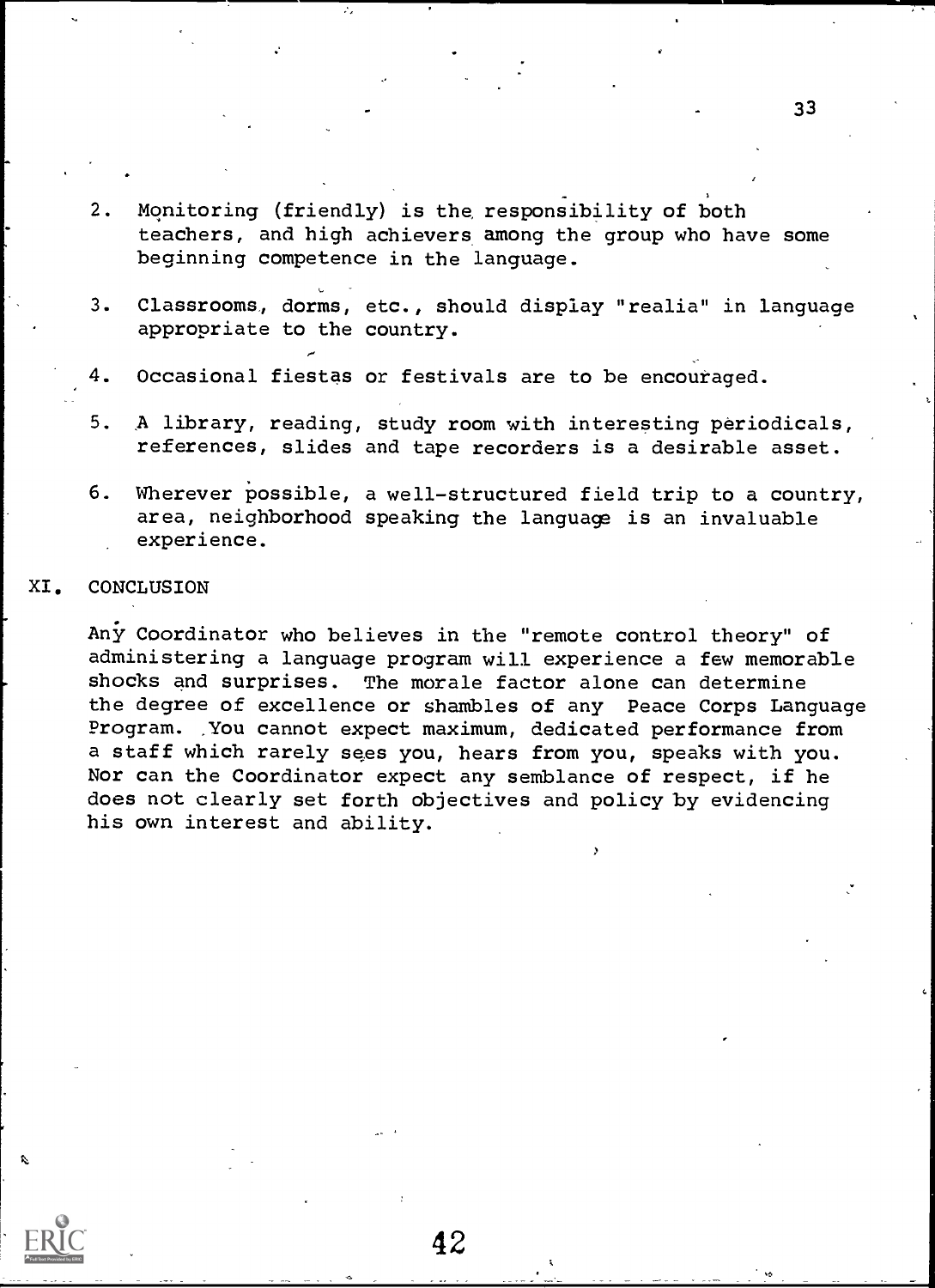V. LANGUAGE PROFICIENCY TESTING

Prepared by: Claudia Wilds Head, Testing'Unit Foreign Service Institute Department of State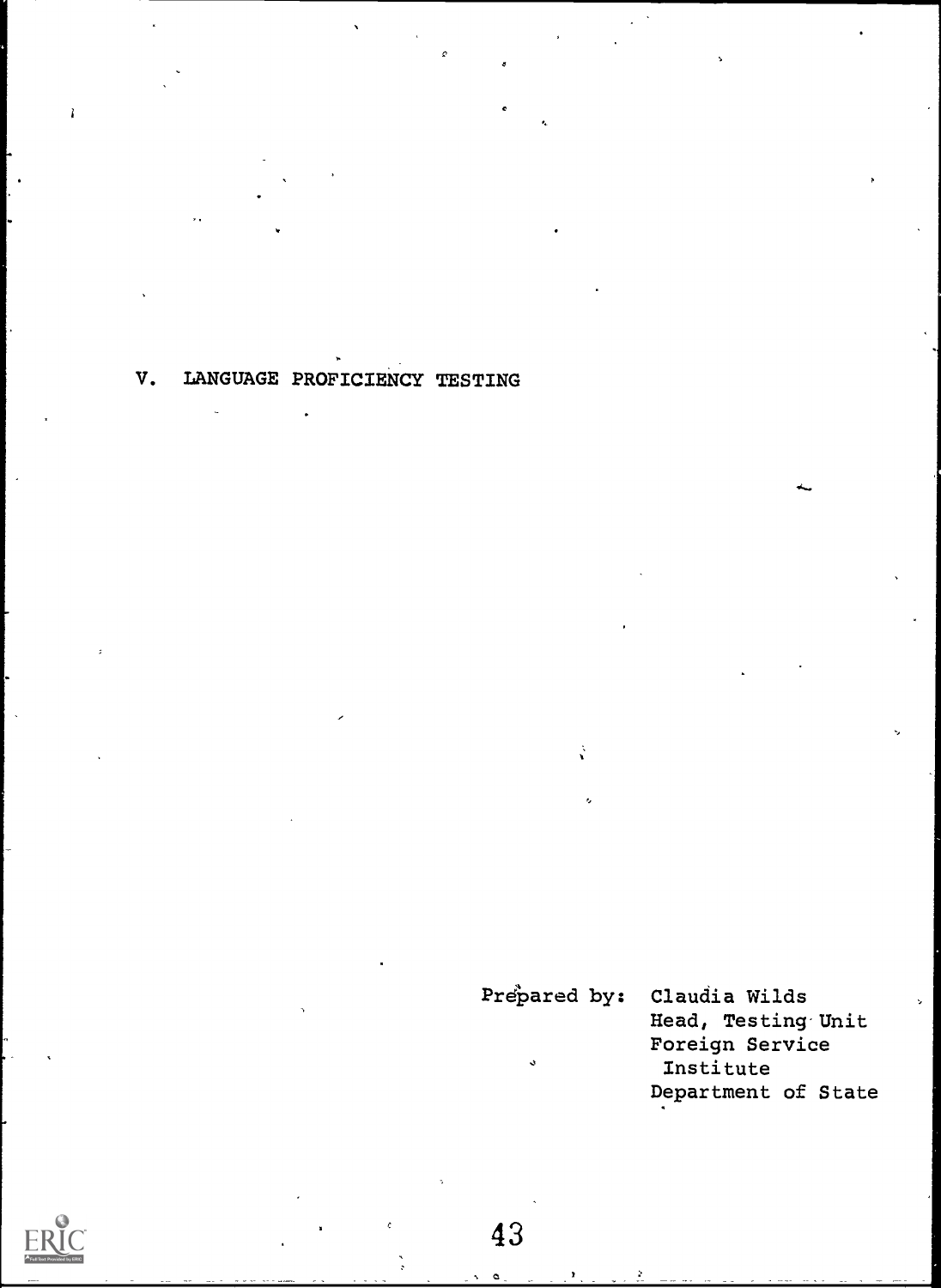#### LANGUAGE TESTING IN THE PEACE CORPS

Language testing for the Peace Corps began in June of 1963 when the first Volunteers were ending their service abroad. Examiners from the Foreign Service Institute, the training branch of the Department of State, gave Spanish proficiency tests to some 90 Volunteers in the Chile I and Colombia I groups during their terminal conferences.

Since that time over 2,000 tests have been given overseas, primarily to terminating Volunteers in Latin America and South Asia, and all trainees are rated in speaking proficiency both before and after<br>training. In July, 1965 the testing policy was extended to prov In July, 1965 the testing policy was extended to provide for mid-tour testing in the field wherever possible.

#### The Testing Procedure

The tests used in the Peace Corps are those developed by the State Department to rate the speaking and reading proficiency of Foreign Service personnel and subsequently applied to personnel of the U.S. Information Agency, the Agency for International Development, and foreign affairs employees of many other Government organizations. They are designed to provide a quick, dependable measure of ability that can be used to determine linguistig qualifications for specific job assignments or need for further training.

A test normally lasts 30-40 minutes; the time is evenly divided between speaking and reading (if there is a writing system and the examinee claims reading proficiency). The examiners are usually a scientific linguist and a native speaker of the language involved.

The speaking part is primarily conducted by the native speaker, with the linguist observing and taking notes on the performance. An experienced testing team will have in mind throughout both the functional skills and the linguistic skills to be measured: the functional skills in the form of topics to be covered, varying from person to person, and the linguistic skills principally in the form of a check-list, mental or written, of phonetic and grammatical features of the language.

The test normally begins with routine greetings, introductions, and other remarks to make the examinee feel at home and give the examiners a sense of whether he is at the top, middle, or bottom of the range.



44

34

a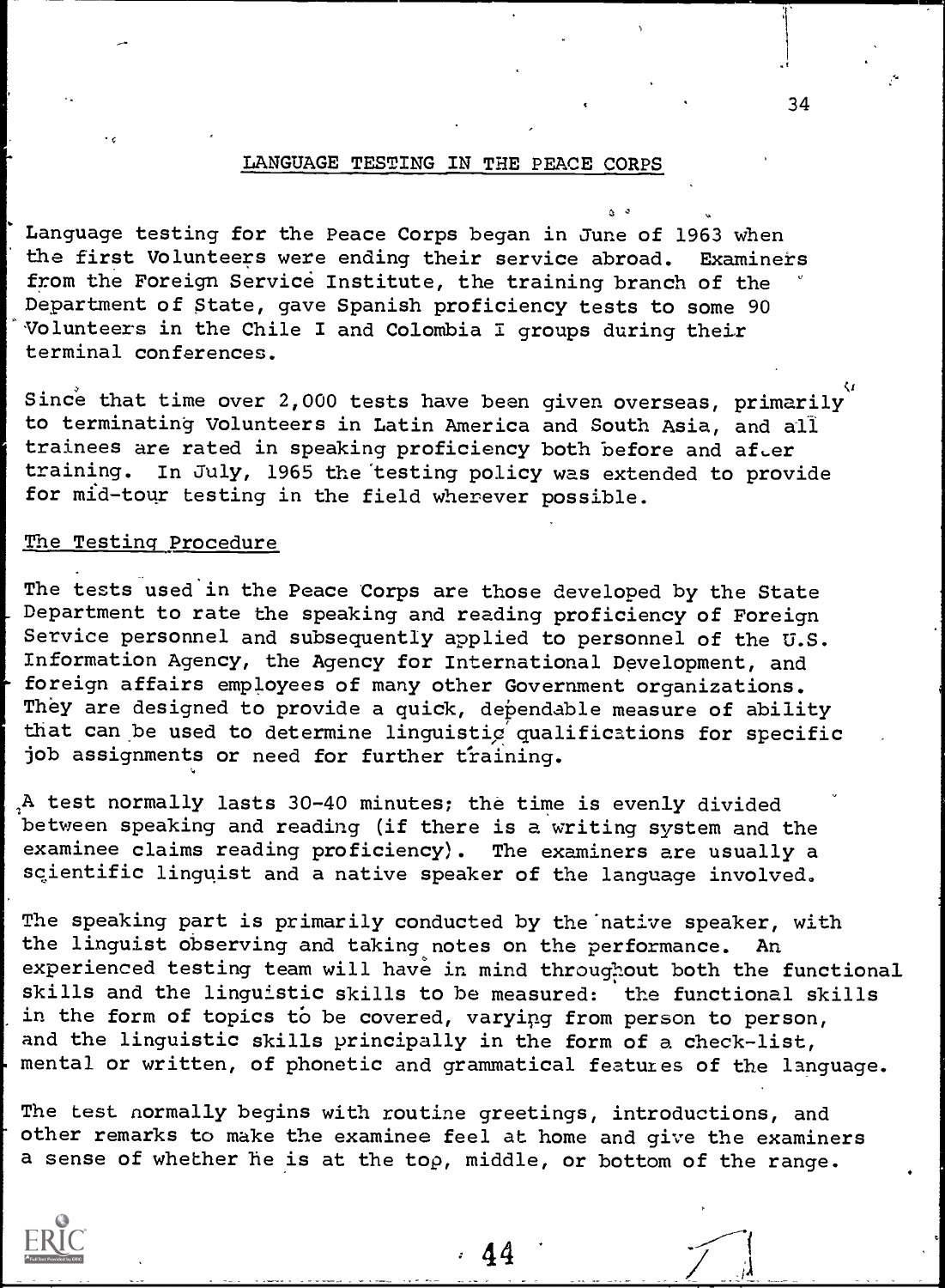The next step is usually to ask autobiographical questions about home, family, past and current work, and future plans. If the answers to these questions come painfully or not at all, the rest of the test is conducted at an,elementary level. If the answers come with reasonable ease and linguistic accuracy, the questioning usually probes the examinee's field of special interest in more technical details, explores local current events of all kinds, and may go into quite complex and abstract issues pertinent to the examinee's experience.

 $\mathbf{z}^{\star}$ 

In addition to this informal conversation the speaking test may include at least two other features

The first is a problem given by the linguist (usually in English) in which the examinee and the native speaker play roles. example, "You have just been stopped by this policeman for having driven unintentionally the wrong way down a one-way street."

The second requires the examinee to serve as an interpreter between the linguist and the native speaker; for example, the linguist may play an American who needs to rent office space and requires special conditions because of certain equipment that must be installed. Such a situation permits elicitation of hard-to-get syntactic patterns, assessment of flexibility of vocabulary, and a detailed testing of ,comprehension.

Through all these interchanges the examiners are constantly alert to the examinee's scope and limitations in the language: The success he has in choosing precise words and structures or in making circumlocutions, the demands he makes on his listener in decoding the message transmitted, the degree to which he understands what he hears.

When they are satisfied with the speech sample collected, the speaking part ends, and they move to the assessment of reading ability, . a relatively cut-and-dried procedure.

The reading part requires oral translation into English of passages of varying levels of difficulty, mainly unedited from newspapers, magazines, and non-fictional books. Topics are chosen from areas that are of interest to people in international affairs rather than to literary specialists.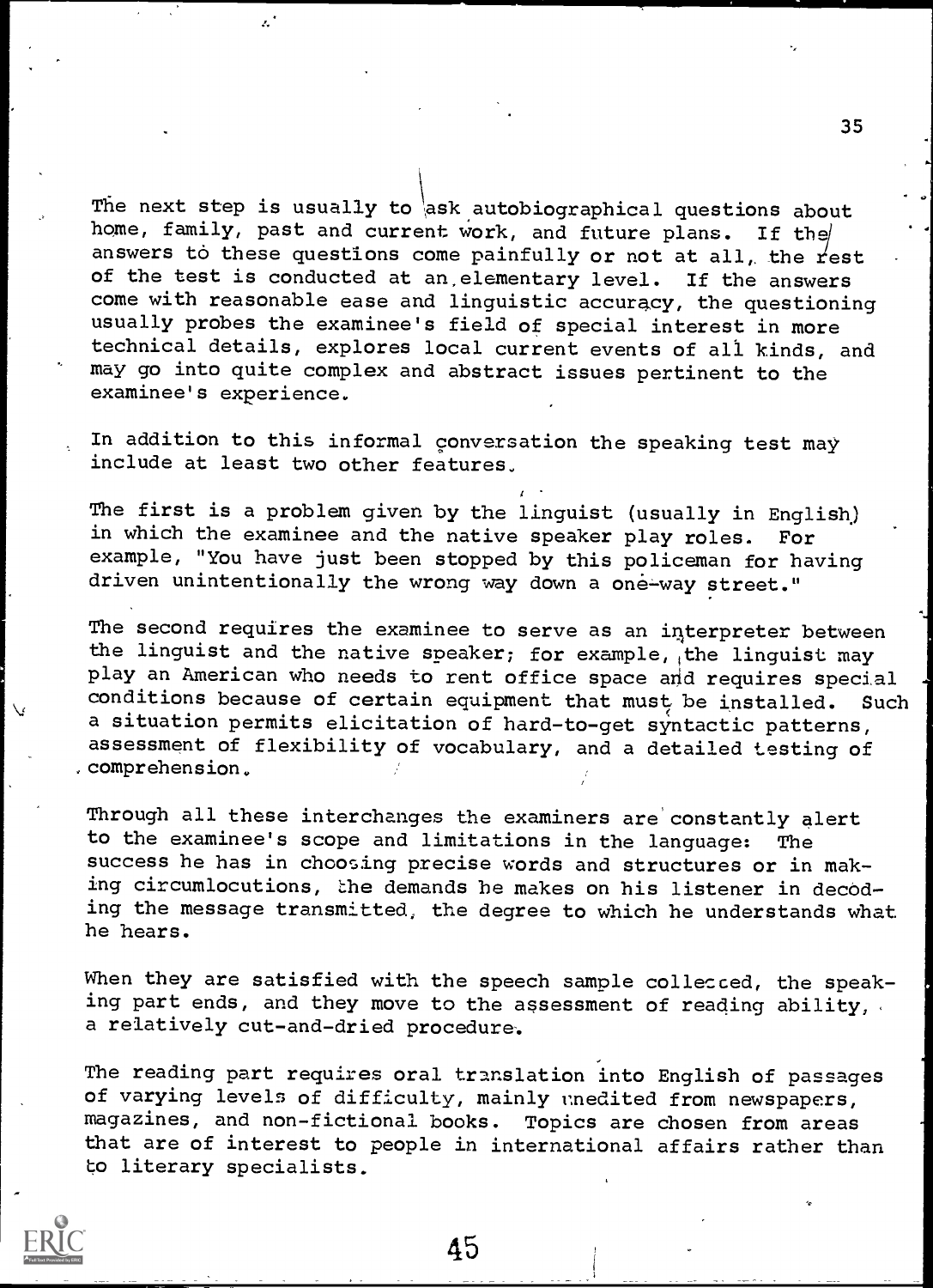#### The Rating System

The complete test yields two'scores called respectively an S-Rating and an R-Rating, pased on a scale from 0 (no practical proficiency) to 5 (native ox bilingual proficiency). Each of the points from 1 to 5 on both S- and R- scales is defined in as much detail as universal applicability permits (see Appendix A), in both linguistic and functional terms. In addition every number except the 5 may be modified upward by a plus (e.g., S-2+), so that there is, effectively, an eleven point scale that can be used.

While the, official definitions were developed in terms that could be useful to examiners, examinees, future employers, assignment boards, universities, etc., supplements to the S-Ratings were written later specifically for language specialists (Factors in Speaking Proficiency, Appendix B) and for examinees (Check List for Self-Appraisal, Appendix C). Although these three descriptions have different emphases, they converge in their characterization of behavior at each level.

Because the scales cover the whole range of competence, rather than mastery of a limited body of material as in an academic course, they are especially appropriate for measuring the varied patterns of growth demonstrated by the Peace Corps Volunteers. Here are two typical testing records for PCVs in Latin America:

| Pre-training | Post-training | Mid-tour    | <u>Final</u>      |  |
|--------------|---------------|-------------|-------------------|--|
| $S - 0$      | $S-2$         | $S-2+ R-2$  | $S-3$ R-3         |  |
| $S-2$        | $S-3$         | $S-3+ R-3+$ | $S - 4 R - - 4 +$ |  |

Even though this distance from one point to the next on the scale is not equal all along the range, the ratings can be handled statistically as if that were the case, without serious distortion. Consequently considerable information can be gained from analysis of test scores alone.

#### Linguistic Characteristics of PCVs

When the testing program first began there was much concern that the Volunteer would be penalized for the brand of the language he spoke. Peace Corps staff members assumed that Volunteers would be very proficient speakers of a highly localized illiterate "dialect." It was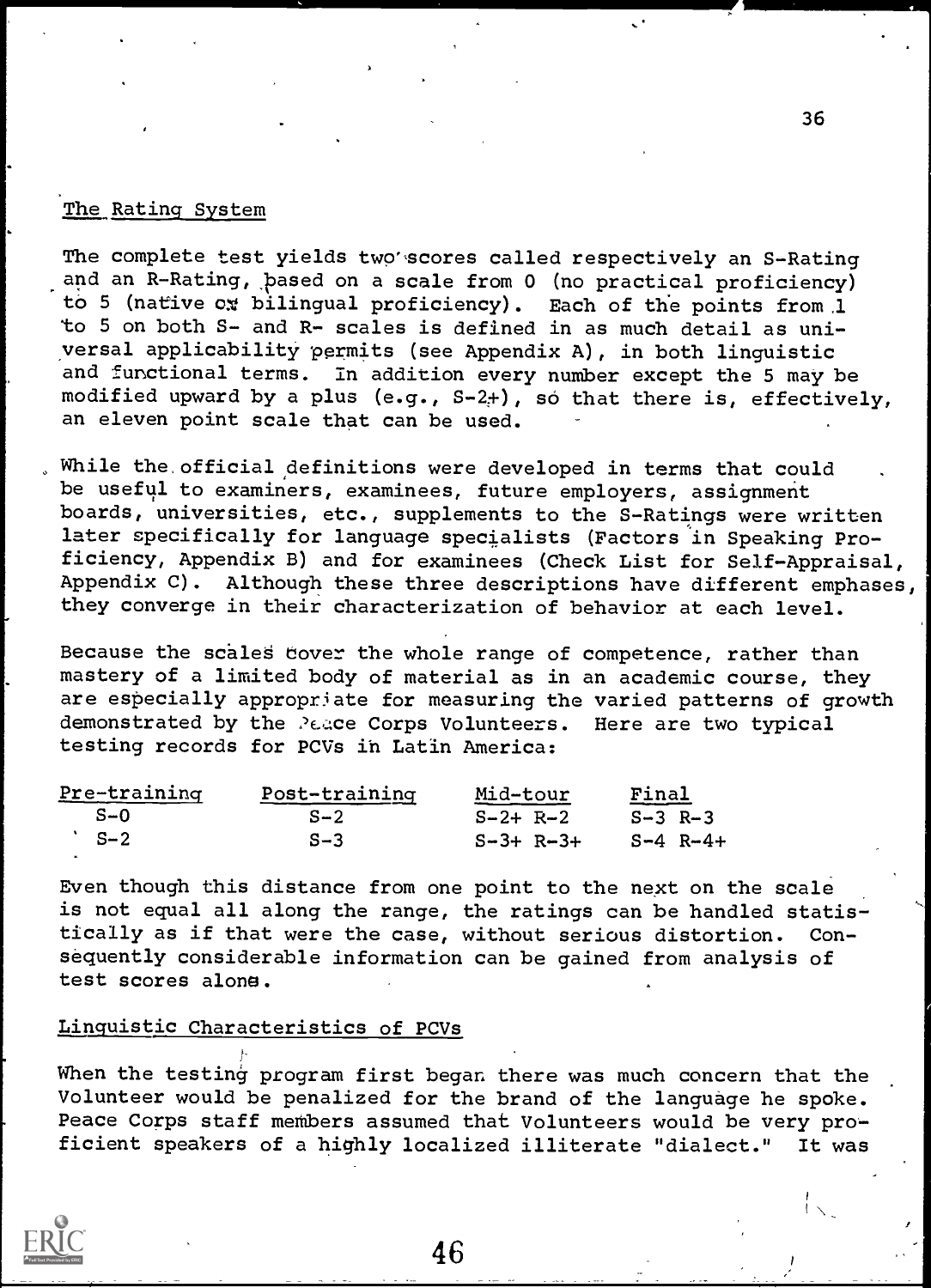suggested that a third rating be established to measure competence in this dialect -- a suggestion which turned out to be unwarranted.

In every language tested the mistakes Volunteers make are normally those made by all native speakers of English. While most Volunteers acquire marked regional accents, this fact is of no importance so long as they arc intelligible to an educated native speaker of the same region. Otherwise the range of vocabulary and ability to understand normal discourse is in no way exceptional. While fluency tends to be high, control of grammatical structure varies according to training, sensitivity to language, and amount of experience, not according to locale. Again and again two Volunteers working in the same village have come out with ratings as different as  $S-2$  R-1+ and  $S-4$  R-4. The first will deny that many forms of the language The first will deny that many forms of the language are used in the village (e.g., "But nobody ever used the subjunctive"); the other will have observed and mastered the usage of those very forms, will have read as widely as time and resources permit, and as a result will be more useful linguistically not only in that  $y$ illage but everywhere else the language is spoken.

It has become very clear in every group tested that growth in awareness of grammatical structure tends to stop at the end of training. Vocabulary expands and fluency increases, but it is very much the exceptional Volunteer who learns new morphological forms and syntactic patterns on his own. Most Volunteers simply do not hear features that were not pointed out (and, preferably, practiced) during training.

One of the consequences of this selective deafness is the inability of most Volunteers to compare themselves accurately on linguistic grounds, with their fellows. It is not uncommon for some S-2+ to communicate more effectively than some S-3 for reasons that have nothing to do with language: warmth and attractiveness of personality imaginativeness in using gestures and props, and general skillfulness in exploiting face-to-face situations.

Cetting along with the local citizenry and doing an effective job are not factors which can be taken into account by language specialists ror should they be. One of the continuing difficulties for examiners lies in convincing the Volunteer that it is reasonable and appropriate to judge his linguistic competence rather than his overall success in communication, and that the two abilities are not identical.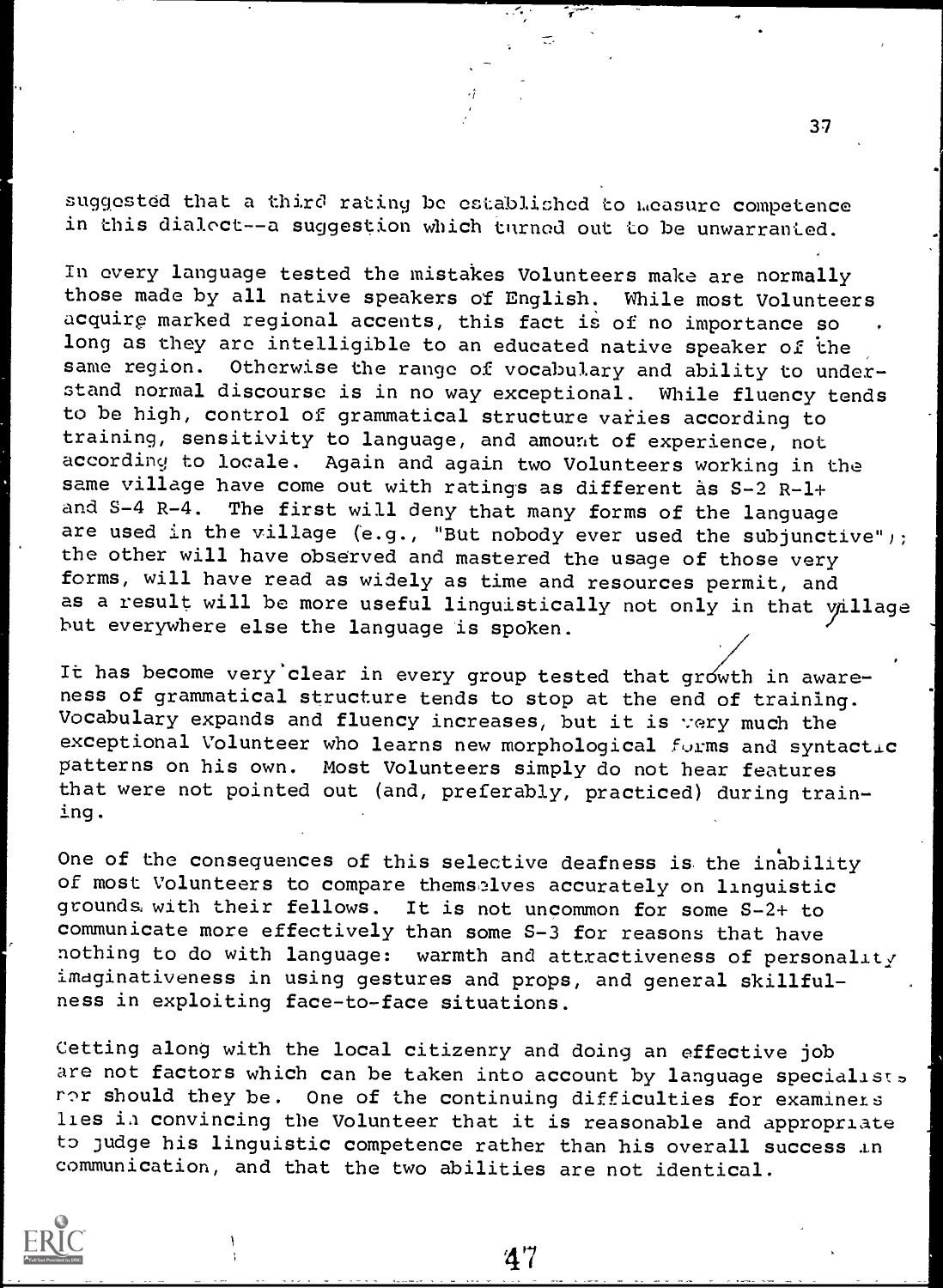As training programs improve and Volunteers are given opportunity and.encouragement to go on studying the language in the field, test scores should rise. The mid-tour tests are most valuable as diagnostic instruments which alert the Volunteer to the faults and gaps in his control.of the language and provide data on weaknesses of training. If remedial work can be done before the terminal tests, both awareness and proficiency can be expected to improve.

 $\mathcal{L}$ 

38

Ą.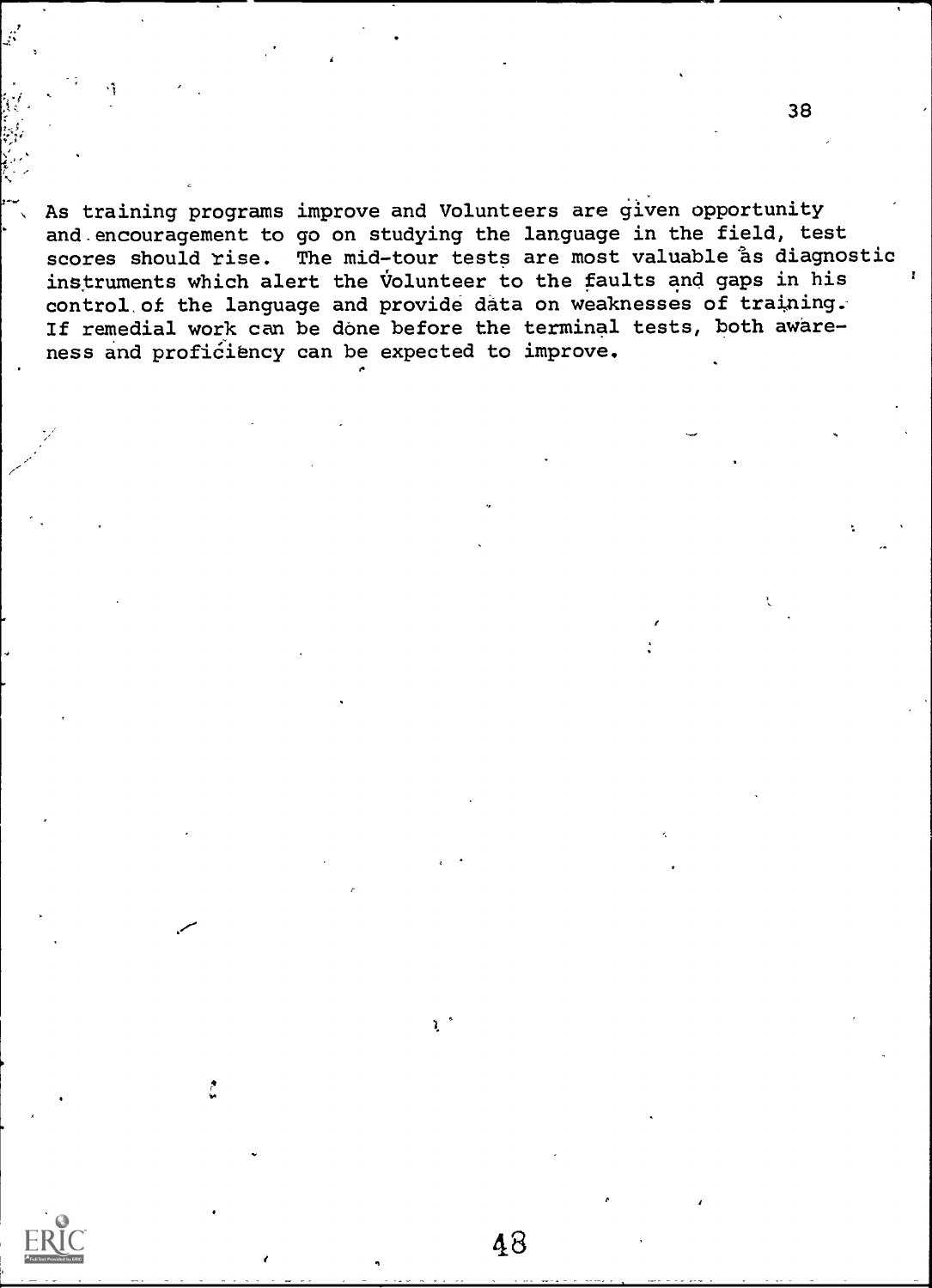#### APPENDIX A

39

#### ,LANGUAGE PROFICIENCY RATING SCALE

The fating scales described below have been adopted by the Peace Corps from the language rating scales developed by the Foreign Service Institute, Department of State to provide a meaningful method of characterizing the language skills of Peace Corps Trainees and Volunteers. Unlike academic grades, which measure achievement in mastering the content of a prescribed course, the S-rating for speaking proficiency and the R-rating for reading proficiency are based on the absolute criterion of the command of an educated native. speaker of the language.

The definition of each proficiency level has been worded so as to be applicable to every language; obviously the amount of time and training required to reach a certain level will vary widely from language to language, as. will the specific linguistic features. Nevertheless, a person with S-3s in both French and Chinese, for example, should have approximately equal linguistic competence in the two languages.

2s currently used, all the ratings except the S-5 and R-5 may be modified by a plus (+), indicating that proficiency substantially exceeds the minimum requirements for the level involved but falls short of those for the next higher level.

#### DEFINITIONS OF ABSOLUTE RATINGS

#### ELEMENTARY PROFICIENCY (Speaking Proficiency)

ń

S-1 Short delinition: Able to satisfy routine travel needs and minimum courtesy requirements.

Amplification: Can ask and answer questions on topics very familiar to him; within the scope of his very limited language experience can understand simple questions and statements if they are repeated at a slower rate than normal speech; speaking vocabulary inadequate to express anything but the most elementary needs; errors in pronunciation and grammar are frequent $\int$  but can be understood by a native speaker used to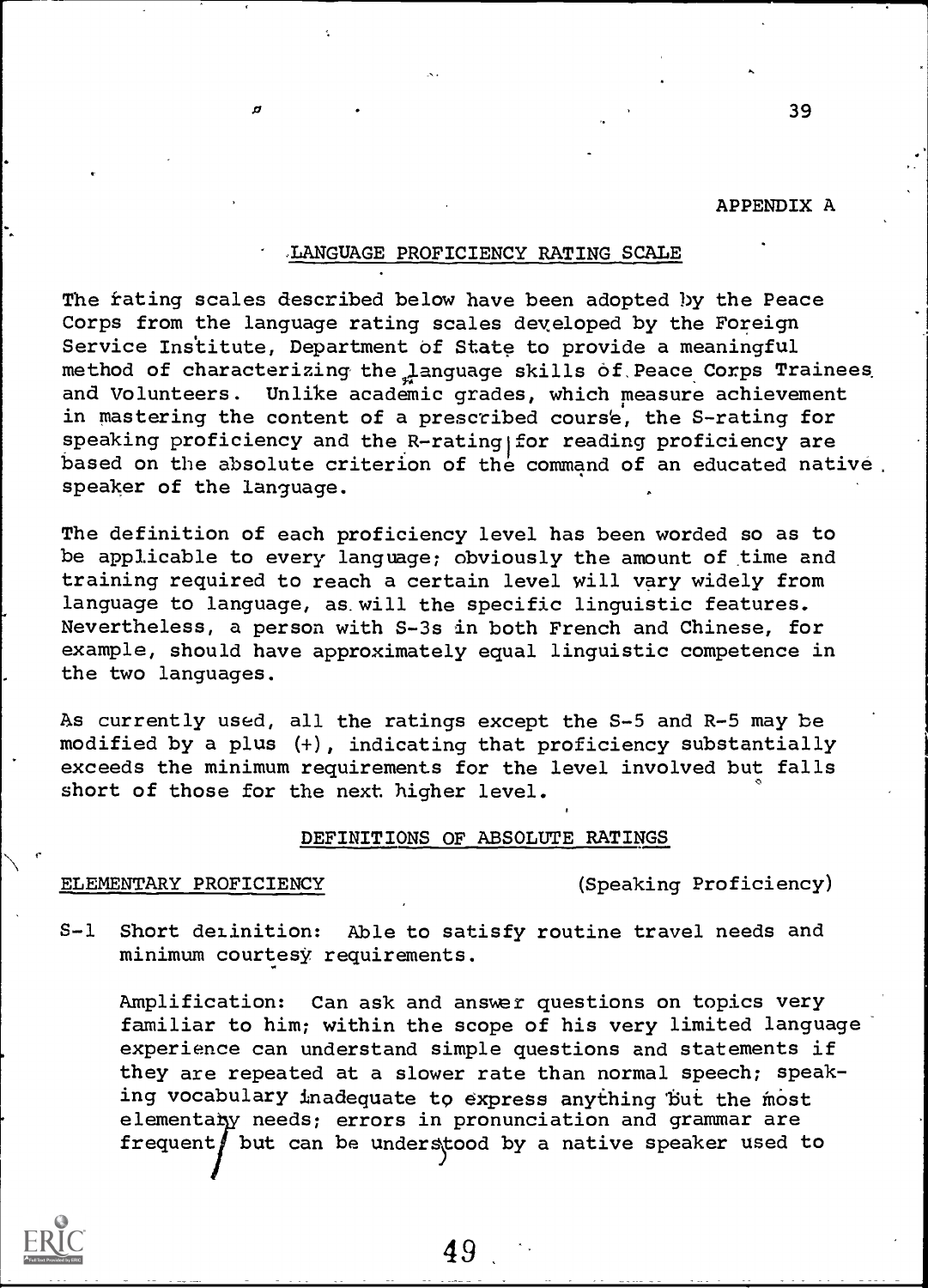dealing with foreigners attempting to speak his language; while topics which are "very familiar" and elementary needs vary considerably from individual to individual, any person at the S-1 level should be able to order a simple meal, ask for a room in a hotel, ask and give street directions, tell time, handle travel requirements and basic courtesy requirements.

S-1+ Exceeds S-1 primarily in vocabulary, and is thus able to meet more complex travel and courtesy requirements. Normally his grammar is so weak that he cannot cope with social conversation; because he frequently says things he does not intend to say (e.g., he may regularly confuse person, number and tense in verbs). Pronunciation and comprehension are generally poor. Fluency may vary, but quite voluble speech cannot compensate for all the other serious weaknesses.

#### LIMITED WORKING PROFICIENCY

S-2 Short definition: Able to satisfy routine social demands and limited work requirements.

Amplification: Can handle with confidence but not with facility most social situations including introductions and casual conversations about current events, one's work, family, and autobiographical information, can handle with confidence but not with facility limited on-the-job requirements, e.g., simple instructions to students; simple explanations to co-workers, and descriptions of mechanical equipment; but may need help in handling any complications or difficulties in these situations. Can understand most conversations on non-technical subjects and has a speaking vocabulary sufficient to express himself simply with some circumlocutions (non-technical subjects being understood as topics which require no specialized knowledge); accent, though often quite American, is intelligible; can usually handle elementary constructions quite accurately but does not have thorough or confident control of the grammar.

S-2+ Exceeds S-2 primarily in fluency and in either grammar or vocabulary. Blatant deficiencies in one of these latter factors, or general weaknesses in both, usually prevent assignment of an S-3 rating. If a candidate is an S-3+ in vocabulary,

12 and 20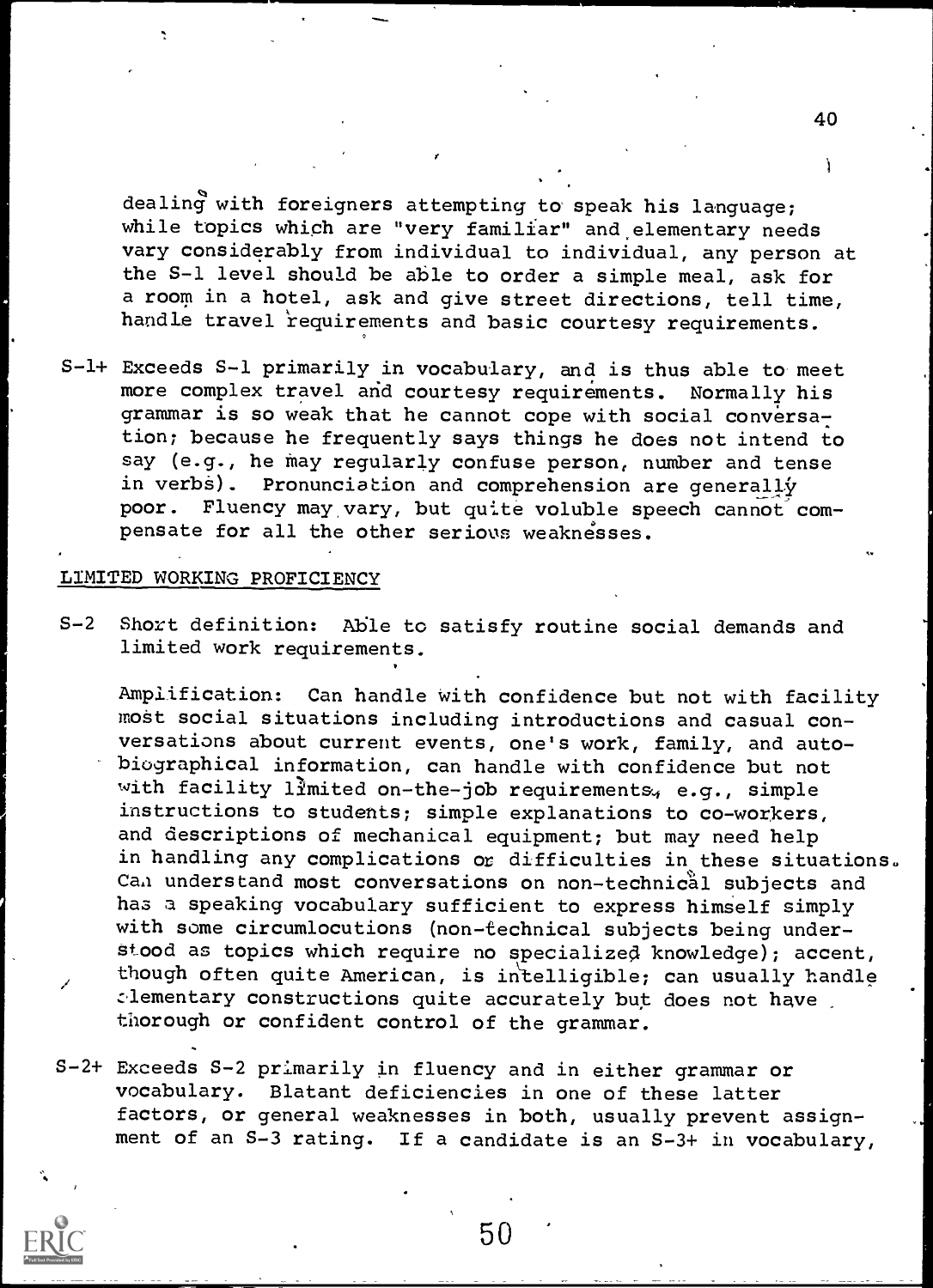fluency, and comprehension, and if his grammatical errors do not interfere with understanding, he should be awarded an S-3, not an S-2+.

#### MINIMUM PROFESSIONAL PROFICIENCY

S-3 Short definition: Able to speak the language with sufficient structural accuracy and vocabulary to satisfy all normal social and work requirements and handle professional discussions within a special field.

Amplification: Can participate effectively in all general conversation; can discuss particular interests with reasonable ease; comprehension is quite complete for a normal rate of speech; vocabulary is broad enough that he rarely has to grope for a word; accent may be obviously foreign; control of grammar good; errors never interfere with understanding and rarely disturb the native speaker.

S-3+ Exceeds an S-3 primarily in vocabulary and in fluency or grammar. The kind of hesitancy which indicates uncertainty or effort in speech will normally prevent assignment of an  $S-4$ , though the candidate's way of speaking his native language should be checked in doubtful cases. Frequent grammatical errors must also limit the rating to an S-3+, no matter now excellent the pronunciation, fluency, vocabulary, and comprehension.

#### FULL PROFESSIONAL PROFICIENCY

S-4 Short definition: Able to use the language fluently and accurately on all levels normally pertinent to professional needs.

Amplification: Can understand and participate in any conversation within the range of his experience with a high degree of fluency and precision of vocabulary, but would rarely be taken for a native speaker; errors of pronunciation and grammar quite. rare; can handle informal interpreting'from and into the language, but does not notessarily have the training or experience to handle formal interpreting.

I

S-4+ Should be considered as just short of. an S-5. Examiners should always be prepared to justify the awarding of an S-4+ rather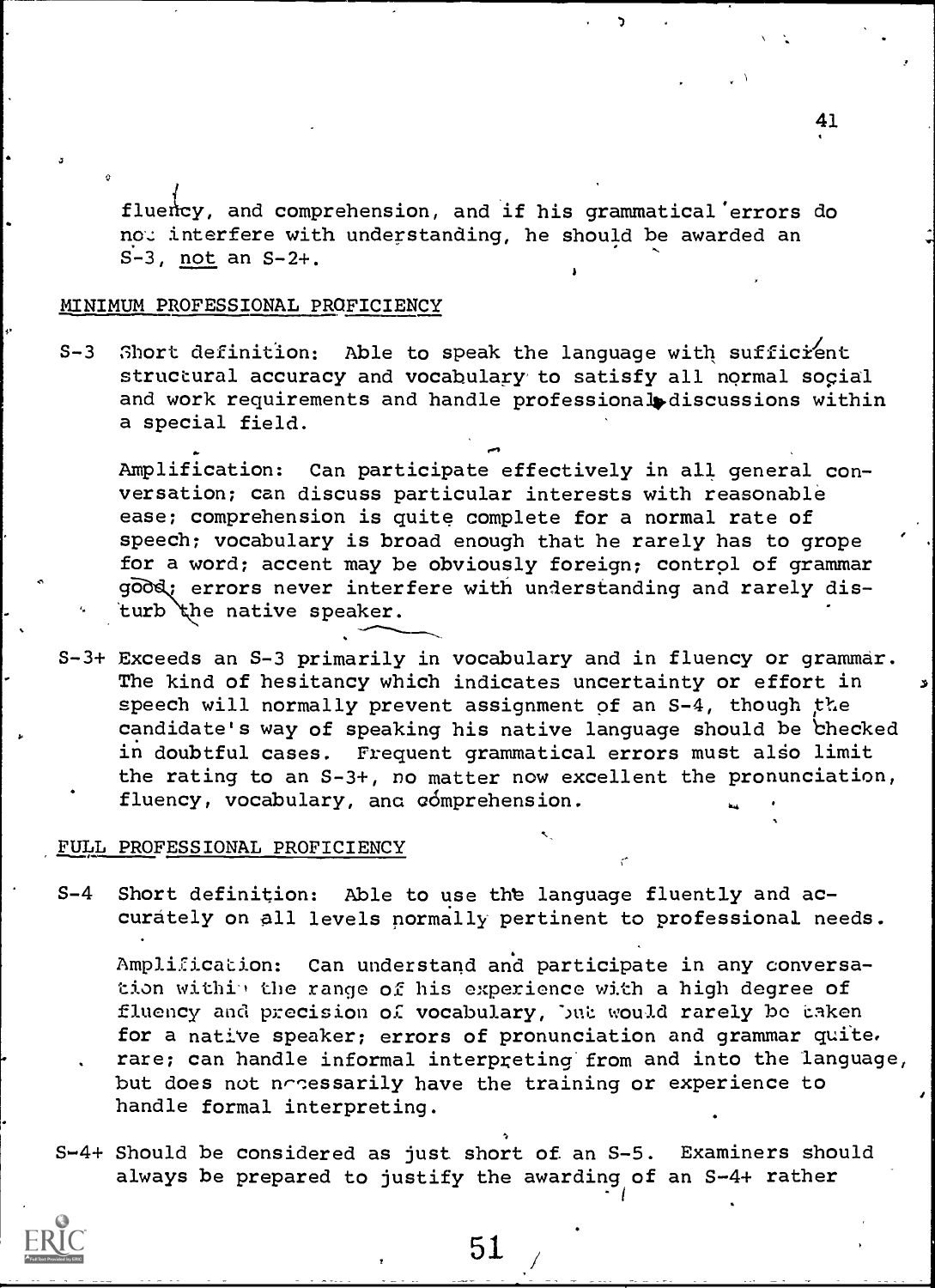than an S-5 by citing specific weaknesses. Reminder: Nativeborn and educated Americans can conceivably attain S-5. Performance in the test, not biographical information given, is what determines assignment of a rating.

#### NATIVE OR BILINGUAL PROFICIENCY

S-5 Short definition: Speaking proficiency equivalent to that of an educated native speaker.

Amplification: Has complete fluency in the language, practically equivalent to that of an educated native speaker. To attain this rating usually requires extensive residence in an area where the language is spoken, including having received part of his secondary or higher education in the language.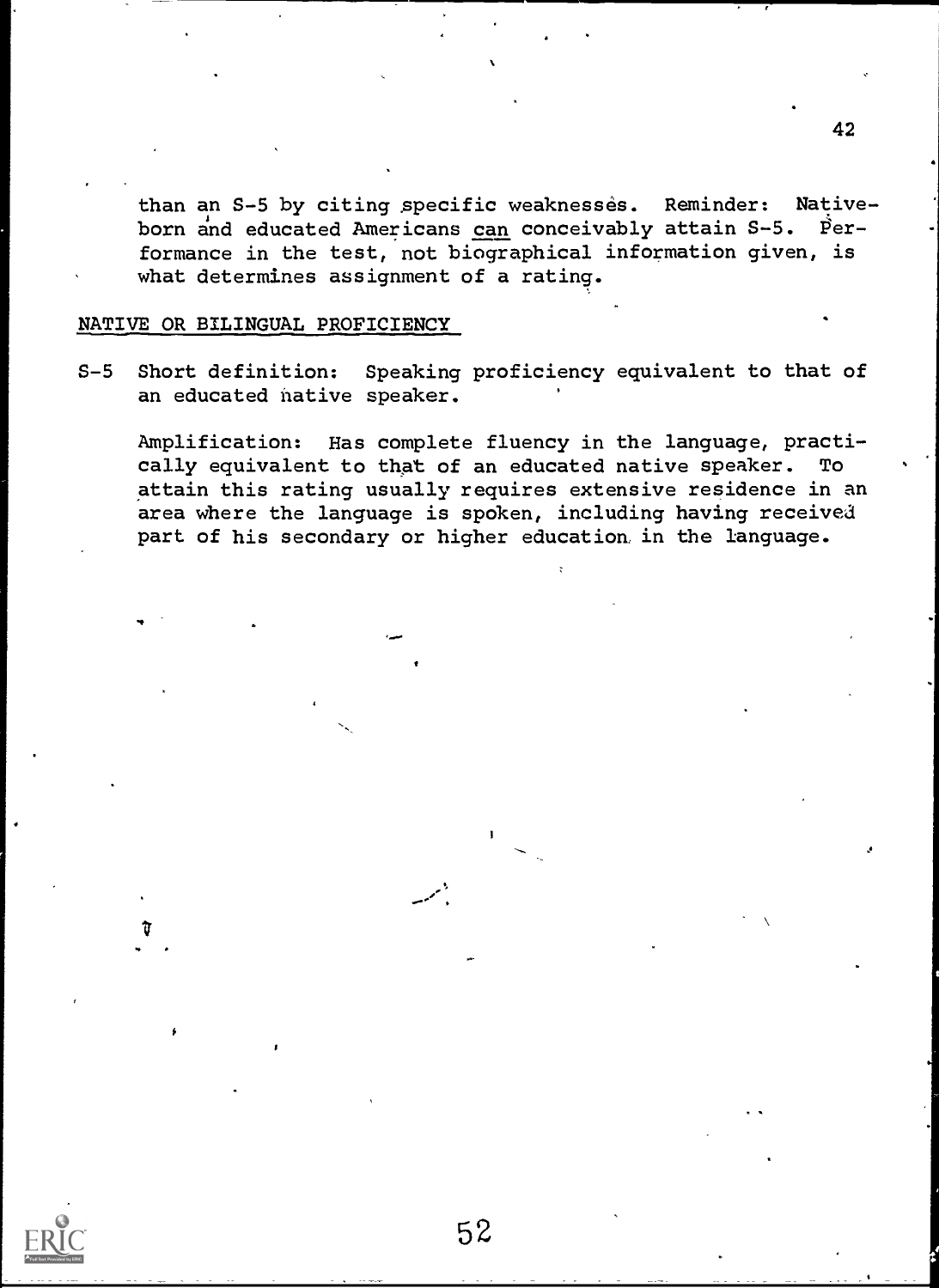(Reading Proficiency)

#### ELEMENTARY PP'FICIENCY

R-1 Short definition: Able to read elementary lesson material or common public signs.

Amplification: Can read material at the level of a secondsemester college language course or a second-year secondary school course; alternately, able to recognize street sign office and shop designations,-number, etc.

#### LIMITED WORKING PROFICIENCY

R-2 Short definition: Able to read intermediate lesson material or simple colloquial texts.

Amplification: Can read material at the level of a thirdsemester college language course or a third-year secondary school course; can read simple news items with extensive use of a dictionary.

#### MINIMUM PROFESSIONAL PROFICIENCY

R-3 Short definition: Able to read non-technical news items or technical writing in a special field.

Amp\_ification: Can read technical writing in a special field or modern press directed to the general reader, i.e., news items or feature articles reporting on politidal, economic, military, and international events, or standard text material in the general field of the social sciences.

#### FULL PROFESSIONAL PROFICIENCY

R-4 Short definition: Able to read all styles and forms of`the language pertinent to professional needs.'

Amplification: Can read moderately difficult prose readily in any area of the social sciences directed to the general reader with a good education (through at least the secondary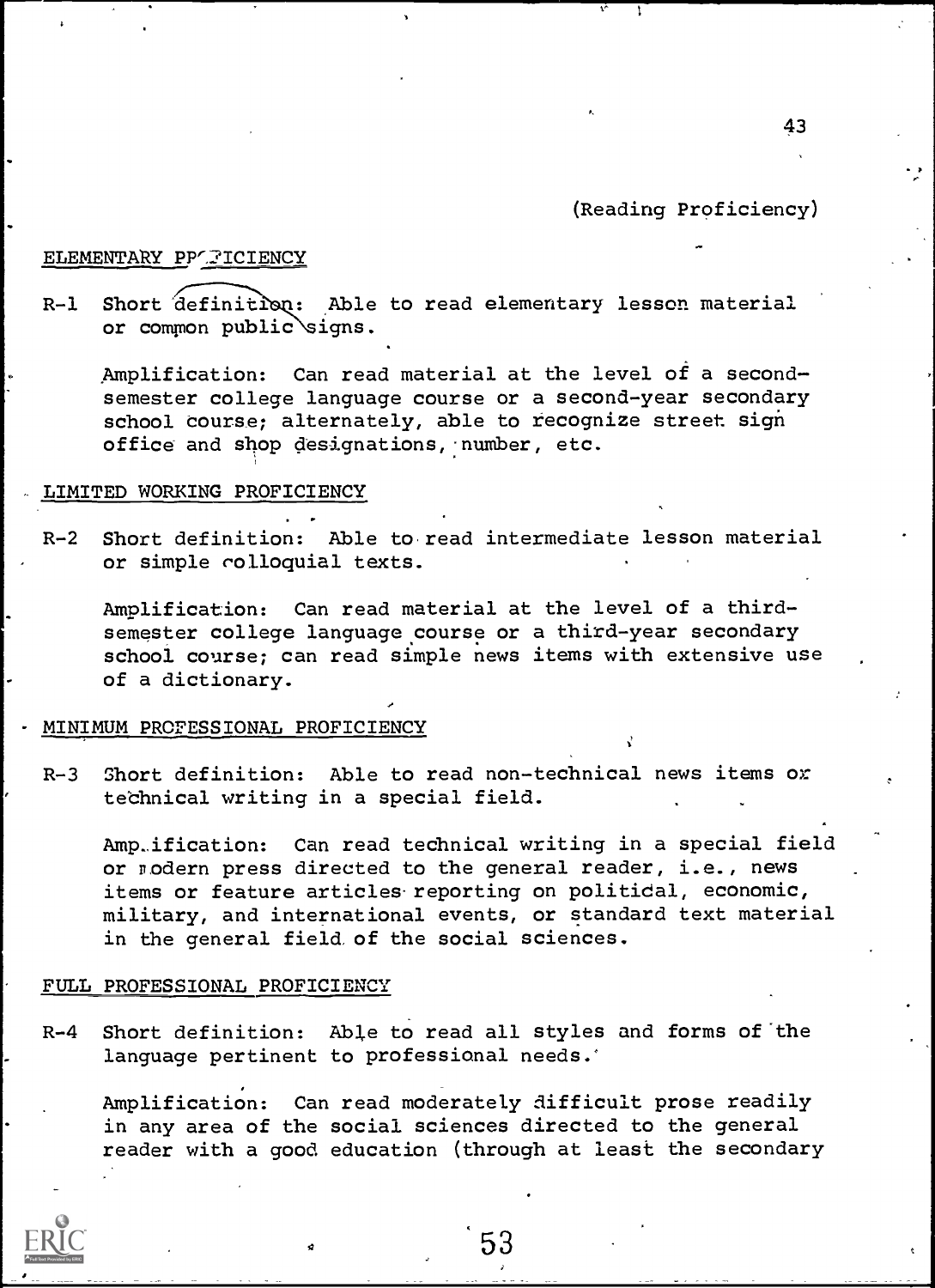school level), and difficult material in a special field including official and professional documents and correspondence; can read reasonably legible handwriting without difficulty.

#### NATIVE OR BILINGUAL PROFICIENCY

R-5 Short definition: Reading proficiency equivalent to that of an educated native speaker.

Amplification: Can read extremely.difficult and abstract prose, as well as'highly colloquial writings and the classic literary forms of the ianguage; can draft good prose and make informal translations from English into the language.

54

š.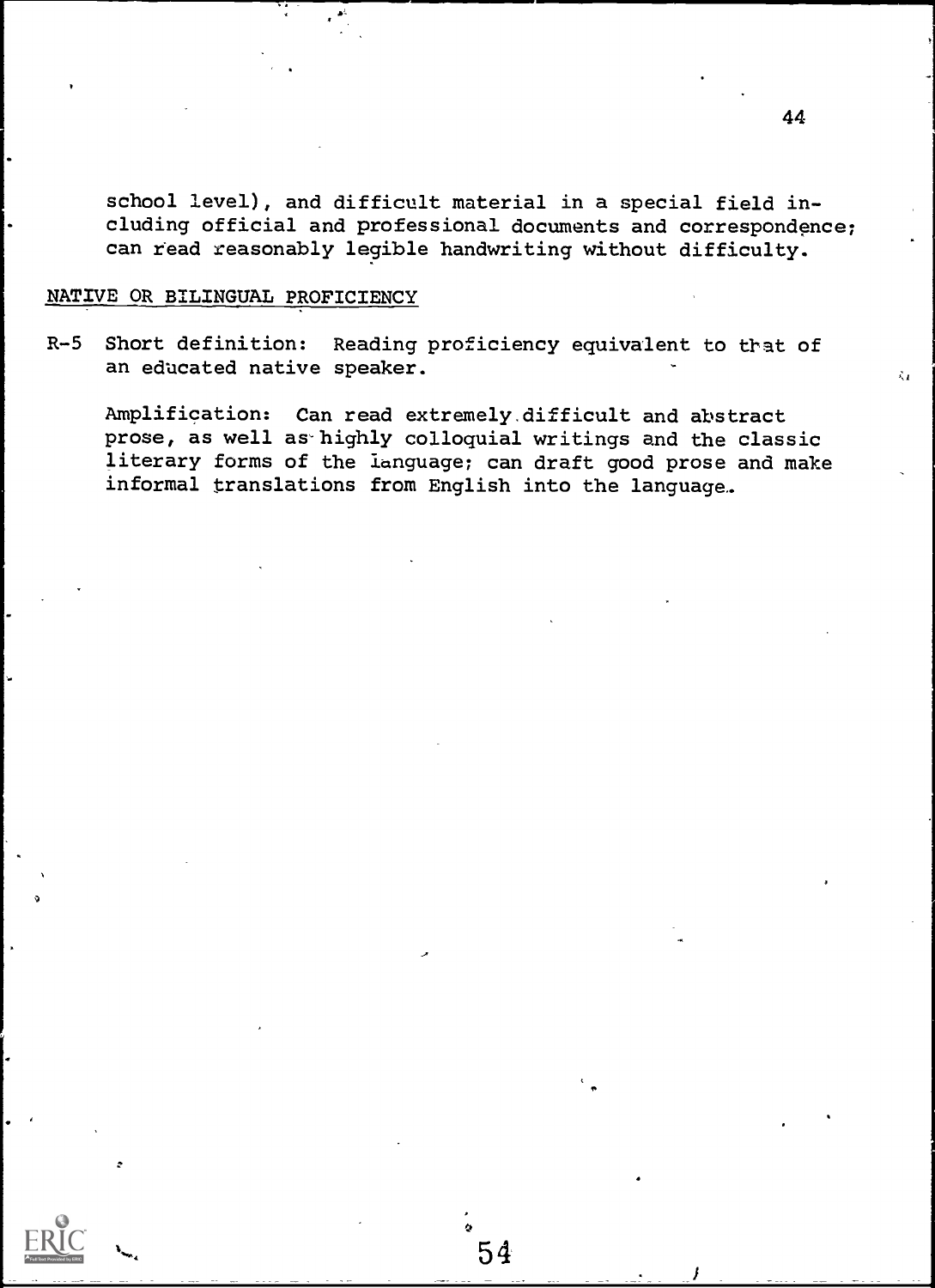# FACTORS IN SPEAKING PROFICIENCY

 $\overline{\phantom{a}}$ 

|               | $S-1$          | $S-2$              | $S-3$                        | $S-4$                     | $S-5$      |
|---------------|----------------|--------------------|------------------------------|---------------------------|------------|
| Pronunciation | Often unin-    | Usually foreign    | Sometimes foreign but always |                           | Native     |
|               | telligible     | but rarely un-     | intelligible                 |                           |            |
|               |                | intelligible       |                              |                           |            |
| Grammar       | Accuracy       | Fair control of    | Good control of              | Makes only                | Control    |
|               | limited to set | most basic syn-    | most basic syn-              | occasional                | equal to   |
| $\mathbf{v}$  | expressions;   | tactic patterns;   | tactic patterns;             | errors and                | that of an |
|               | almost no con- | conveys meaning    | always conveys               | these show                | educated   |
|               | trol of syntax | accurately in      | meaning accur-               | no pattern of             | native     |
|               | often conveys  | simple sentences   | ately in reason-             | deficiency                | speaker    |
|               | wrong informa- | most of time       | ably complex                 |                           |            |
|               | tion           |                    | sentences                    |                           |            |
| Vocabulary    | Adequate only  | Adequate for       | Adequate for                 | Professional              | Equal to   |
|               | for survival,  | simple social      | participation                | and general               | vocabulary |
|               | travel, and    | conversation and   | in all general               | vocabulary                | of an edu- |
|               | basic courtesy | routine job needs  | conversation and             | broad and $pre- cated$    |            |
|               | needs          |                    | for professional             | cise, approp-             | native     |
|               |                |                    | discussions in a             | riate to                  | speaker    |
|               |                |                    | special field                | occasion                  |            |
| Fluency       | Except for     | Usually hesitant;  | Rarely hesitant;             | Speech on all             | Speech at  |
|               | memorized ex-  | often forced to    | always able to               | professional              | least as   |
|               | pressions,     | silence by limita- | sustain conver-              | matters as ap- fluent and |            |
|               | every utter-   | tions of grammar   | sation through               | parently ef-              | effortless |
|               | ance requires  | and vocabulary     | circumlocutions              | fortless as in as in      |            |
|               | enormous       |                    |                              | English; al-              | English on |
|               | obvious effort |                    |                              | ways easy to              | all occas- |
|               |                |                    |                              | listen to                 | lions      |

 $\frac{1}{2}$ 

 $\lambda_{\rm{max}}$  ,  $\lambda_{\rm{max}}$ 

 $rac{55}{\text{ERC}}$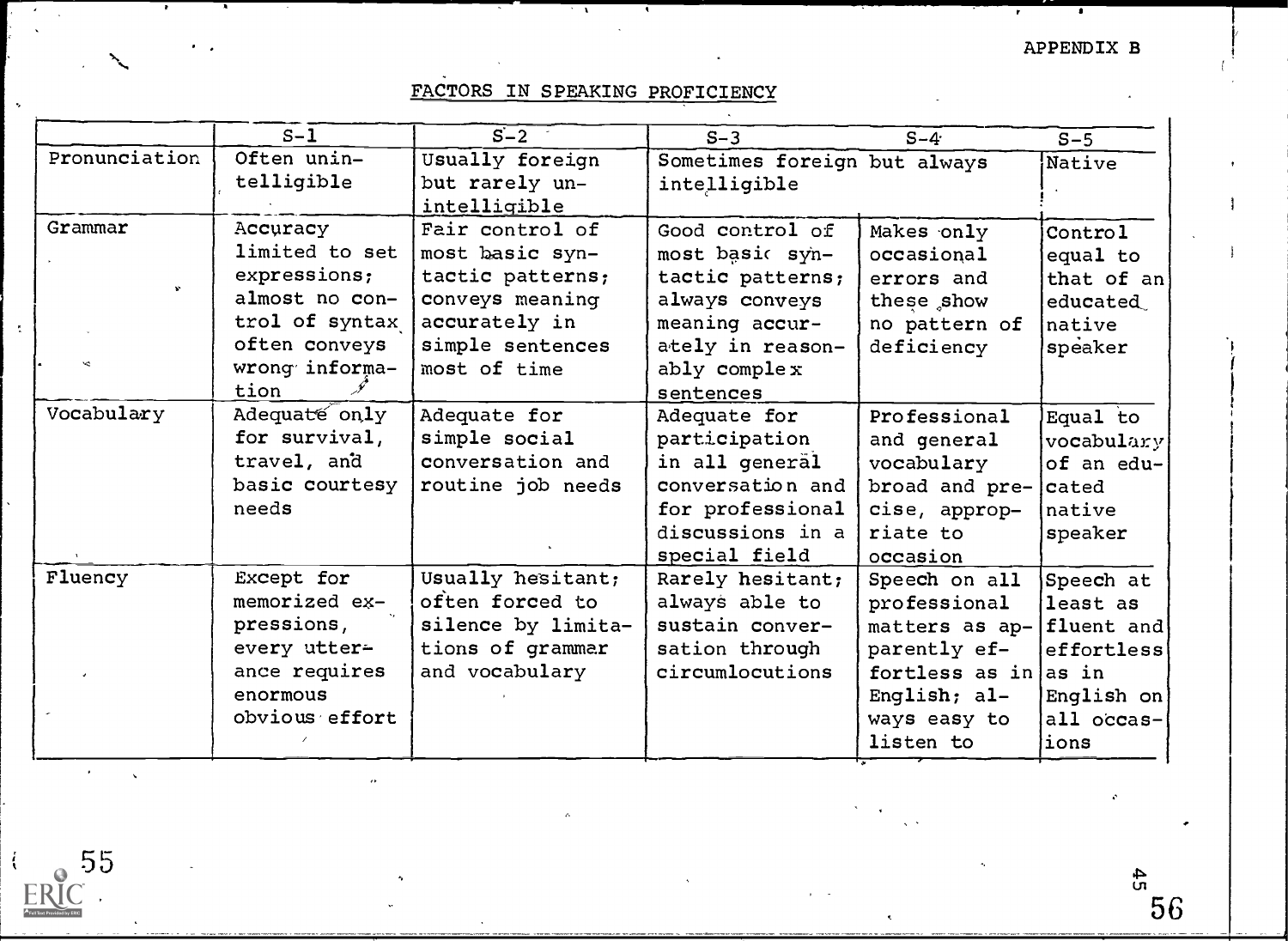# APPENDIX B (Continued)  $\frac{1}{\omega}$

|               | $S-1$                      | $\sqrt{S-2}$                         | $S-3$                             | $S-4$                           | $S - 5$    |  |
|---------------|----------------------------|--------------------------------------|-----------------------------------|---------------------------------|------------|--|
| Comprehension | May require                | In general                           | Understands                       | Can understand                  | Equal to   |  |
|               | much repeti-               | understands non-                     | most of what is                   | all educated                    | that of    |  |
|               | tion, slow                 | technical speech                     | said to him; can                  | speech in any                   | the native |  |
|               |                            | rate of speech; directed to him      | follow speeches,                  | moderately                      | speaker    |  |
|               | understands *<br>only very | but sometimes                        | clear radio                       | clear con-                      |            |  |
|               | simple, short,             | misinterprets or<br>needs utterances | broadcasts, and<br>most conversa- | text; occasio-<br>nally baffled |            |  |
|               | familiar utter-            | reworded. Usually                    | tion between                      | by colloquial-                  |            |  |
|               | ances                      | cannot follow.con-                   | native speakers,                  | isms and                        |            |  |
|               |                            | versation between                    | but not in great                  | regionalisms                    |            |  |
|               |                            | native speakers                      | detail                            |                                 |            |  |
|               |                            |                                      |                                   |                                 |            |  |
|               |                            |                                      |                                   |                                 |            |  |
|               |                            |                                      |                                   |                                 |            |  |
|               |                            |                                      |                                   |                                 |            |  |
|               |                            |                                      |                                   |                                 |            |  |
|               |                            |                                      |                                   |                                 |            |  |
|               |                            |                                      |                                   |                                 |            |  |
|               |                            |                                      |                                   |                                 |            |  |
|               |                            |                                      |                                   |                                 |            |  |
|               |                            |                                      |                                   |                                 |            |  |
|               |                            |                                      |                                   |                                 |            |  |
|               |                            |                                      |                                   |                                 |            |  |
|               |                            |                                      |                                   |                                 |            |  |
|               |                            |                                      |                                   |                                 |            |  |
|               |                            |                                      |                                   |                                 |            |  |
| $5\%$         |                            |                                      |                                   |                                 | 58         |  |
|               |                            |                                      |                                   |                                 |            |  |
|               |                            |                                      |                                   |                                 |            |  |
|               |                            |                                      |                                   |                                 |            |  |

 $\left\langle \right\rangle$ 

F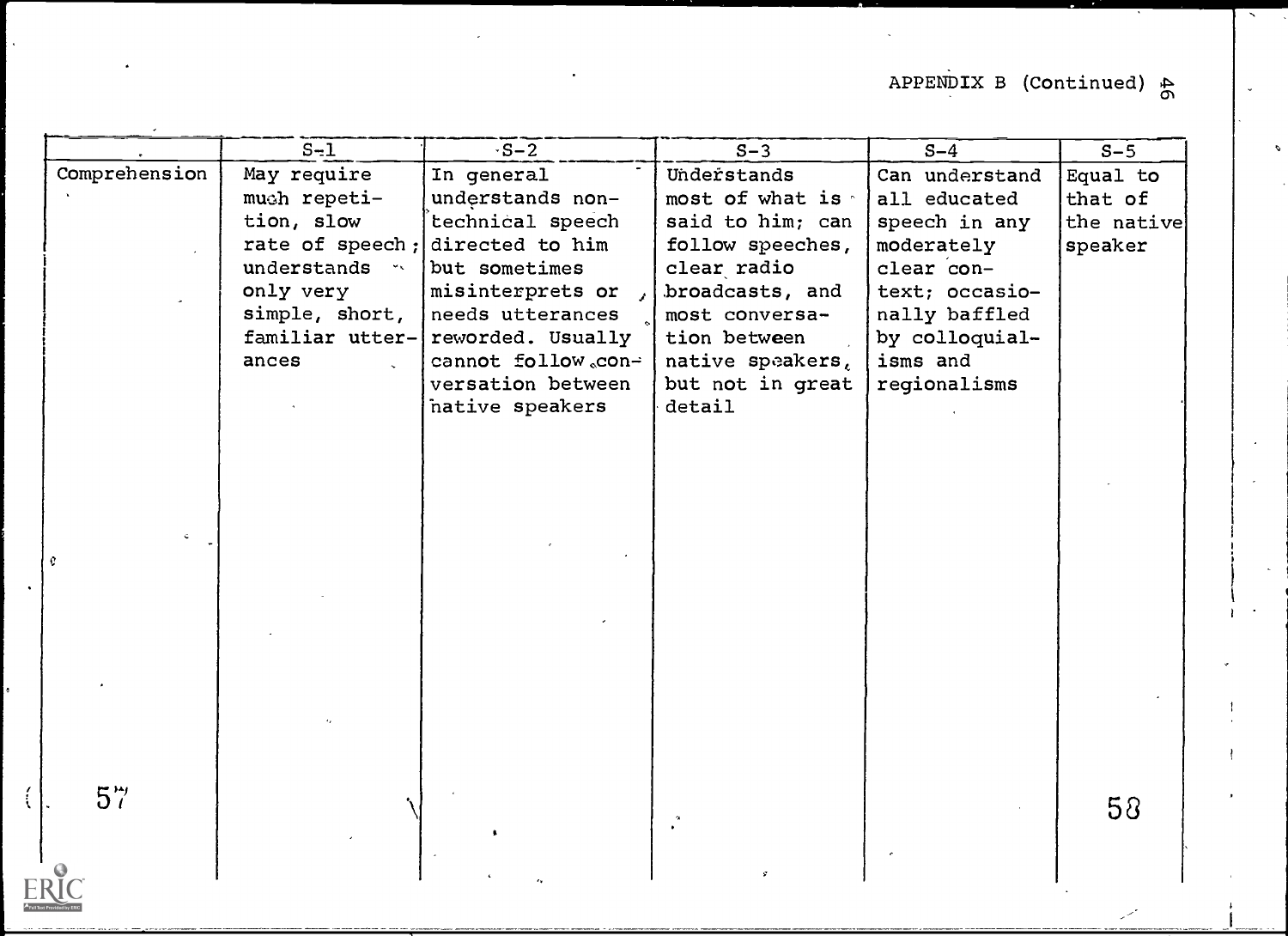SELF-APPRAISAL LANGUAGE PROFICIENCY QUESTIONNAIRE Appendix C

47

 $\overline{a}$ 

 $\overline{\omega}$   $\overline{\omega}$  |

 $\overline{\mathcal{L}}$   $\overline{\mathcal{L}}$   $\overline{\mathcal{L}}$ 

 $LJ$   $LJ$ 

 $\sqrt{7}$   $\sqrt{7}$ 

 $\overline{7}$   $\overline{7}$ 

 $17\quad17$ 

(All answers must be YES to achieve at least the level of proficiency listed on the left, except for four items at the S-3 level.)

S-0+ Can you use a minimum of thirty words in appro-  $\overline{\phantom{a}}$ priate contexts (i.e., not just count or recite days of the week)? YES NO  $\overline{\omega}$  ,  $\overline{\omega}$  ,  $\vert$ 

S-1 Can you tell someone how to get from here to the nearest hotel, restaurant, or post office?  $\angle$  /

> Can you ask and tell the time of day, day of the week, date?

Can you order a simple meal?

o a contra de la contra de la contra de la contra de la contra de la contra de la contra de la contra de la co<br>O de la contra de la contra de la contra de la contra de la contra de la contra de la contra de la contra de l

Can you negotiate for a hotel room or a' taxi ride at a just price?

Can you buy a needed item of clothing or a bus or train ticket?

Can you understand and respond correctly to form questions about your nationality, marital status,occupation, date and place of birth, etc?

Can you make a social introduction and use appropriate leave-taking expressions?

Can you use the language well enough to assist someone who does not know the language in coping with the situation or problems covered by the S-1 range?

 $S-1+$ Can you meet all S-1 requirements and at least three of the S-2 requirements listed below?

S-2 Can you describe your present or most recent job or activity in some detail?

> Can you give detailed information about your family, your house, the weather today?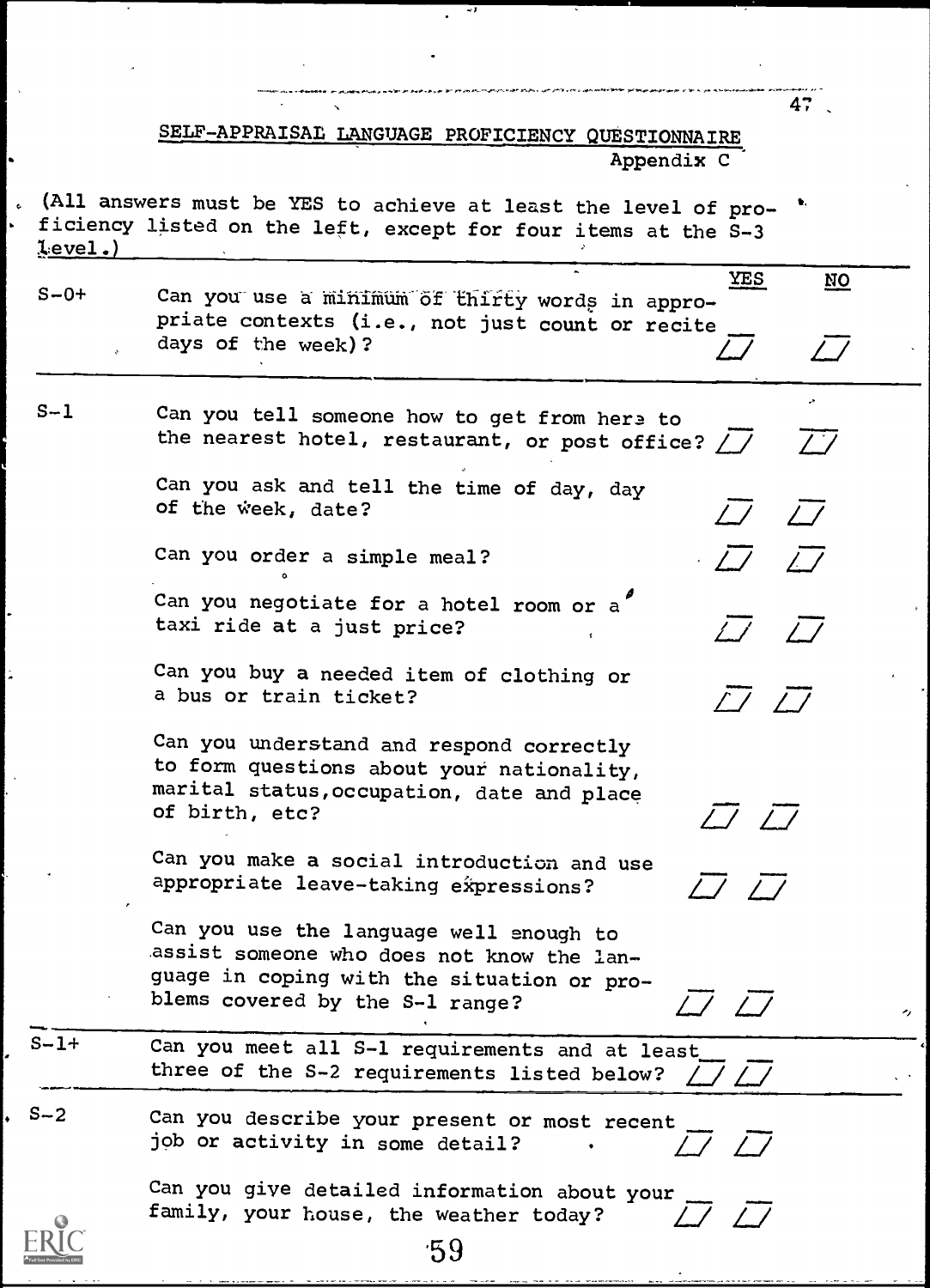$\overline{\mathcal{L}}$   $\overline{\mathcal{L}}$ 

 $\overline{\mathcal{L}}$   $\overline{\mathcal{L}}$   $\overline{\mathcal{L}}$ 

 $\overline{\mathcal{L}}$   $\overline{\mathcal{L}}$ 

 $\frac{1}{\sqrt{1}}$ 

-2 Can you hire an employee, or arrange for special services (taking care of details such as salary, qualifications, hours, specific duties)?

> Can you give a brief autobiography and tell of immediate plans and hopes?

Can you describe the geography of the United States or a familiar location?

Can you describe the basic structure of the U.S. Government or of the:U.S. educational system?

Can you describe the purpose or function of the organization you represent?,

Do you feel confident that you understand what native speakers want to tell you on topics like those mentioned above and that they understand you (linguistically) at least 80% of the time?

Can you use the language well enough to assist someone else 'who does not know the language in coping with the situations or problems covered by the S-2 range?

S-2+ Can you meet all S-2 requirements and at least three of these  $S-3$  requirements?

S-3 (Answers should be NO) Are there any grammatical features of the language which you try to avoid?

> Do you sometimes find yourself in the middle of a sentence you cannot finish because of . linguistic limitations (grammar or vocabulary)?//

Do you find it difficult to follow and contribute to a conversation among native speakers who try to include you in their talk?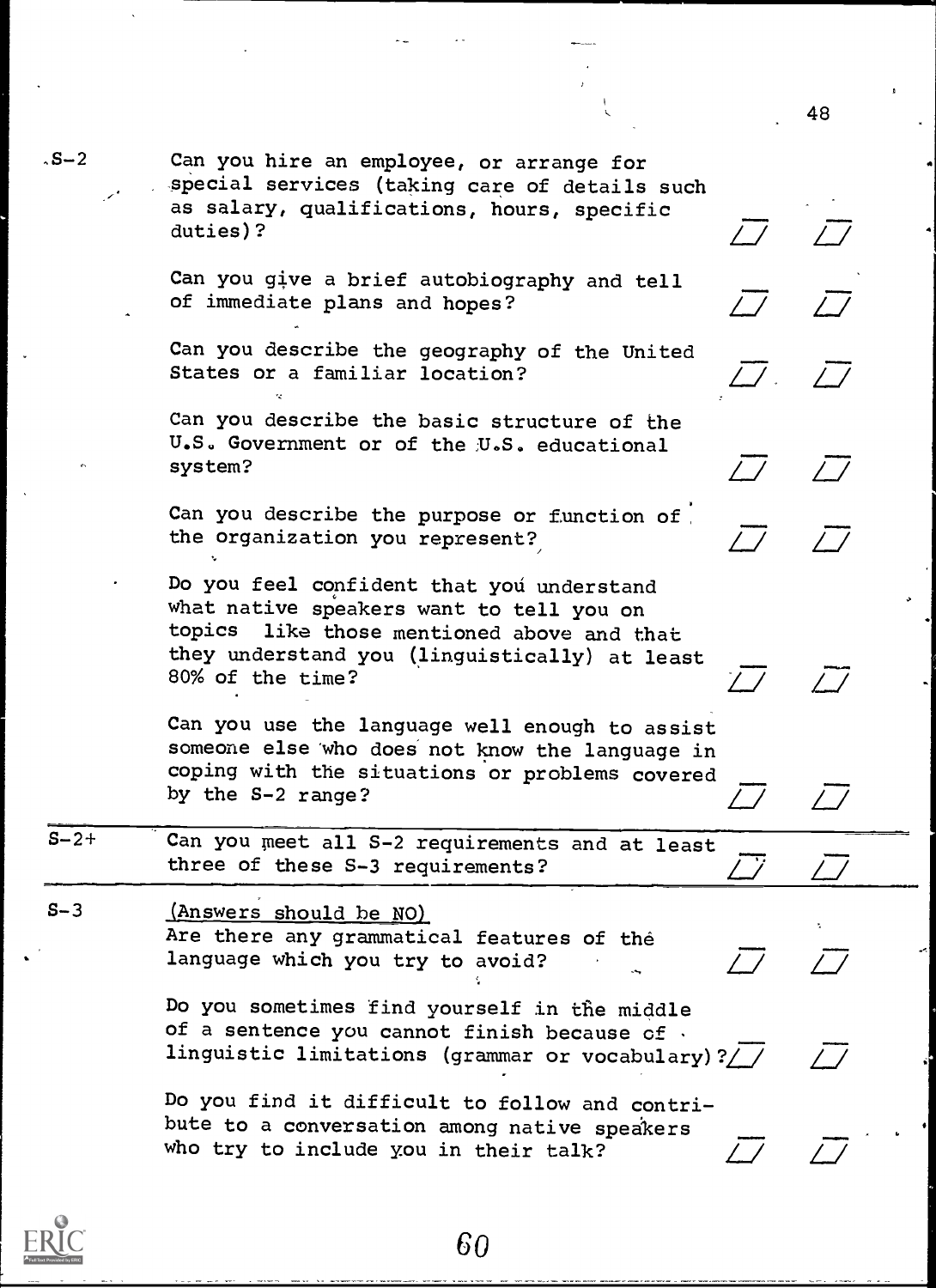S-3 Are you afraid that you will misunderstand in-<br>formation given to you over the telephone?

#### ,(Answers shculd be YES)

Can you speak to a group of educated native speakers on a professional subject and be sure you are communicating what you want to, without obviously amusing or irritating them linguistically?

Can you listen, take notes, and summarize accurately a speech or an informal discussion on your area of special interests, heard on the radio or over a public address system?

Can you (on a social occasion) defend U.S. attitudes toward culture, race relations, . or foreign aid from attack by an anti-American student or politician?

Can you cope with such trying linguistic situations as brokendown plumbing, an undeserved traffic ticket, a serious social or diplomatic blunder made by you or a colleague?

Can you follow connected discourse on a nontechnical subject, e.g., panel discussion on the status of women?

Can you serve as an informal interpreter on subjectsin the S-3 range?

Do you feel that you have a professional command (rather than just a practical one)  $\epsilon$ of the language?

S-3+ Can you meet all S-3 requirements and at least three of these S-4 requirements?

S-4 In professional discussions, is your vocabulary always extensive and precise enough to enable you to convey your exact meaning?

 $\overline{\mathcal{L}}$   $\overline{\mathcal{L}}$ 

 $\sqcup$ 

 $\overline{L}$   $\overline{L}$ 

 $\Box$ 

 $\overline{\mathcal{L}}$   $\overline{\mathcal{L}}$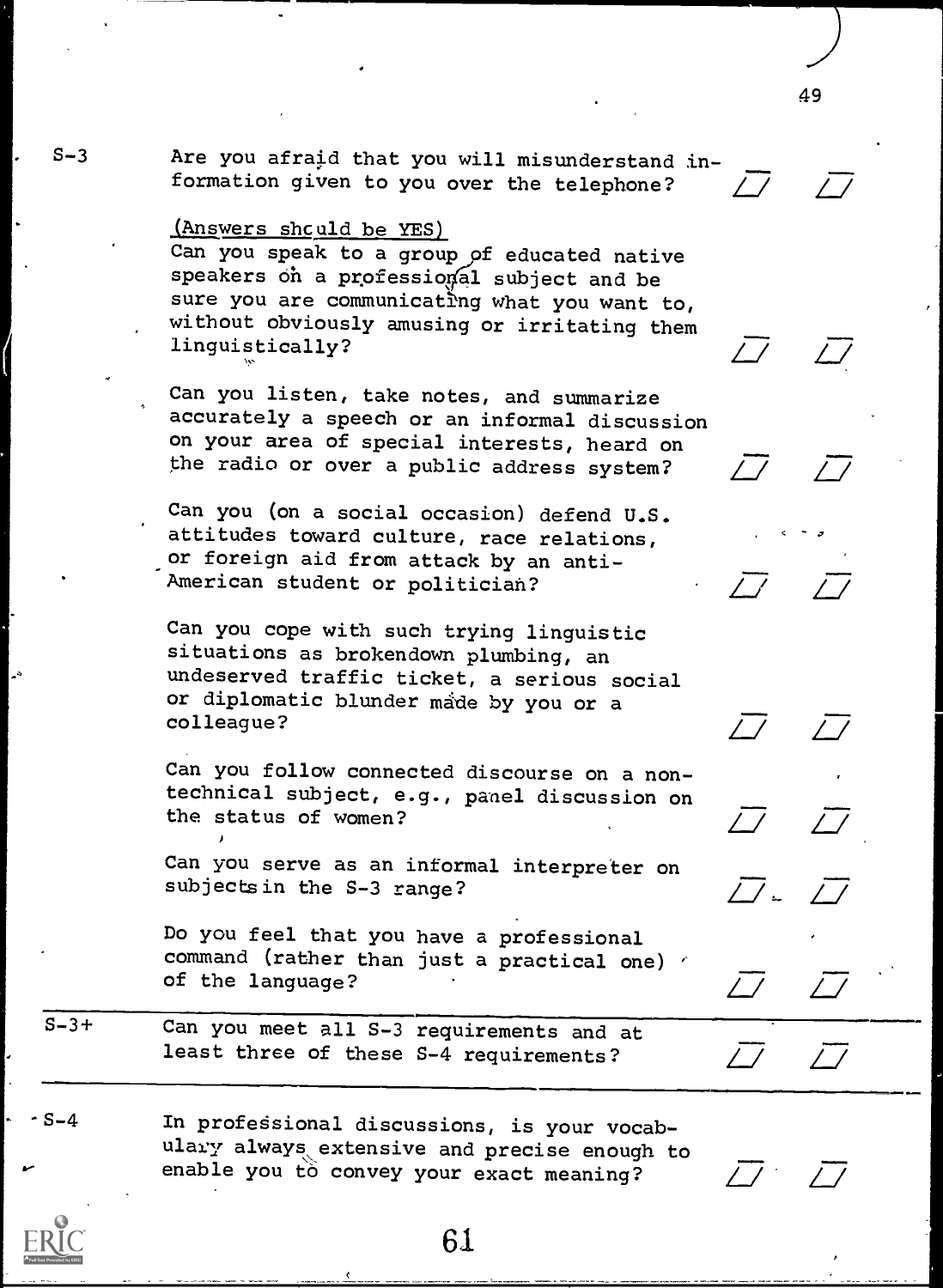S-4 Are you able to alter your speech deliberately, depending upon whether you are talking to university professors, close friends, employees, etc.? etc.?  $\angle$   $\angle$   $\angle$ 

50

Ň.

-

 $\overline{\omega}$  .

Can you serve as an informal interpreter for a U.S. senator or cabinet official on all diplomatic and social functions?

Do you practically never make a grammatical mistake?

Do you think you can carry out any job assignment as effectively in the language as in English?

S-4+ In discussions on all subjects, is your vocabulary always extensive and precise enough to enable you to convey your exact meaning?  $\frac{1}{2}$ 

S-5 Do native speakers react to you as they do to each other?

> Do you sometimes feel more at home in the language than in English?

Can you do mental arithmetic in the language without slowing down?

Is your vocabulary at least as extensive and precise as in English?

Do you consider yourself a native speaker of the language?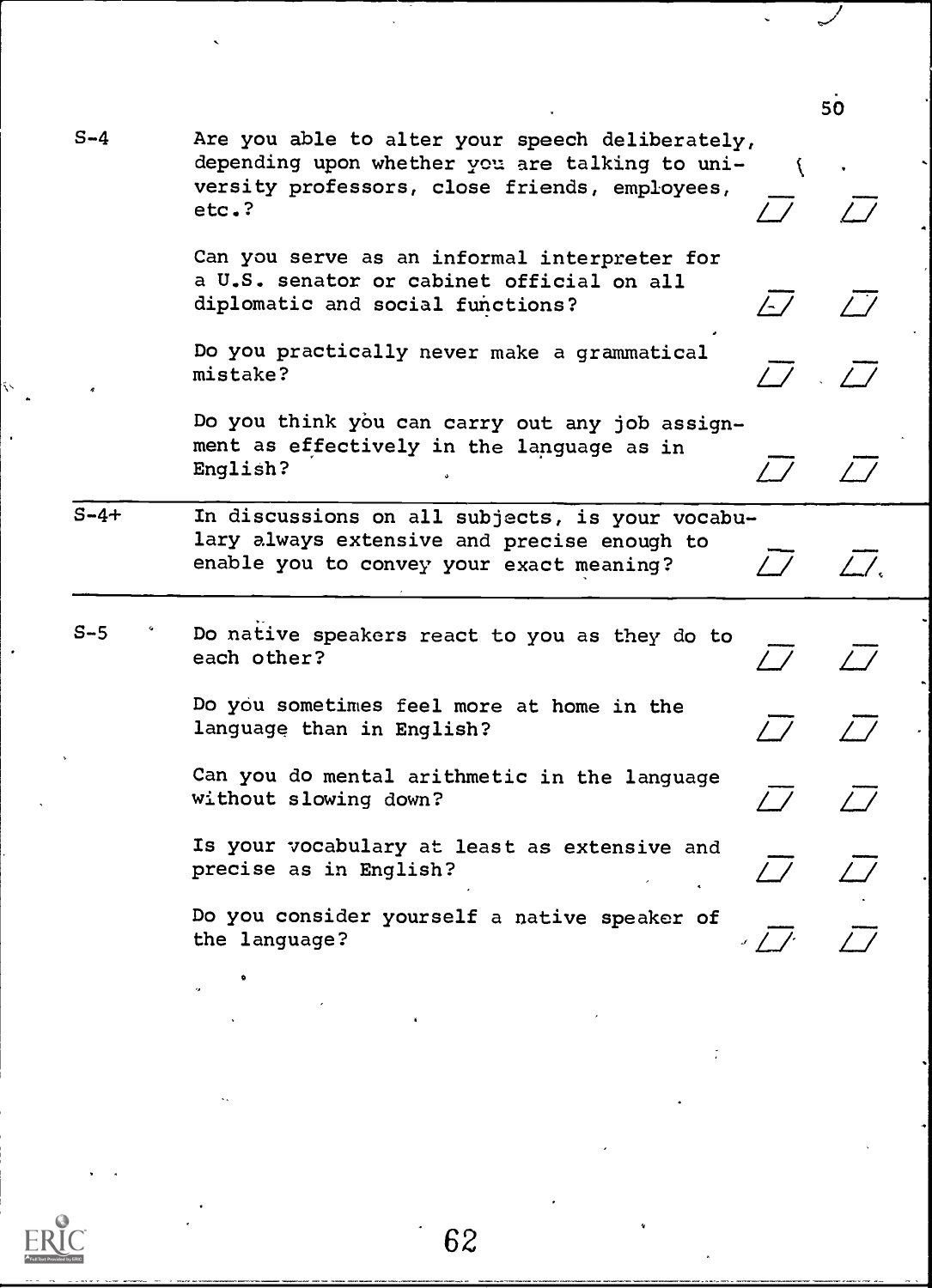VI. IMPLEMENTATION AND REPORTING OF LANGUAGE TESTING

ł



Å

 $\langle$  .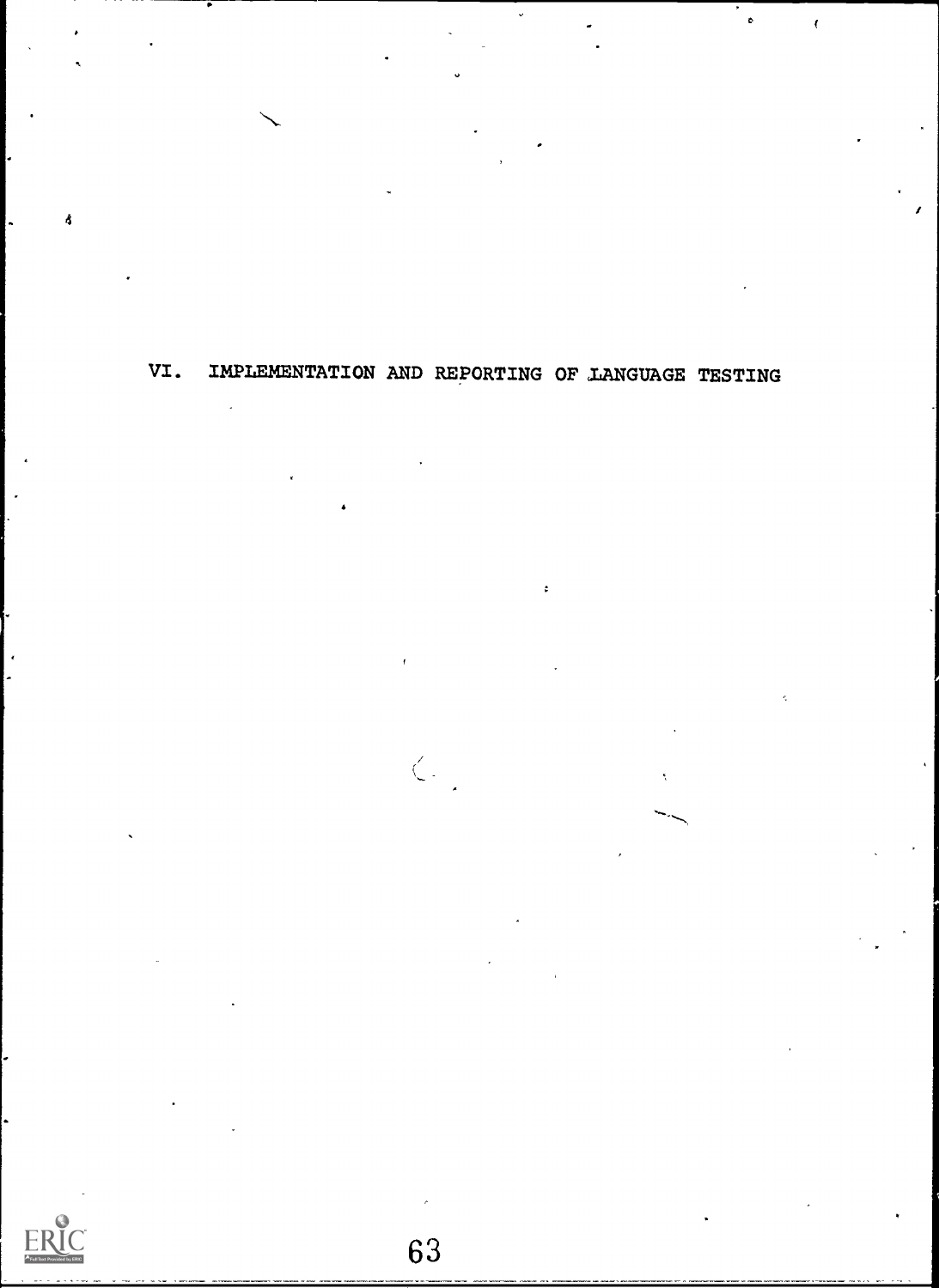#### IMPLEMENTATION AND REPORTING OF LANGUAGE TESTING

ę.

The following procedure is requested-by the Division of Language Training, Peace Corps/Washington for the implementation of Peace Corps Language Testing Policy:

1. The S-rating oral language proficiency system based on that used by the Foreign Service Institute and other agencies has been adopted by the Office of Language Training for evaluating language proficiency.

2. The language testing will be conducted by the language coordinators of the various projects, unless a special arrangement' is made with competent testers in the Peace Corps or FSI.

3. All Peace Corps Trainees will be tested and given an S-rating:

a. Upon arrival at the training site, if he claims any proficiency in the target lapguages.

b. At mid-selection by an estimated S-rating based on classroom observation rather than formal testing.

c. At the end of training.'

d. At the end of a significant period of field work.

4. These ratings will be reported on the Form "Oral. Language Proficiency FSI Rating" for inclusion on Form PC- 233..

#### These reports are to be distributed as follows:

a. 1 copy to the Field Assessment Officer.

b. 1 copy to the Training Officer.

c. 1 copy to the Peace Corps Country Representative.

d. 1 copy to the Language Coordinator.

e. 1 copy for the Training Institution for inclusion in the Final Report.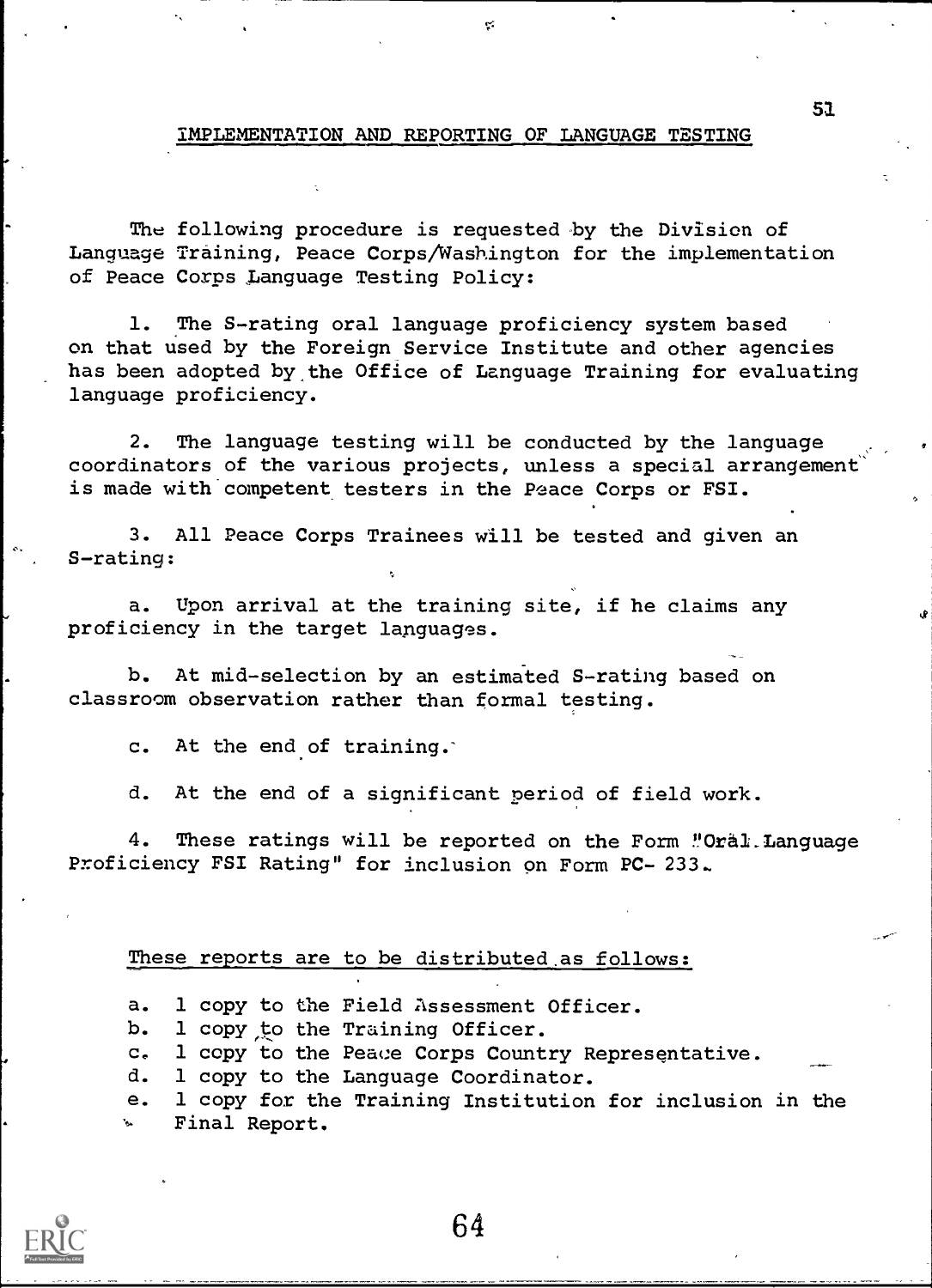## INSTRUCTIONS FOR COMPLETING ORAL LANGUAGE PROFICIENCY FSI RATING REPORT

#### What is PC-1004?

The Oral Language Proficiency S-rating form is provided to the Language Coordinators on which they are to record data concerning Peace Corps trainees developed during the training program. The forms make possible systematic recording of information common to all training programs. This information is included in the Form PC  $-233$ , to be filed by the Field Assessment Officer (FAO).. When correctly filled out by the FSO, the forms are punched and the cards sent to a computing center for statistical analysis. However, the Pc-1004 enables immediate transmittal of statistical information which can be sent to the computing center for analysis.

The attached forms should have a complete list of the names and questionnaire numbers of all Peace Ccrps trainees who reported for each project at your training site.

General Instructions

The forms need not be typewritten. They can be submitted in either pencil or ink, provided they are legible. - Please take note of the following do's and don'ts 'in filling out the forms.

65

#### DO's

- Write one (1) digit in each cell.
- Record all data in numerical form.

 $\bullet$  and  $\bullet$ 

- Record all data as whole numbers.
- Record all data available on each trainee who reports to the training site.
- Include any available data on trainees who are selected out or resigned.

#### DON'Ts

Do not put more than one digit in each box. Do not letter code any data. Do not record fractions or decimal points. Do not record plus or minus signs. Do not write your numbers sideways $\cdot$ Do not exclude any available data on trainees who are selected out or resigned.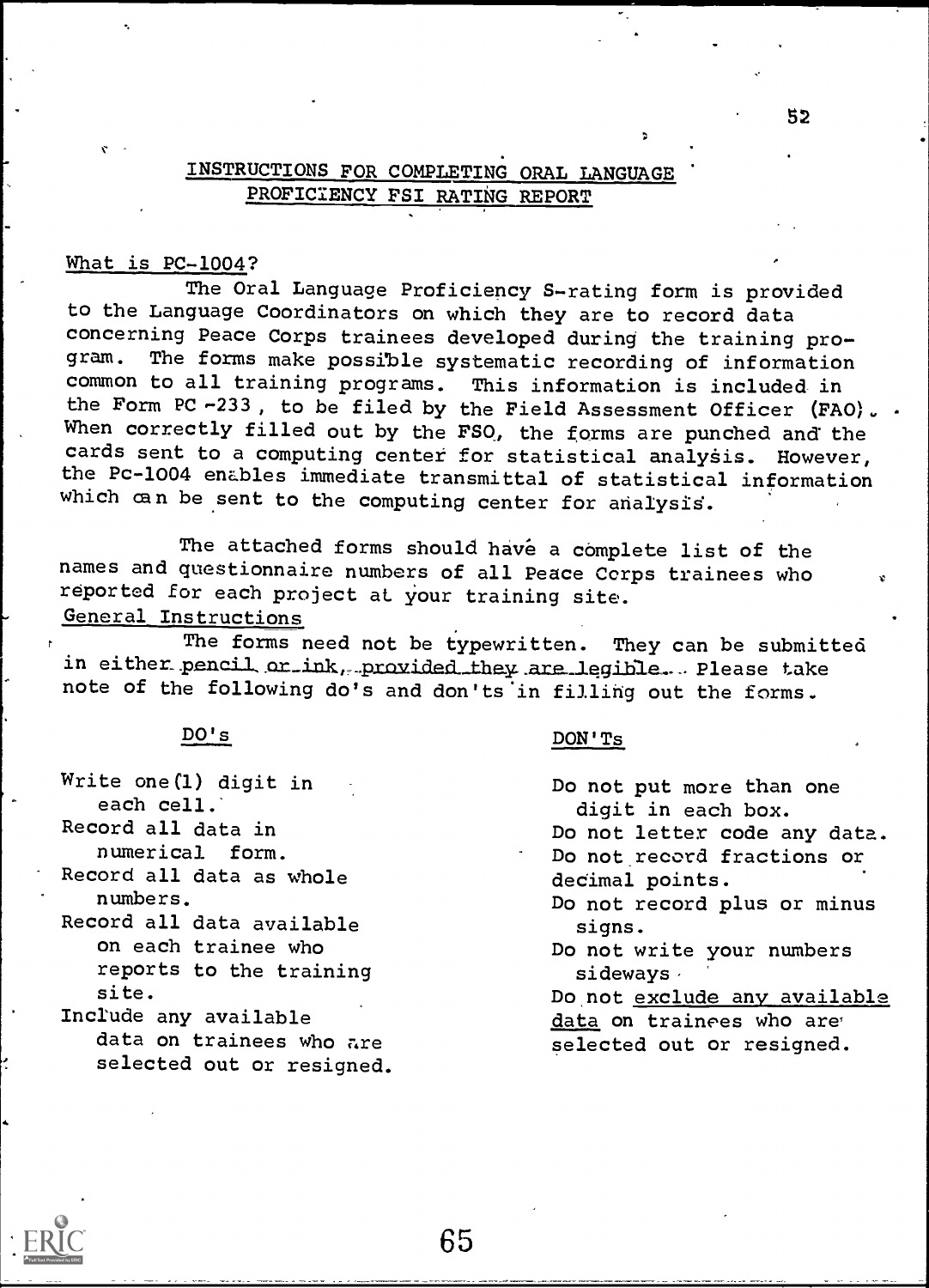46-51 Oral Language Proficiency (FSI S-Rating): Scores should be recorded in columns 46-47 for the FSI test given at the start of training, in columns 48-49 for the test given at the end of training and if a test is given after field training, scores should be recorded in columns 50-51. All scores should be recorded as 2 digit nusbers according to the following table:

| FSI Rating                       | Columns                          |
|----------------------------------|----------------------------------|
|                                  | $46 - 47$<br>$\hat{\phantom{a}}$ |
| ۰                                | $48 - 49$<br>×                   |
|                                  | $50 - 51$                        |
| S <sub>5</sub>                   | 5<br>0                           |
| $S4+$                            | $\boldsymbol{4}$<br>5            |
| S4                               | $\boldsymbol{4}$<br>0            |
| $S3+$                            | $\overline{5}$<br>÷.<br>3        |
| S <sub>3</sub><br>$\mathbf{s}_i$ | ۰<br>3<br>0                      |
| $S2 +$                           | ٠<br>$\overline{2}$<br>5         |
| S <sub>2</sub>                   | $\overline{2}$<br>0              |
| $S1+$                            | $\mathbf{1}$<br>5                |
| S1                               | $\overline{1}$<br>C              |
| ٠<br>$S0+$                       | 0<br>5                           |
|                                  |                                  |

52 Please leave blank...

53-55 Language Code: Fill in the language code as indicated on the attached list. If all trainees take the same language, record the code in the top row on each sheet and draw an arrow down.

56-58 Wumber of Hours of Language Taught: Record the ACTUAL number of hours of the first language taught. Do not inglude language tables and other extracurricular activities.

59-60 If a second language is given, to some or all of the trainees, record the final FSI score in these two spaces.

61-63 Record the second language code as in 53-55.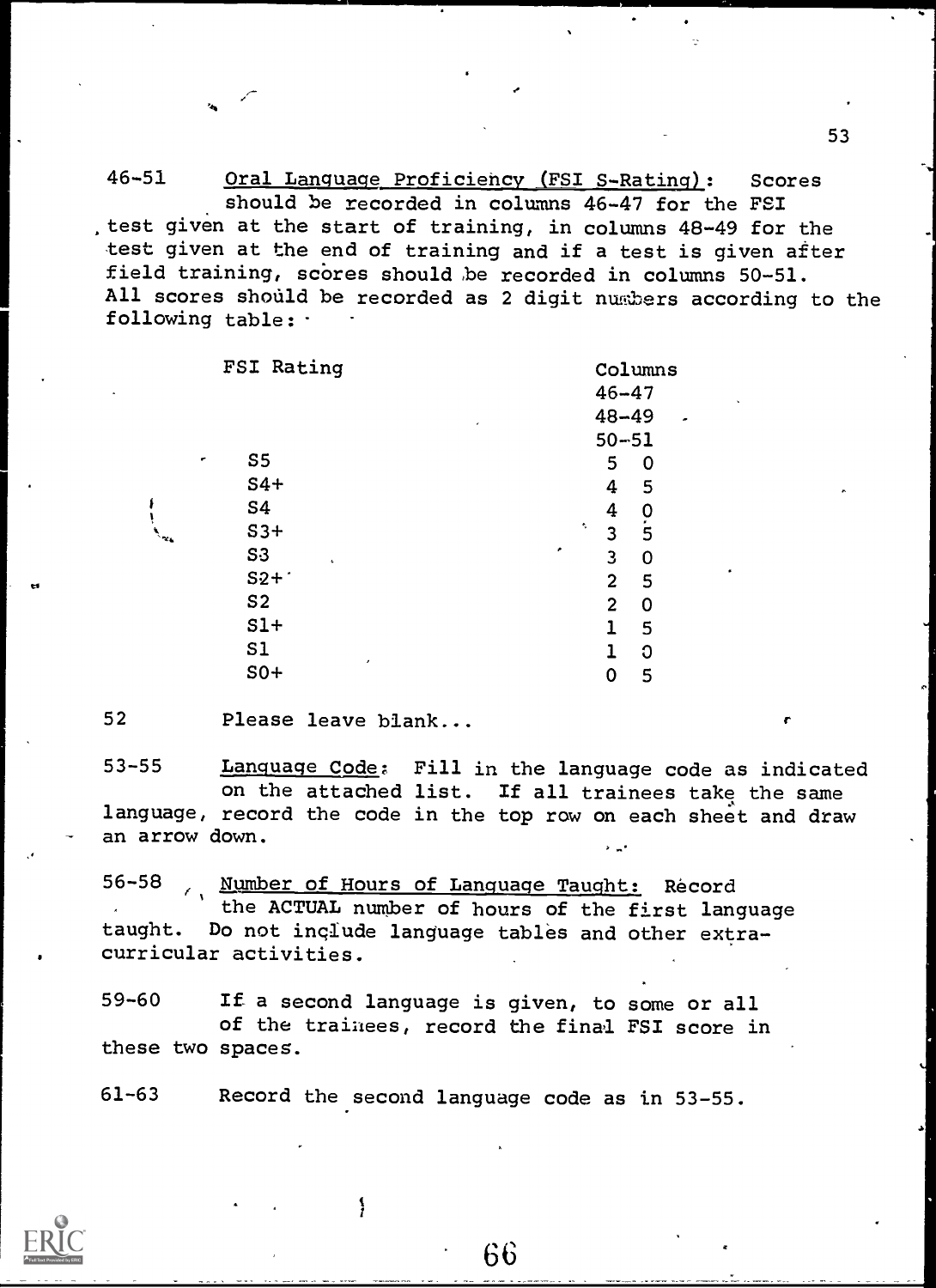| Country & Project Type                |                     |                                       |                                                                                                               |                    |                 |                      | FSI LANGUAGE TESTING |                                           |                                 |                      |               |      |           |                          |                                  |               |         |    |  |
|---------------------------------------|---------------------|---------------------------------------|---------------------------------------------------------------------------------------------------------------|--------------------|-----------------|----------------------|----------------------|-------------------------------------------|---------------------------------|----------------------|---------------|------|-----------|--------------------------|----------------------------------|---------------|---------|----|--|
| Training Agency                       |                     | $\sim$ 100 $\sim$<br>Project Director |                                                                                                               | TRAINING           |                 |                      |                      |                                           |                                 |                      | ិ             |      |           |                          |                                  |               |         |    |  |
| Field Assessment Officer              |                     | Fletd Selection Officer               |                                                                                                               | $\ddot{\tilde{z}}$ |                 | THE OF SILLO TAINING | LANGUAGE CODE        | NO. OF HOURS OF<br>15T LANGUAGE<br>TAUGHT | FINAL FSI SCORE<br>2NO LANGUAGE |                      | NO." OF HOURS |      |           | TRAINING<br>SITE<br>CODE | FIELD<br>TRAINING<br><b>SITE</b> |               |         |    |  |
| Report Prepared By & Telephone Number |                     |                                       | Date Report Prepared                                                                                          | FIRST TEST         | END OF TRAINING |                      |                      |                                           |                                 | 2ND LANGUAGE<br>COOE |               | MLAT |           |                          | CODE                             | $\mathcal{F}$ | CARD 10 |    |  |
| Date Training Started                 | Date Training Ended | RECORD<br>* NUMBER                    | PROJECT<br>NUMBER.                                                                                            |                    |                 |                      |                      |                                           |                                 |                      |               |      |           |                          |                                  |               |         |    |  |
| <b>NAME</b>                           | CARD COLUMN         | $1 - 6$                               | <u>7 - 15 - 46 47 48 49 50 51 52 53 54 55 66 57 58 59 60 61 62 63 64 65 67 69 60 71 72 73 74 75 76 77 80 </u> |                    |                 |                      |                      |                                           |                                 |                      |               |      |           |                          |                                  |               |         |    |  |
| $\mathbf{v}$ .                        |                     |                                       |                                                                                                               |                    |                 |                      |                      |                                           |                                 |                      |               |      |           |                          |                                  |               | 2331    |    |  |
|                                       |                     |                                       |                                                                                                               |                    |                 |                      |                      |                                           |                                 |                      |               |      |           |                          |                                  |               |         |    |  |
|                                       |                     |                                       |                                                                                                               |                    |                 |                      |                      |                                           |                                 |                      |               |      |           |                          |                                  |               |         |    |  |
|                                       |                     |                                       |                                                                                                               |                    |                 |                      |                      |                                           |                                 |                      |               |      |           |                          |                                  |               |         |    |  |
|                                       |                     |                                       | $\sim$                                                                                                        |                    |                 |                      |                      |                                           |                                 |                      |               |      |           |                          |                                  |               |         |    |  |
| $\sim 10^{-1}$<br>$\bullet$           |                     |                                       | Δ₩                                                                                                            |                    |                 |                      |                      |                                           |                                 |                      |               |      |           |                          |                                  |               |         |    |  |
| $\sim$                                | $\Lambda$           |                                       |                                                                                                               |                    |                 |                      |                      |                                           |                                 |                      |               |      |           |                          |                                  |               |         |    |  |
|                                       |                     |                                       |                                                                                                               |                    |                 |                      |                      |                                           |                                 |                      |               |      |           |                          |                                  |               |         |    |  |
|                                       |                     |                                       |                                                                                                               |                    |                 |                      |                      |                                           |                                 |                      |               |      |           |                          |                                  |               |         |    |  |
|                                       |                     | $\sim$                                |                                                                                                               |                    |                 |                      |                      |                                           |                                 |                      |               |      |           |                          |                                  |               |         |    |  |
| $\mathcal{R}$                         | $\mathbf{r}$        |                                       |                                                                                                               |                    |                 |                      |                      |                                           |                                 |                      |               |      |           |                          |                                  |               |         |    |  |
|                                       |                     |                                       |                                                                                                               |                    |                 |                      |                      |                                           |                                 |                      |               |      |           |                          |                                  |               |         |    |  |
|                                       |                     |                                       |                                                                                                               |                    |                 |                      |                      |                                           |                                 |                      |               |      |           |                          |                                  |               |         |    |  |
|                                       |                     |                                       |                                                                                                               |                    |                 |                      |                      |                                           |                                 |                      |               |      |           |                          |                                  |               |         |    |  |
|                                       |                     |                                       |                                                                                                               |                    |                 |                      |                      |                                           |                                 |                      |               |      |           |                          |                                  |               |         |    |  |
| $\mathbf{r}$                          | $\bullet$           |                                       |                                                                                                               |                    |                 |                      |                      |                                           |                                 |                      |               |      |           |                          |                                  |               |         |    |  |
|                                       |                     |                                       |                                                                                                               |                    |                 |                      |                      |                                           |                                 |                      |               |      |           |                          |                                  |               |         |    |  |
|                                       |                     |                                       |                                                                                                               |                    |                 |                      |                      |                                           |                                 |                      |               |      |           |                          |                                  |               |         |    |  |
|                                       |                     |                                       |                                                                                                               |                    |                 |                      |                      |                                           |                                 |                      |               |      |           |                          |                                  |               |         |    |  |
|                                       |                     |                                       |                                                                                                               |                    |                 |                      |                      |                                           |                                 |                      |               |      |           |                          |                                  |               |         |    |  |
|                                       |                     |                                       |                                                                                                               |                    |                 |                      |                      |                                           |                                 |                      |               |      |           |                          |                                  |               |         |    |  |
|                                       |                     | $\sim$                                |                                                                                                               |                    |                 |                      |                      |                                           |                                 |                      |               |      | $\bullet$ |                          |                                  |               |         |    |  |
|                                       |                     |                                       |                                                                                                               |                    |                 |                      |                      |                                           |                                 |                      |               |      |           |                          |                                  |               |         |    |  |
|                                       |                     |                                       |                                                                                                               |                    |                 |                      |                      |                                           |                                 |                      |               |      |           |                          |                                  |               |         |    |  |
| ್ಕ<br>$\mathbf{u}_\mathrm{eff}$       |                     |                                       | $\sim$                                                                                                        |                    |                 |                      |                      |                                           |                                 |                      |               |      |           |                          |                                  |               |         |    |  |
|                                       |                     |                                       |                                                                                                               |                    |                 |                      |                      |                                           |                                 |                      |               |      |           |                          |                                  |               |         | 68 |  |
| PC-233 (REV- 3-66)                    | $\sim$              |                                       |                                                                                                               |                    |                 |                      |                      |                                           |                                 |                      |               |      |           |                          |                                  |               |         |    |  |

ERIC'7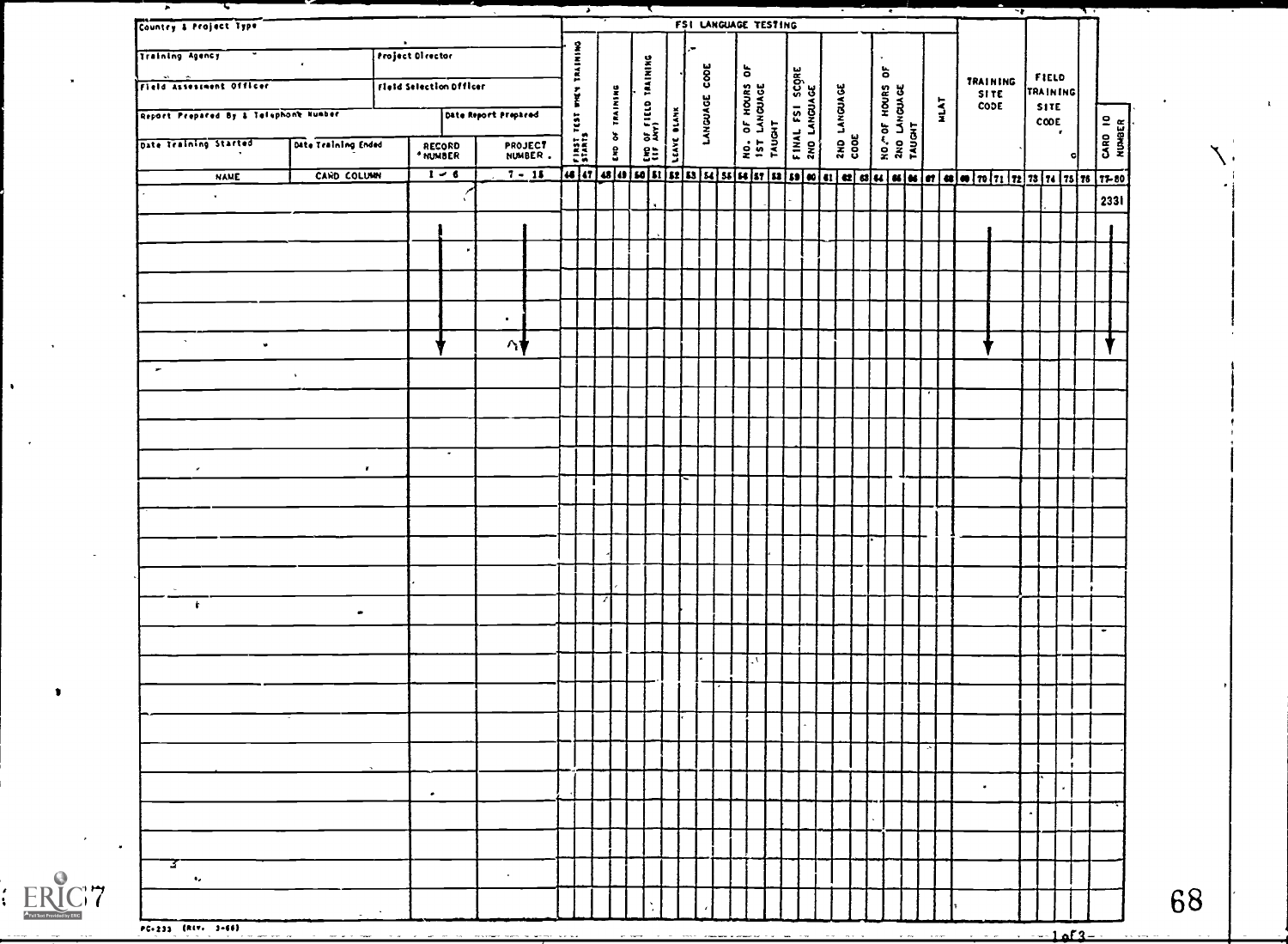54

| Afghan (See Persian)          |      | Hausa                         | ,058     |
|-------------------------------|------|-------------------------------|----------|
| Akan (Twi)                    | 022. | Hiligaynon                    | 171      |
| Akposso                       | 211  | Hindi<br>$^{\sim}$            | 060      |
| Amharic                       | 004  | Igbo                          | 063      |
| Arabic, Eastern               | 005  | Ila-tonga.                    | 166      |
| Arabic, Western               | 006  | <b>Ilocano</b>                | 064      |
| Aymara                        | 012  | Idonesian                     | 065      |
| Bakweri                       | 181  | Javanese                      | 069      |
| Bambara-Malinke               | 014  | Kabre                         | 190      |
| Bamenda                       | 182  | Kannada                       | 070      |
| Bamikeke                      | 180  | Kancuri                       | 188      |
| Bassa-Cameroons               | 016  | Kapingamarangi                | 214      |
| <b>Baoule</b>                 | 117  | Kashmiri                      | 071      |
| <b>Bengali</b>                | 020  | Kikongo                       | 073      |
| Berber                        | 021  | Kikuyu                        | 074      |
| Bini                          | 164  | Kimbundu                      | 075      |
| Bulu                          | 023  | Kinyarwanda.                  | $0.76 -$ |
| <b>Burmese</b>                | 024  | Kissi                         | 187      |
| Cebuano                       | 155  | Kituba (Monokutuba)           | 078      |
| Chamorrow                     | 203  | Korean                        | 079      |
| Chinese (Cantonese)           | 028  | Kotokoľi                      | 191      |
| Chinese (Mandárin)            | 030  | Kpelle                        | 186      |
| Chinyanja (Nyanja)            | 107  | Krio                          | 080      |
| Chokwe                        | 034  | Kru                           | 184      |
| Creole (See Haitian or        |      |                               |          |
| Martinique)                   |      | Kumba                         | 183      |
| (Songhai)<br>Djerma           | 161  | Kurdish<br>!                  | 081      |
| Doula                         | 037  | Kusaie                        | 207      |
| Efik                          | 189  | Lamba                         | 082      |
| English                       | 999  | Lingala                       | 085 -    |
| Ewe                           | 040  | Lome                          | 185      |
| Ewondo                        | 041  | Lunda                         | 089      |
| Fanagalo                      | 042  | Luba                          | 087      |
| Fang                          | 165  | Luganda                       | 880      |
| Farsi (Persian) (See Persian) |      | Luo                           | 090      |
| Farsi (Afghan) See Persian,   |      |                               |          |
| Afghan)                       |      | $\mathbf{y}$<br>Malagasy      | 09-2     |
| Fon                           | 046  | Malay                         | 093      |
| French                        | 047  | Malayalam                     | 094      |
| Fula                          | 048  | Malinke (See Bambara-Malinke) |          |
| Ga                            | 049  | Marathi                       | 096      |
| Galla                         | 051  | Marshallese                   | 205      |
| Greek                         | 054  | Martinque Creole<br>s.        | 097      |
| Guarani                       | 055  | Masai                         | 098      |
| Gujarati                      | 056  | Maya                          | 099      |
| Haitián Creole                | 057  | Mende                         | 100      |
|                               |      |                               |          |

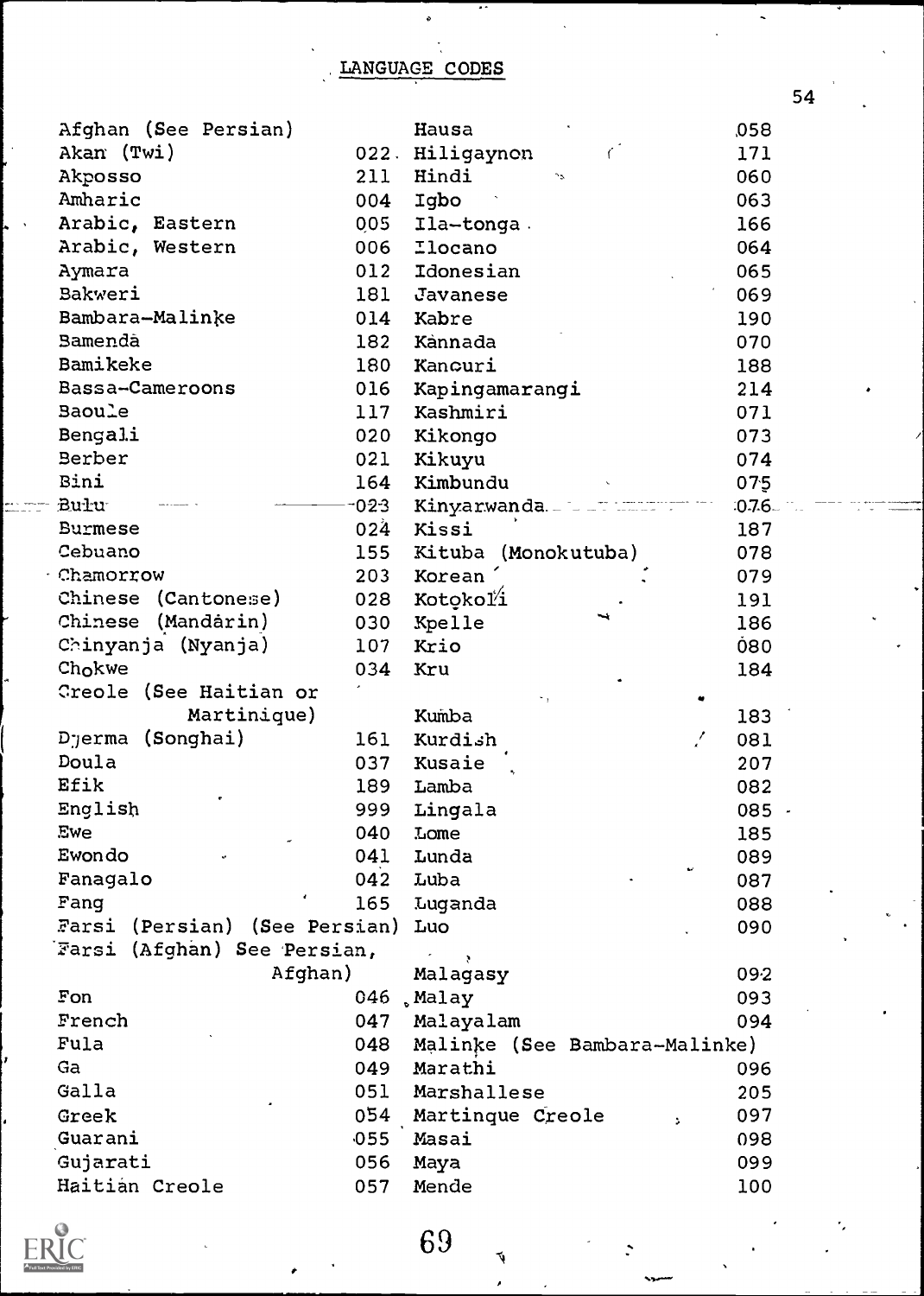| Monokutuba (See Kituba)                 |                  | $\blacktriangleright$<br>Tigrinya | 144  | 55                       |
|-----------------------------------------|------------------|-----------------------------------|------|--------------------------|
| More                                    | .102             | Trukese (Lagoon Dialect)          | 215  |                          |
| Mortlokese                              | 212              | Tshwa                             | 145  |                          |
| Mpongwe                                 | 177              | Tsonga                            | 146  |                          |
| Nepali                                  | 103              | Tswana                            |      |                          |
| Nubian                                  | 105              | Tumbuka<br>$\alpha$               | 147  |                          |
| Nyamwezi-Sukuma                         | 106              | Turkish,                          | 174  |                          |
| Nyanja (See Chinyanja)                  |                  | Twi (See Akan)                    | 148  |                          |
| Oriya                                   | 109              | Ulithi<br>$\sim$ $\sim$           |      |                          |
| Palavan                                 | 206              | Umbundu                           | 209  |                          |
| Papiamento                              | 111              | Urdu                              | 150  |                          |
| Pashto                                  | 112              | Vai                               | 151  |                          |
| Persian                                 | 113              | Visayan (See Cebuano)             | 153  |                          |
| Persian Afghan                          | 114              | Weskos                            |      |                          |
| Pidgin                                  | 172              | Woleai                            | 175  |                          |
| Pizar-Malay                             | 173              | Wolof                             | 213  |                          |
| Ponapean                                | 204              | Yakut                             | 158  |                          |
| Portuguese                              | $\overline{116}$ | Yapese                            | 159. |                          |
| Pulap                                   | 110              | Yiddish <sup>3</sup>              | 208  |                          |
| Punjabi                                 | 210              | Yoruba                            | 176  |                          |
| Quechua                                 | 117              | Zarma-Songhai (See Djerma)        | 160  |                          |
| Rundi                                   | 119              | Zulu                              |      |                          |
| $\frac{1}{2}$ Sango                     | 121              | Zula-Xhosa                        | 162  |                          |
| Sara                                    | 122              |                                   | 163  |                          |
| Senari                                  | 192              |                                   |      |                          |
| Serer                                   | 124              |                                   |      |                          |
| Shona                                   | 125              |                                   |      |                          |
| Sindebele                               | 12,6             |                                   |      |                          |
| Sindhi                                  | 127              |                                   |      |                          |
| Singhalese                              | 128              | $\sigma$                          |      |                          |
| Somali                                  | 131              |                                   |      |                          |
| Songhai<br>(Formerly Zarma, See Djerma) |                  |                                   |      |                          |
| Soninke                                 | 132              |                                   |      |                          |
| Sotho                                   | 133              |                                   |      |                          |
| Spanish                                 | 134              |                                   |      |                          |
| Sukuma (See Nyamwezi)                   |                  |                                   |      |                          |
| Susu                                    | 135              |                                   |      |                          |
| Suthu                                   | 167              |                                   |      |                          |
| Swahili                                 | 136              |                                   |      |                          |
| Swati                                   | 168              |                                   |      |                          |
| Tagalog                                 | 138              |                                   |      |                          |
| Tamil                                   | 139              |                                   |      |                          |
| Telegu                                  | 140              |                                   |      |                          |
| Temne                                   | 141              |                                   |      | $\boldsymbol{\vartheta}$ |
| Thai                                    | 142              |                                   |      |                          |
| Tigre                                   | 143              |                                   |      |                          |
|                                         |                  |                                   |      |                          |

 $ERIC$ 

h

 $\phi$ 

 $\frac{70}{4}$ 

ç.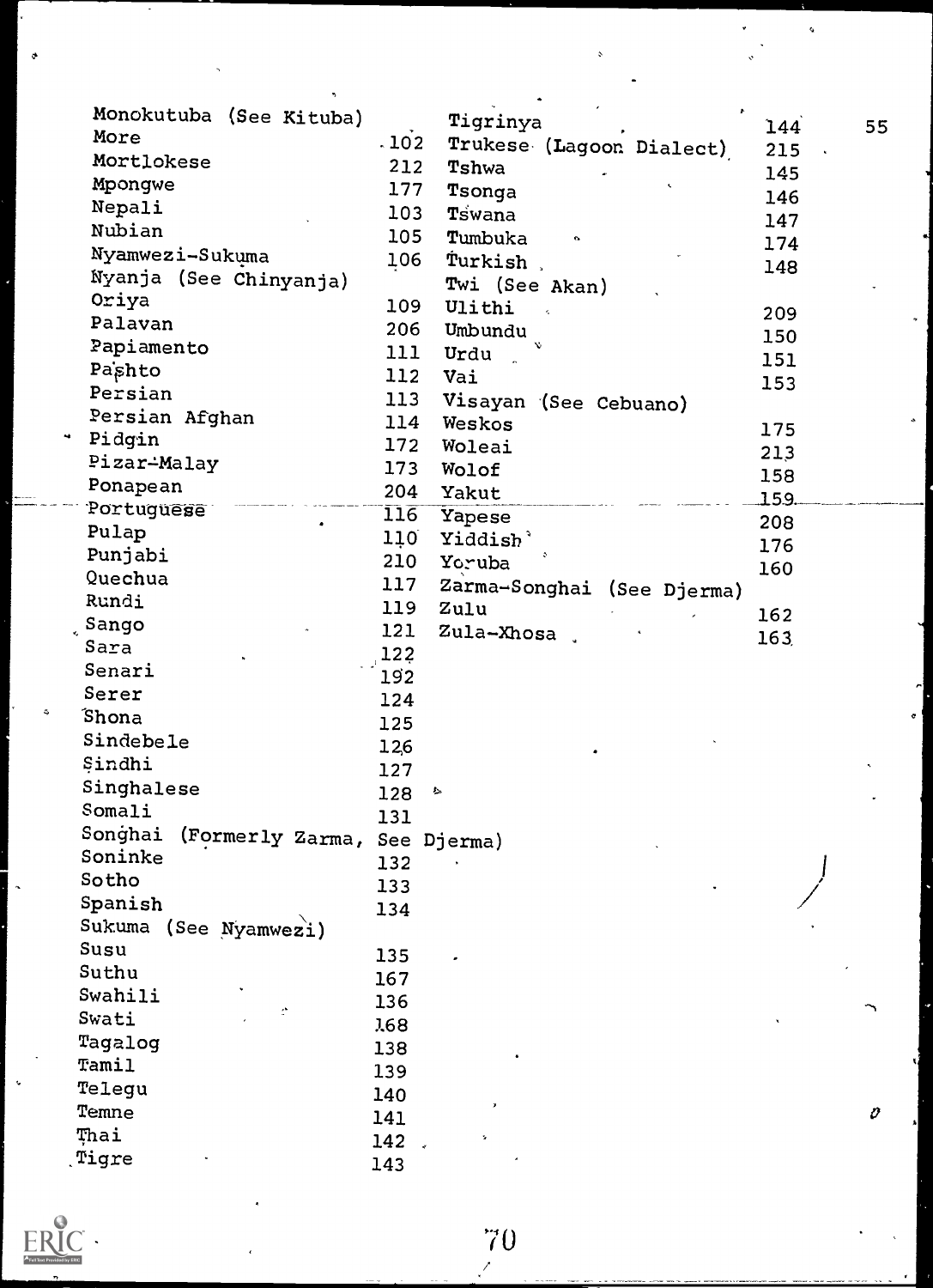## VII. CRITICAL QUESTIONS FOR PLANNING AND EVALUATING THE LANGUAGE TRAINING PROGRAM

.

71

ヽ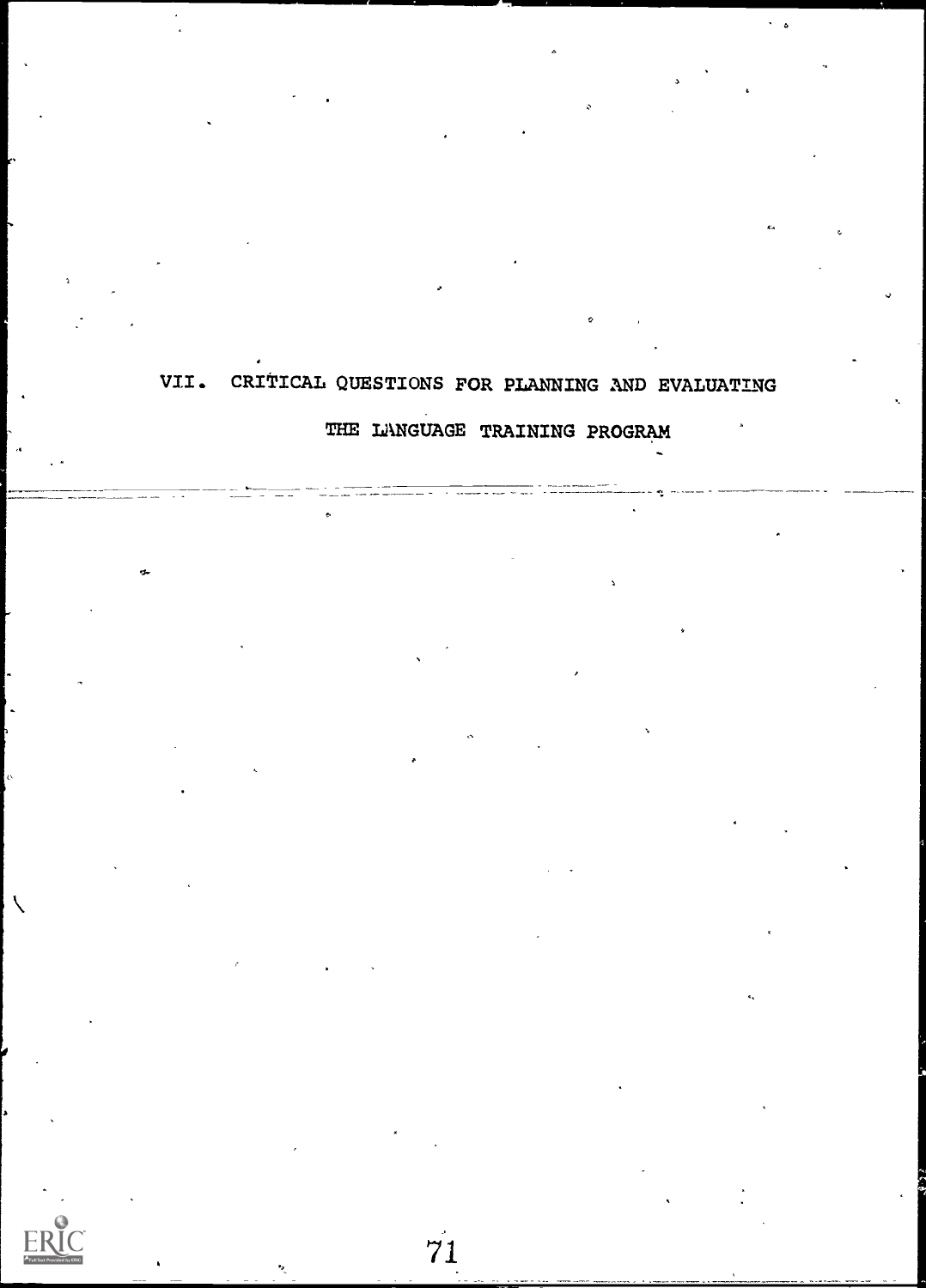## CRITICAL QUESTIONS FOR PLANNING AND EVALUATING THE LANGUAGE TRAINING PROGRAM

## I. Selection of Instructor

- 1. Is the candidate for instructor interested in and willing to work with a method of iltensive oral repetition and drill?
- 2. Does the candidate show insight into the psychological aspects of language learning and interest and ability to deal with possible personality difficulties? -
- 3. Is the candidate aware of and willing to adapt to the demands of the program, such as unusual living conditions, unforseen program changes, participation in other components, etc.?
- 4. Does the candidate have a positive attitude toward the job, the United States, the Peace Corps, and the American?

## II. Training of Instructor

- 1. Is the instructor thoroughly trained in the accepted method of instruction?
- 2. Does he believe in the efficacy of the method?
- 3. Is the instructor properly supervised by a language specialist? If not, is there someone who can see that the instructor is handling the instruction with methodological skill and insight in the psychological aspects and, problems of language learning and teaching?

## III. Materials

- 1. Are the basic training materials designed for an oral approach to teach the spoken language?
- 2. Are efforts being made to produce language materials tailored to the specific training program? (Number of hours available, in-country training, etc.)
- 3. Are the language materials appropriate to the target culture, the job and the role of the PCV?

56

**C.**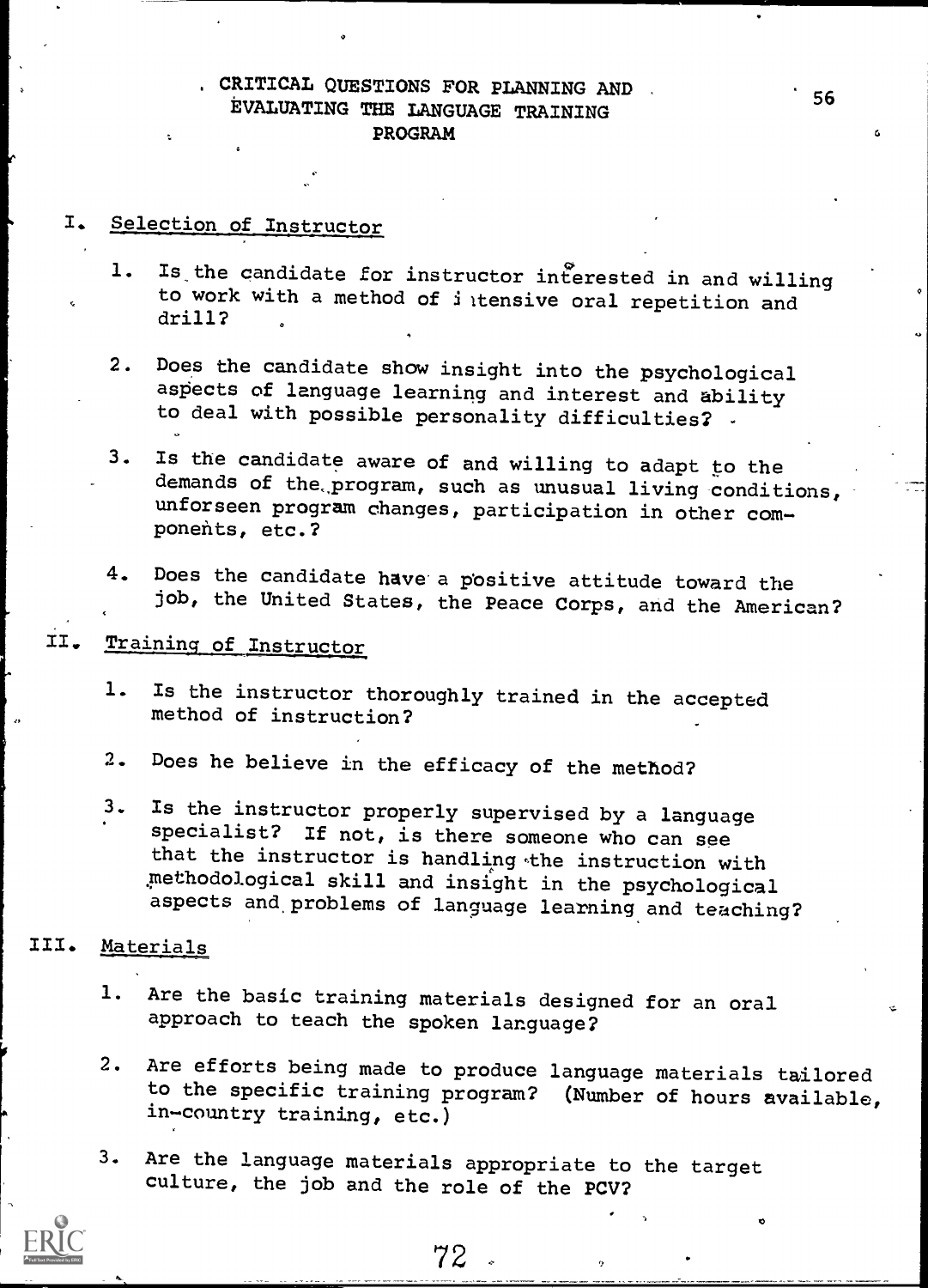#### IV. The Language Coordinator

- 1. Does the Language Coordinator use modern oral methods of language teaching?
- 2. Does the Language Coordinator regularly visit the classes to provide linguistic support and control for the students and supervision of teachers?
- 3. Is the Language Coordinator providing in-service teacher training when necessary during the program?
- 4. Does the Language Coordinator stimulate environmental support for the language program; does he develop imaginative "Cultural Immersion" activities to stimulate extra-curricular use of the language?
- 5. Does the Language Coordinator receive cooperation and support from the other staff members, particularly from the Project Director?
- 6. Does the Language Coordinator show appreciation of the importance of attitude and motivation; does he engender enthusiasm by his approach and his own interest?
- 7. Is the Language Coordinator providing training or guidance for continuing language study in the field?

#### V. Class Structure

- 1. Are classes no larger than 6 trainees?
- 2. Are classes as homogeneous as possible, that is, similar language aptitude, similar prior levels of competence in the contact language, learning rates. educational and. age levels, etc.?
- 3. Are classes regularly reorganized to reflect the changing levels of the trainees?
- 4. Do trainees and teacher get along well together, enjoy each other's company?

ry

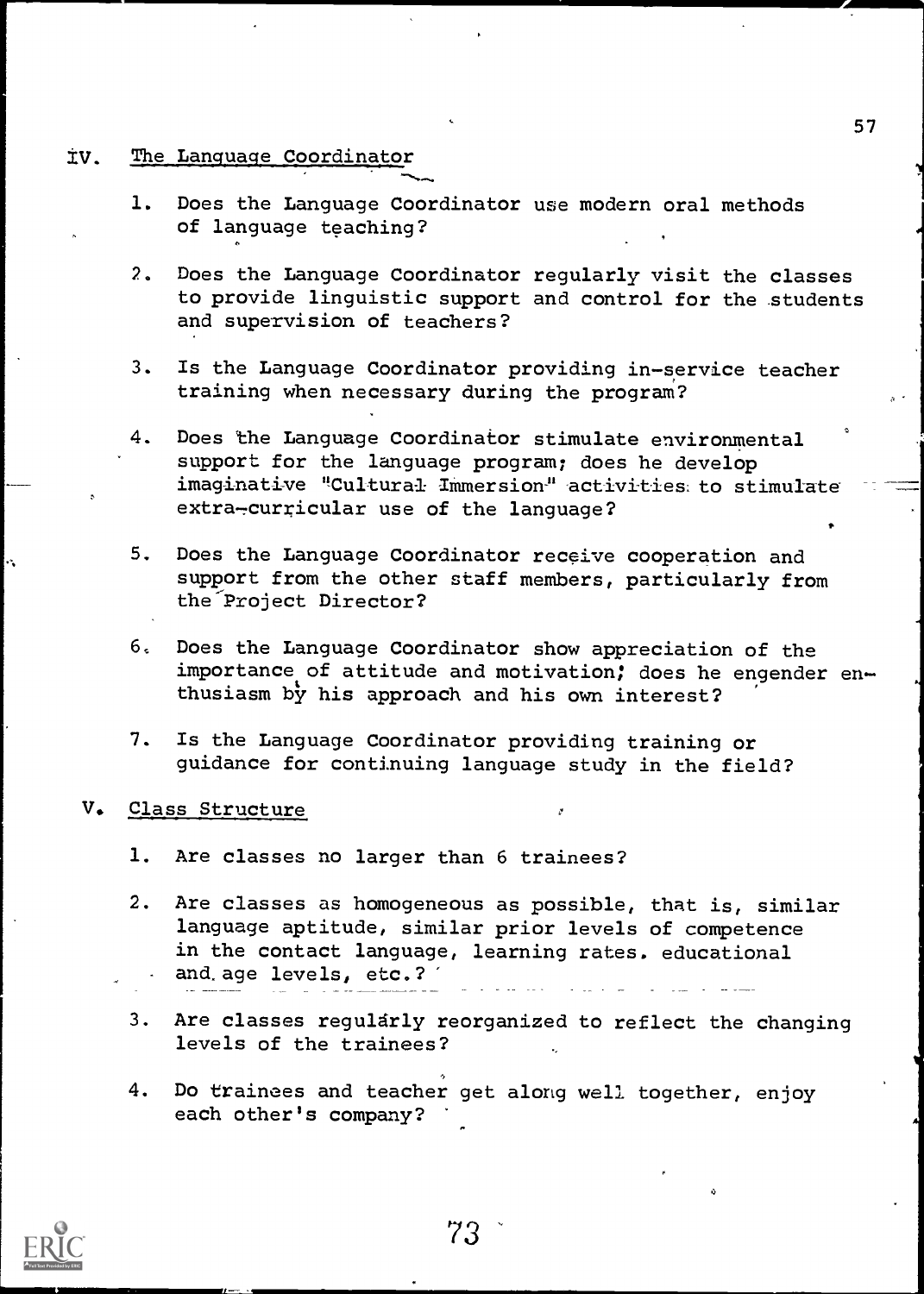- 5. Do the trainees arrive promptly to class?
- 6. Is individual attention being given to trainees having special difficulties?

#### Environmental Support

- 1. Is the Volunteer encouraged to use the language outside of class?
- 2. Does the Volunteer have a realistic reason to speak the language out of class?
- -3. Do-the instructors speak the target language outside of class rather than English?
	- 4. Are there language tables, newspapers, magazines, movies, realia, etc. to stimulate use of the language outside of class?
- 5. Are there social activities, informal hburs which encourage or involve the target language?

#### VII. Attitude of Instructor

- 1. Does he enjoy his work?
- 2. Do the trainees like him personally?
- 3. Does he have a warm, pleasant classroom manner?
- 4. Is he enthusiastic about his work, the language, his trainees?
- 5. Does he willingly accept the training materials, method, and suggestions from the Language Coordinator?
- 6. Does he speak his language at all times or does he use English, especially out of class?



74

БЯ.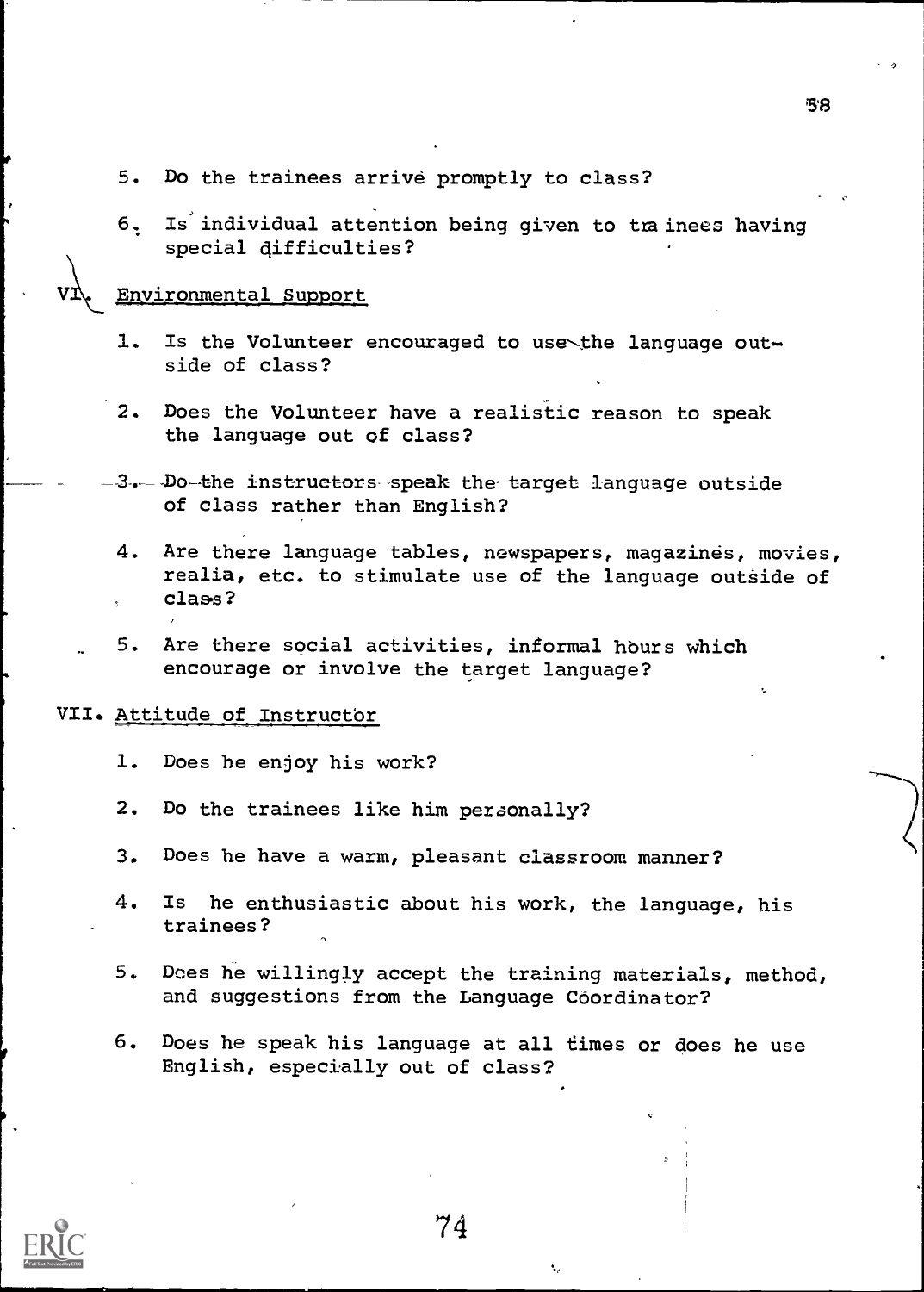## VIII. Attitude of Trainee

- 1. Does he enjoy his study?
- 2. Does he believe in and accept the language teaching method?
- 3. Does he express his interest in the contact language? Does he want to speak the language?
- 4. Does he constantly look for opportunities to speak the contact language in and out  $of$  class?
- IX. Relation of the Language Training Program to Total Training Program
	- 1. Is there a regularly scheduled language program--an established routine?
	- 2. Do classes meet regularly or are they interrupted for other activities?
	- 3. Is the training program allotting sufficient class hours for language training and for preparation outside of clas<sup>.</sup>? Is the number of class contact hours sufficient to meet the requirements of the program?
	- 4. Is there consistency in the type of materials and methodology among the different instructors?
	- 5. Is the language training program coordinated with other training activities?

## X. Goals of Language Training Program

- 1. Have the objectives and expectations of the language training program been clearly presented and defined to the training staff, as well as to the trainees?
- 2. Are the goals realistic?